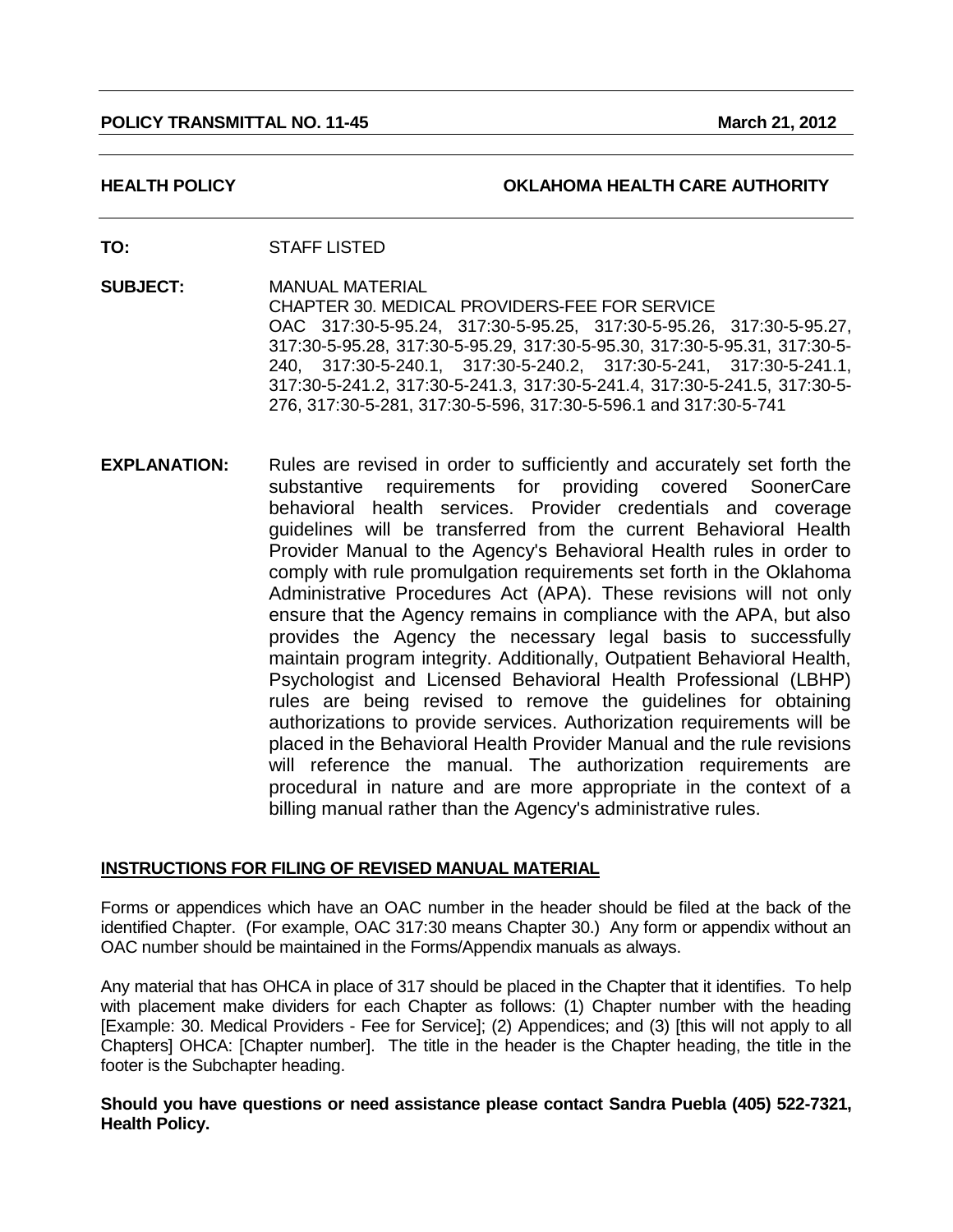#### **REMOVE: INSERT:**

30-5-95.24, pages 1-3 30-5-95.24, pages 1-3, Revised 03-07-12 30-5-95.25, 1 page only 30-5-95.25, 1 page only, Revised 03-07-12 30-5-95.26, 1 page only 30-5-95.26, 1 page only, Revised 03-07-12 30-5-95.27, 1 page only 30-5-95.27, 1 page only, Revised 03-07-12 30-5-95.28, 1 page only 30-5-95.28, 1 page only, Revised 03-07-12 30-5-95.29, 1 page only 30-5-95.29, 1 page only, Revised 03-07-12 30-5-95.30, 1 page only 30-5-95.30, 1 page only, Revised 03-07-12 30-5-95.31, 1 page only 30-5-95.31, 1 page only, Revised 03-07-12 30-5-240, 1 page only 30-5-240, 1 page only, Revised 03-07-12 30-5-240.1, pages 1-3 30-5-240.1, pages 1-3, Revised 03-07-12 30-5-240.2, pages 1-3 30-5-240.2, pages1-3, Revised 03-07-12 30-5-241, 1 page only 30-5-241, 1 page only, Revised 03-07-12 30-5-241.1, pages 1-2 30-5-241.1, pages 1-7, Revised 03-07-12 30-5-241.2, pages1-4 30-5-241.2, pages 1-6, Revised 03-07-12 30-5-241.3, pages 1-2 30-5-241.3, pages 1-3, Revised 03-07-12 30-5-241.4, 1 page only 30-5-241.4, 1 page only, Revised 03-07-12 30-5-241.5, pages 1-2 30-5-241.5, pages 1-5, Revised 03-07-12 30-5-276, pages1-3 30-5-276, pages 1-3, Revised 03-07-12 30-5-281, pages1-3 30-5-281, pages1-3, Revised 03-07-12 30-5-596, pages 1-5 30-5-596, pages 1-6, Revised 03-07-12 30-5-596.1, 1 page only, Revised 03-07-12 30-5-741, 1 page only 30-5-741, pages 1-2, Revised 03-07-12

Tywanda Cox, Director Health Policy

\_\_\_\_\_\_\_\_\_\_\_\_\_\_\_

**WF# 11-27**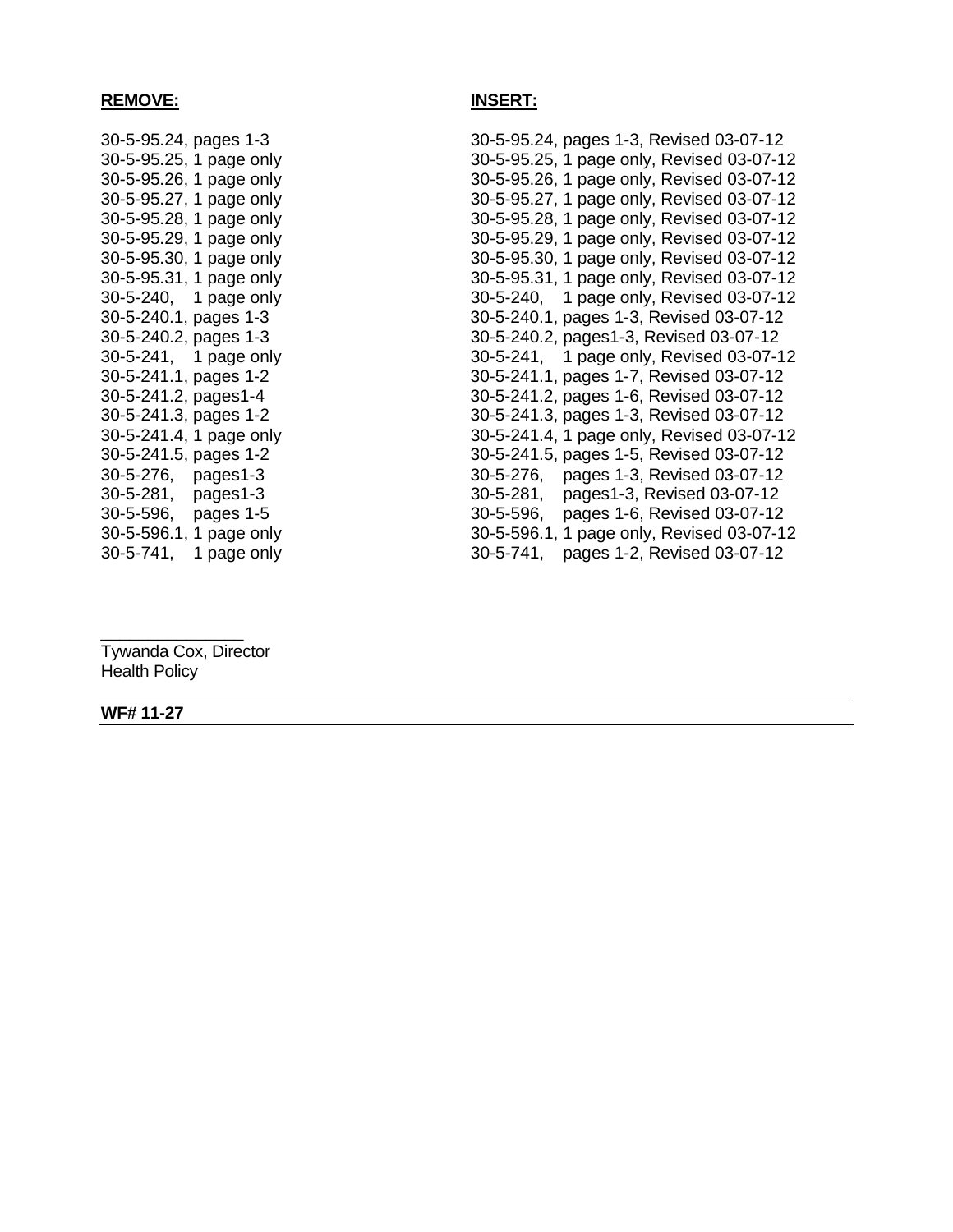## **317:30-5-95.24. Prior Authorization of inpatient psychiatric services for children**

(a) All inpatient psychiatric services for members under 21 years of age must be prior authorized by the OHCA or its designated agent. All inpatient acute and residential psychiatric services will be prior authorized for an approved length of stay. Additional information will be required for a SoonerCare compensable approval on enhanced treatment units or in special population programs. Residential treatment at this level is a longer term treatment that requires a higher staff to member ratio because it is constant, intense, and immediate reinforcement of new behaviors to develop an understanding of the behaviors. The environment of specialized residential treatment centers requires special structure and configuration (e.g., sensory centers for autistic members) and specialized training for the staff in the area of the identified specialty. The physician will see the child at least one time a week. A PRTF will not be considered a specialty treatment program for SoonerCare without prior approval of the OHCA behavioral health unit. A treatment program that has been approved as a specialized treatment program must maintain medical records that document the degree and intensity of the psychiatric care delivered to the children.

(b) Criteria for classification as a specialized PRTF will require a staffing ratio of 1:3 at a minimum during awake hours and 1:6 during time residents are asleep with 24 hour nursing care supervised by a RN for management of behaviors and medical complications. The PRTF will be a secure unit, due to the complexity of needs and safety considerations. Admissions will be restricted to children that meet the medical necessity criteria for RTC and also meet at least two or more of the following:

(1) Have failed at other levels of care or have not been accepted at other levels of care;

(2) Behavioral, emotional, and cognitive problems requiring secure residential treatment that includes 1:1, 1:2, or 1:3 staffing due to the member being a danger to themselves and others, for impairments in socialization problems, communication problems, and restricted, repetitive and stereotyped behaviors.

These symptoms are severe and intrusive enough that management and treatment in a less restrictive environment places the child and others in danger but, do not meet acute medical necessity criteria. These symptoms which are exhibited across multiple environments must include at least two or more of the following:

(A) Marked impairments in the use of multiple nonverbal behaviors such as eye-to-eye gaze, facial expression, body postures, and gestures to regulate social interaction; (B) Inability to regulate impulse control with frequent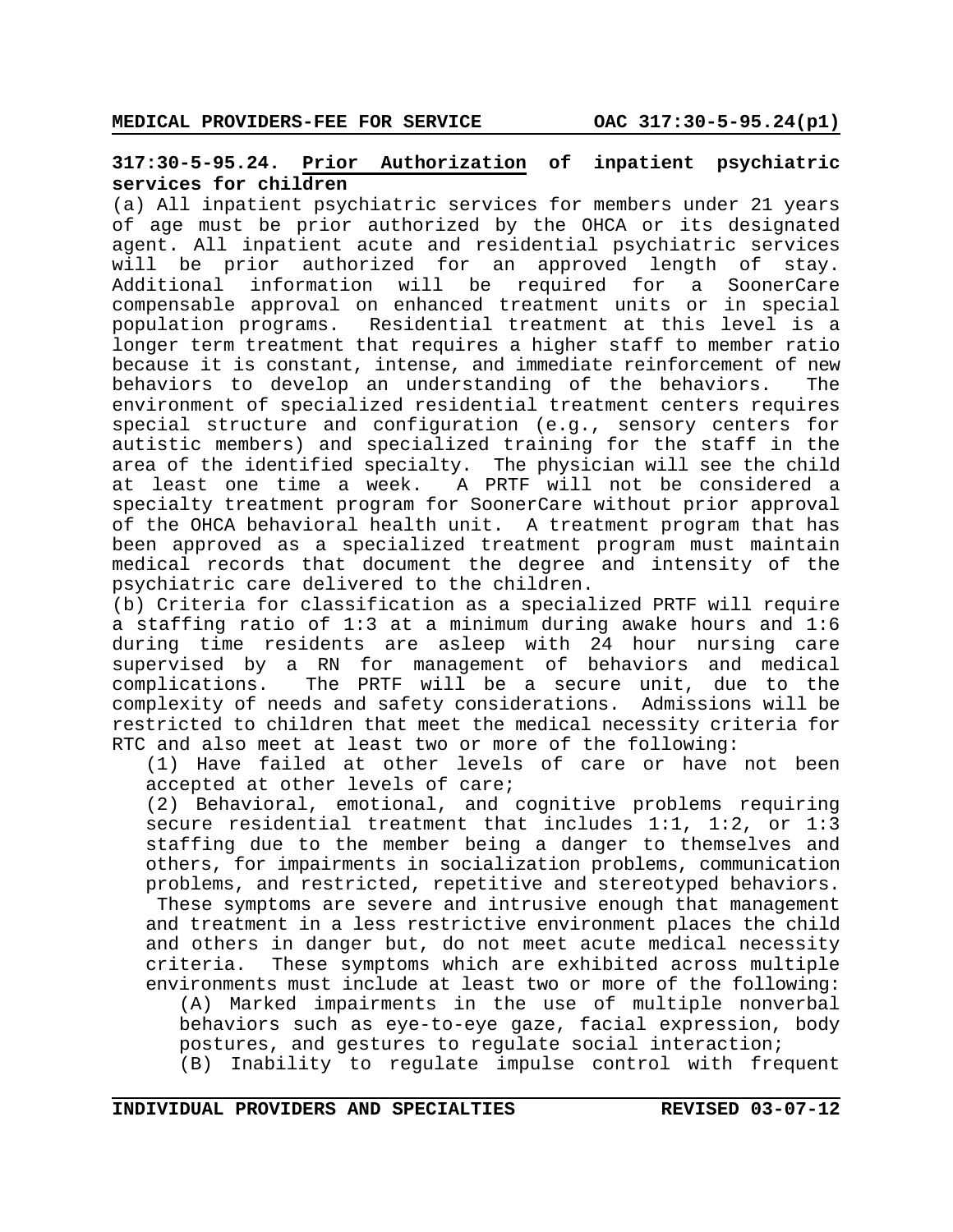displays of aggression or other dangerous behavior toward self and/or others regularly; (C) Failure to develop peer relationships appropriate to developmental level; (D) Lack of spontaneously seeking to share enjoyment, interests, or achievements with other people; (E) Lack of social or emotional reciprocity; (F) Lack of attachment to caretakers; (G) Require a higher level of assistance with activities of daily living requiring multiple verbal cues 50 percent of the time to complete tasks; (H) Delay, or total lack of, the development of spoken language which is not accompanied by an attempt to compensate through alternative modes of communication such as gesture or mime; (I) Marked impairment in individuals with adequate speech in the ability to initiate or sustain a conversation with others; (J) Stereotyped and repetitive use of language or idiosyncratic language; (K) Lack of varied, spontaneous make-believe play or social imitative play appropriate to developmental level; (L) Encompassing preoccupation with one or more stereotyped and restricted pattern and interest that is abnormal in intensity of focus; (M) Inflexible adherence to specific, nonfunctional routines or rituals; (N) Stereotyped and repetitive motor mannerisms (e.g., hand or finger flapping or twisting or complex whole body movements); (O) Persistent occupation with parts of objects; (3) Member is medically stable, but has co-morbid medical conditions which require specialized medical care during treatment; (4) Full scale IQ below 40 (profound mental retardation intellectual disability). (c) Non-authorized inpatient psychiatric services will not be SoonerCare compensable. (d) The designated agent will prior authorize all services for an approved length of stay based on the medical necessity criteria described in OAC 317:30-5-95.25 through 317:30-5-95.31. (e) Out of state placements must be approved by the agent designated by the OHCA and subsequently approved by the OHCA, Medical Services Behavioral Health Division. Requests for admission to Psychiatric Residential Treatment Facilities or acute care units will be reviewed for consideration of level of care,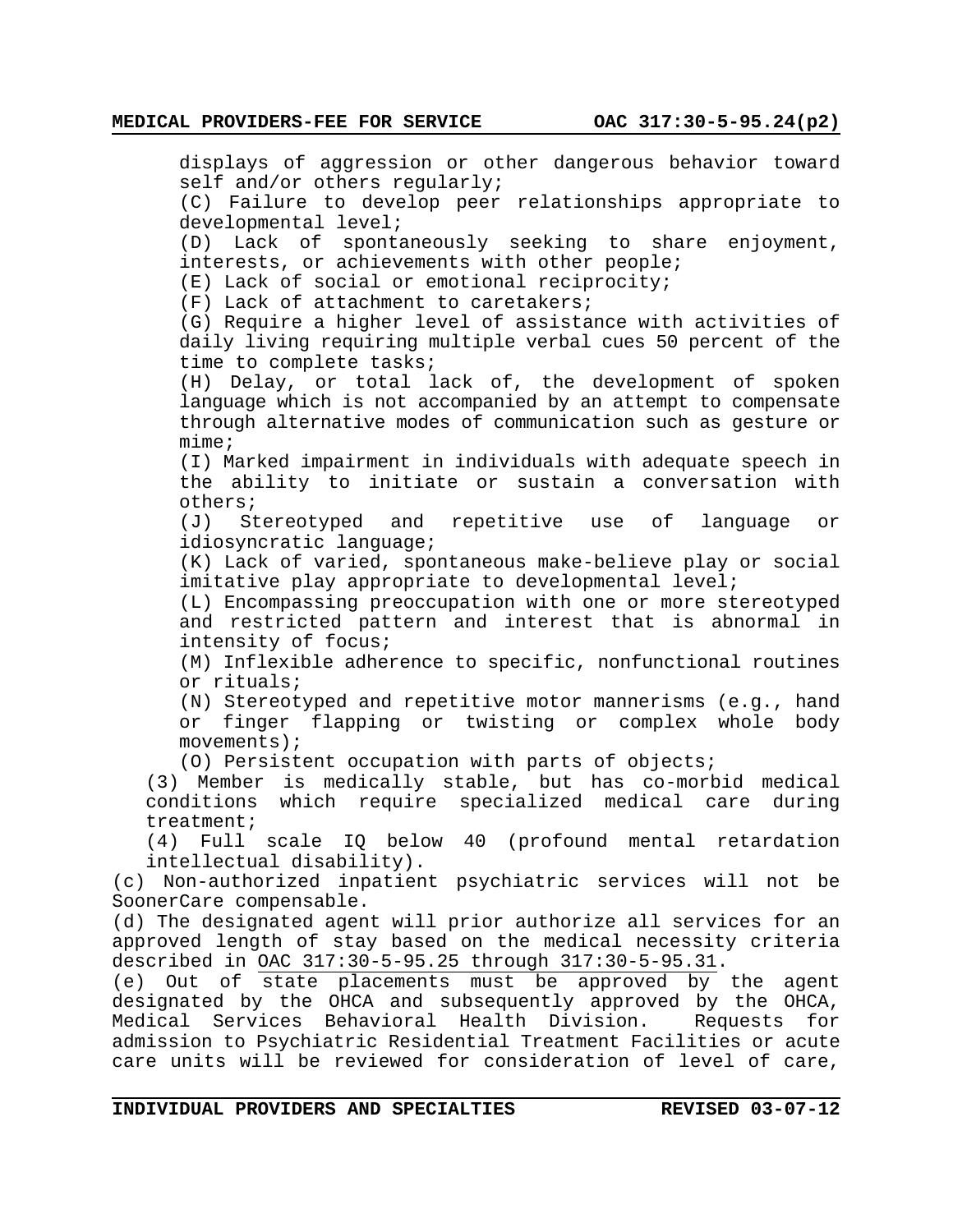#### **MEDICAL PROVIDERS-FEE FOR SERVICE OAC 317:30-5-95.24(p3)**

availability, suitability, and proximity of suitable services. A prime consideration for placements will be proximity to the family or guardian in order to involve the family or guardian in Active Treatment, including discharge and reintegration planning. Out of state facilities are responsible for insuring appropriate medical care as needed under SoonerCare provisions as part of the per-diem rate. Out of state facilities are responsible for ensuring appropriate medical care as needed under SoonerCare provisions as part of the per-diem rate.

(f) Inpatient psychiatric services in all acute hospitals and psychiatric residential treatment facilities are limited to the approved length of stay. OHCA, or its designated agent, will approve lengths of stay using the current OHCA Behavioral Health medical necessity criteria as described in OAC 317:30-5-95.25 through OAC 317:30-5-95.31. The approved length of stay applies to both hospital and physician services. The Child and Adolescent Level of Care Utilization System (CALOCUS7) is a level of care assessment that will be used as a tool to determine the most appropriate level of care treatment for a member by LBHPs in the community.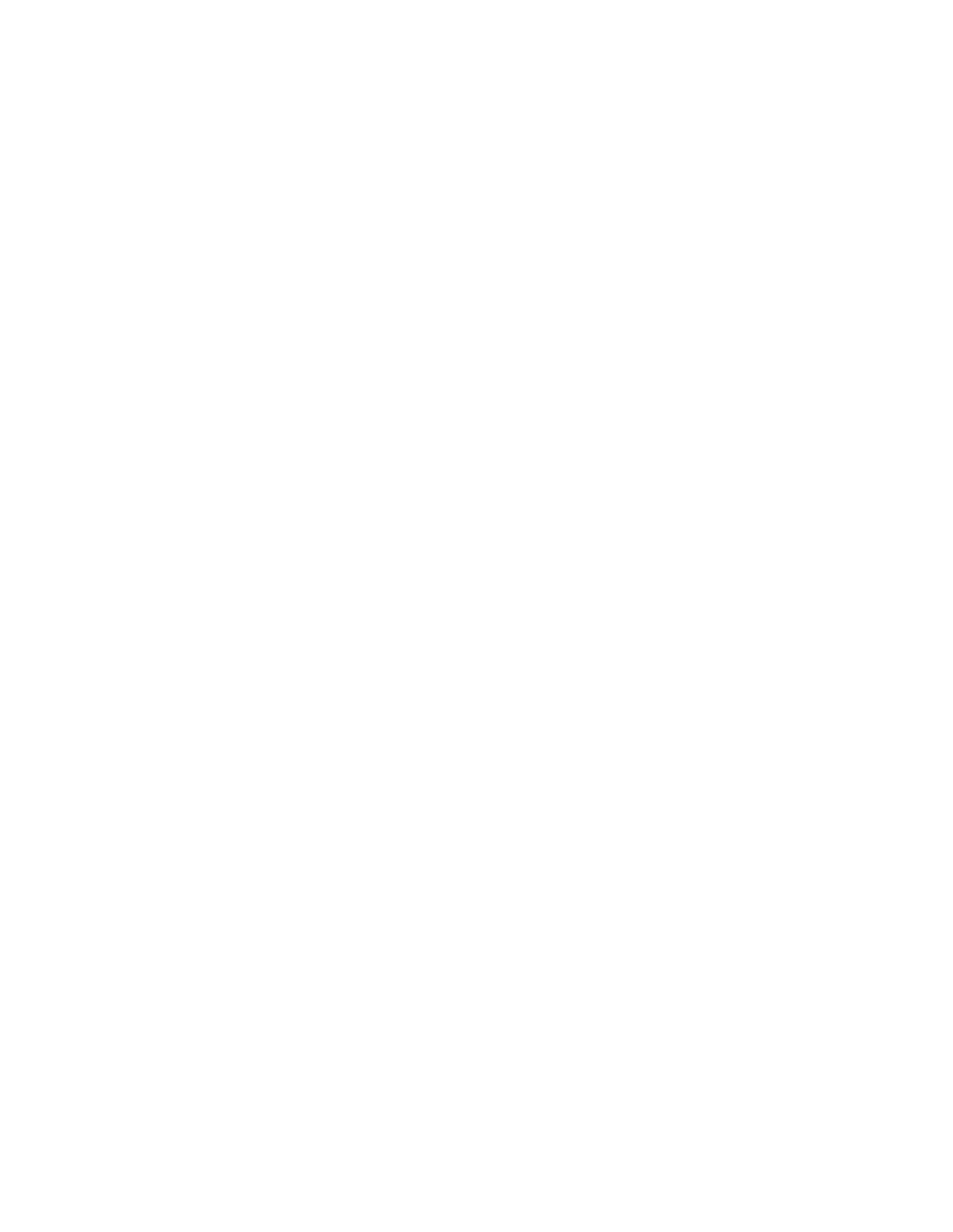# **317:30-5-95.25. Medical necessity criteria for acute psychiatric admissions for children**

Acute psychiatric admissions for children 13 or older must meet the terms and conditions contained in  $(1)$ ,  $(2)$ ,  $(3)$ ,  $(4)$  and two of the terms and conditions in  $(5)(A)$  to  $(6)(C)$  of this subsection. Acute psychiatric admissions for children 12 or younger must meet the terms or conditions contained in  $(1)$ ,  $(2)$ ,  $(3)$ ,  $(4)$  and one of  $(5)(A)$  to  $(5)(D)$ , and one of  $(6)(A)$  to  $(6)(C)$  of this subsection.

(1) An Axis I primary diagnosis from the most recent edition of "The Diagnostic and Statistical Manual of Mental Disorders" (DSM) with the exception of V-codes, adjustment disorders, and substance related disorders, accompanied by a detailed description of the symptoms supporting the diagnosis. In lieu of a qualifying Axis I diagnosis, children 18-21 years of age may have an Axis II diagnosis of any personality disorder.

(2) Conditions are directly attributable to a psychiatric disorder as the primary need for professional attention (this does not include placement issues, criminal behavior, status offenses). Adjustment or substance related disorder may be a secondary Axis I diagnosis.

(3) It has been determined by the OHCA designated agent that the current disabling symptoms could not have been managed or have not been manageable in a lesser intensive treatment program.

(4) Child must be medically stable.

(5) Within the past 48 hours, the behaviors present an imminent life threatening emergency such as evidenced by:

(A) Specifically described suicide attempts, suicide intent, or serious threat by the patient.

(B) Specifically described patterns of escalating incidents of self-mutilating behaviors.

(C) Specifically described episodes of unprovoked significant physical aggression and patterns of escalating physical aggression in intensity and duration.

(D) Specifically described episodes of incapacitating depression or psychosis that result in an inability to function or care for basic needs.

(6) Requires secure 24-hour nursing/medical supervision as evidenced by:

(A) Stabilization of acute psychiatric symptoms.

(B) Needs extensive treatment under physician direction.

(C) Physiological evidence or expectation of withdrawal symptoms which require 24-hour medical supervision.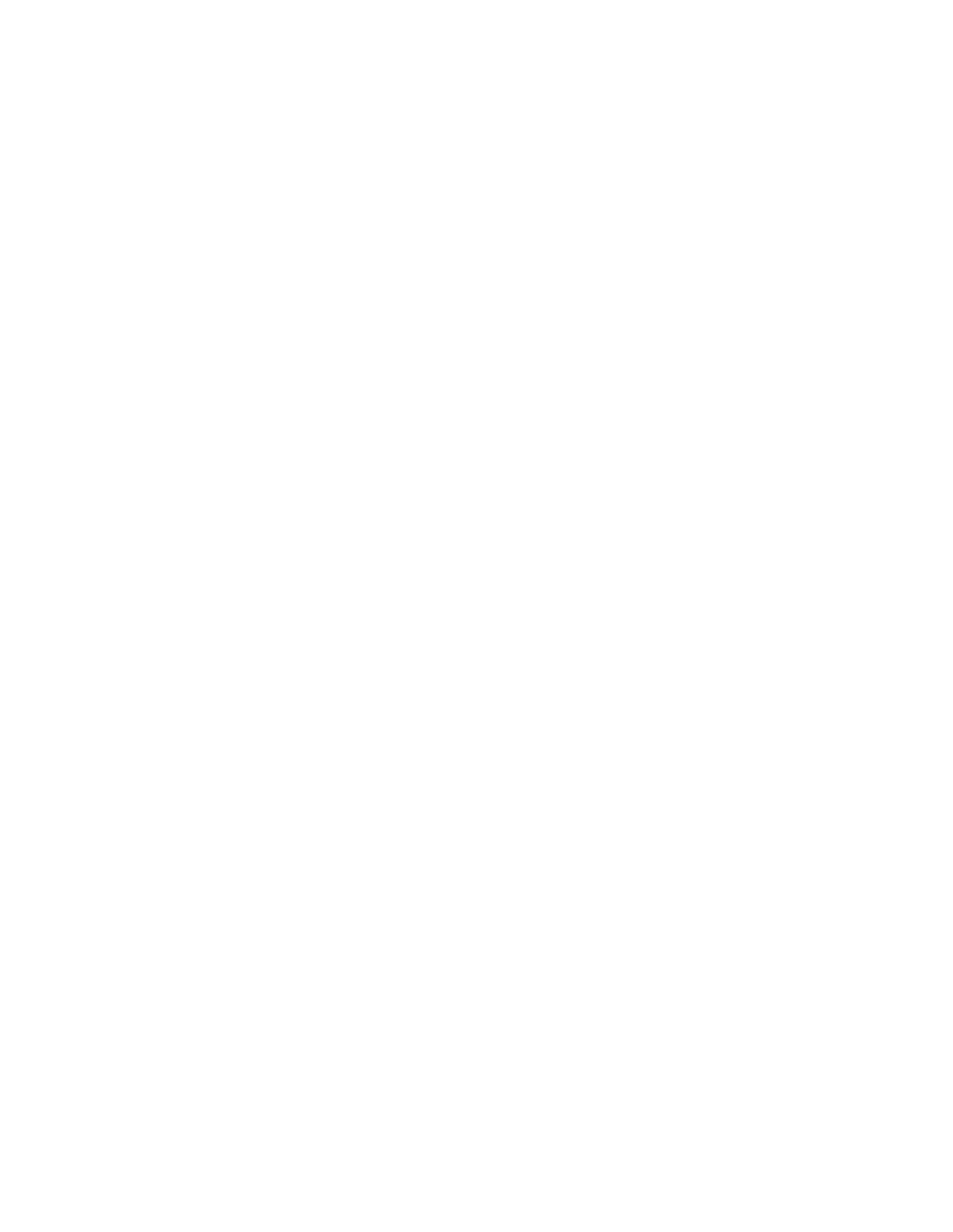**317:30-5-95.26. Medical necessity criteria for continued stay acute psychiatric admission for children**

subsection. For continued stay acute psychiatric admissions for children must meet all of the conditions set forth in (1) to (4) of this

(1) An Axis I primary diagnosis from the most recent edition of "The Diagnostic and Statistical Manual of Mental Disorders" (DSM) with the exception of V-Codes, adjustment disorders, and substance abuse related disorders, accompanied by a detailed description of the symptoms supporting the diagnosis. In lieu of a qualifying Axis I diagnosis, children 18-20 years of age may have an Axis II diagnosis of any personality disorder. Adjustment or substance related disorders may be a secondary Axis I diagnosis.

(2) Patient continues to manifest a severity of illness that requires an acute level of care as defined in the admission criteria and which could not be provided in a less restrictive setting.

(A) Documentation of regression is measured in behavioral terms.

 $(B)$  If condition is unchanged, evidence of re-evaluation of treatment objectives and therapeutic interventions.

(3) Conditions are directly attributable to a mental disorder as the primary need for professional attention (this does not include placement issues, criminal behavior, status offenses). (4) Documented efforts of working with the child's family, legal guardians and/or custodians and other human service agencies toward a tentative discharge date.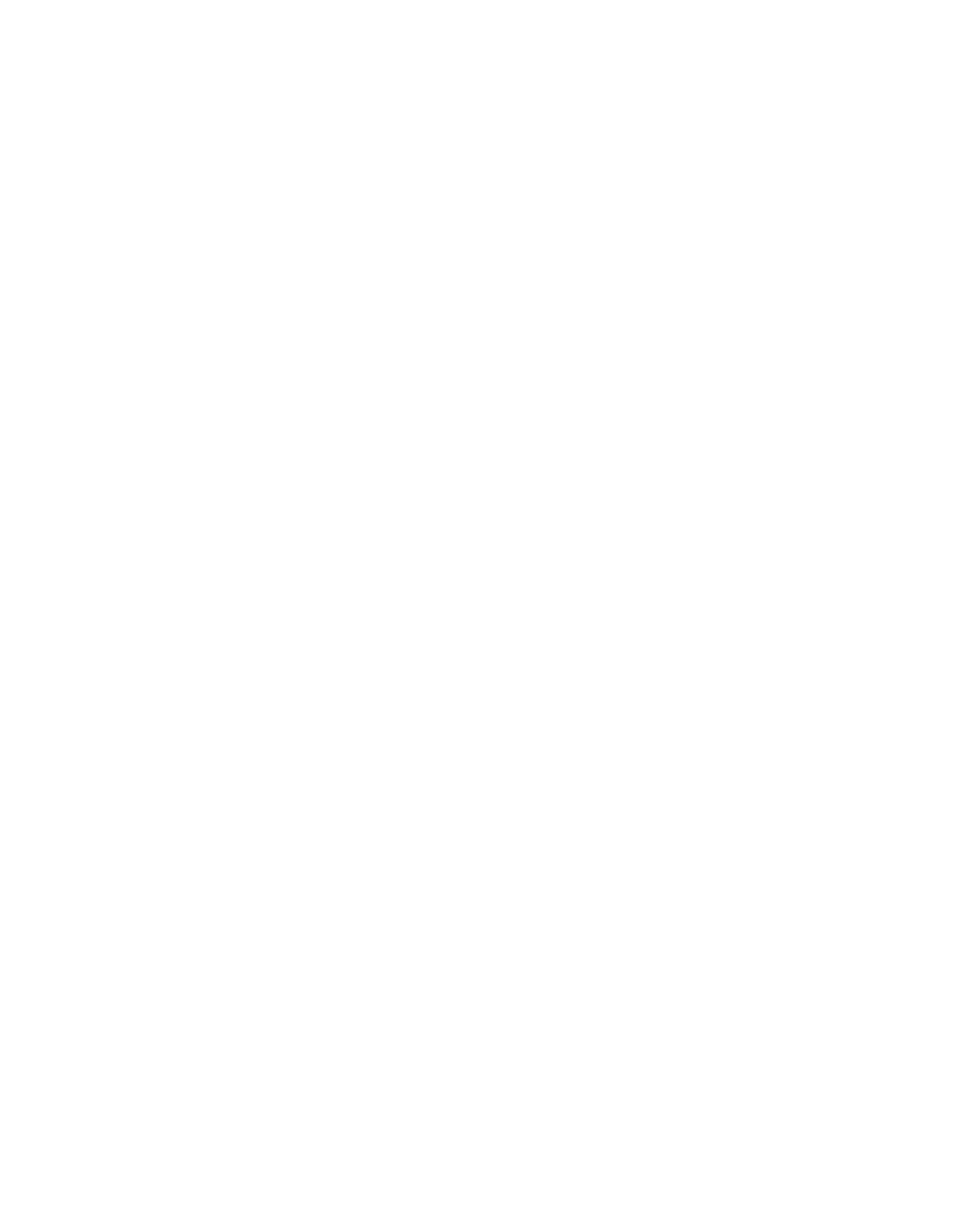**317:30-5-95.27. Medical necessity criteria for admission inpatient chemical dependency detoxification for children** Inpatient chemical dependency detoxification admissions for children must meet the terms and conditions contained in  $(1)$ ,  $(2)$ , (3), and one of (4)(A) through (D) of this subsection.

(1) Any psychoactive substance dependency disorder described in the most recent edition of "The Diagnostic and Statistical Manual of Mental Disorders" (DSM) with detailed symptoms supporting the diagnosis and need for medical detoxification, except for cannabis, nicotine, or caffeine dependencies.

(2) Conditions are directly attributable to a substance dependency disorder as the primary need for professional attention (this does not include placement issues, criminal behavior, or status offenses).

(3) It has been determined by the OHCA designated agent that the current disabling symptoms could not be managed or have not been manageable in a lesser intensive treatment program.

(4) Requires secure 24-hour nursing/medical supervision as evidenced by:

(A) Need for active and aggressive pharmacological interventions.

(B) Need for stabilization of acute psychiatric symptoms.

(C) Need extensive treatment under physician direction.

(D) Physiological evidence or expectation of withdrawal symptoms which require 24-hour medical supervision.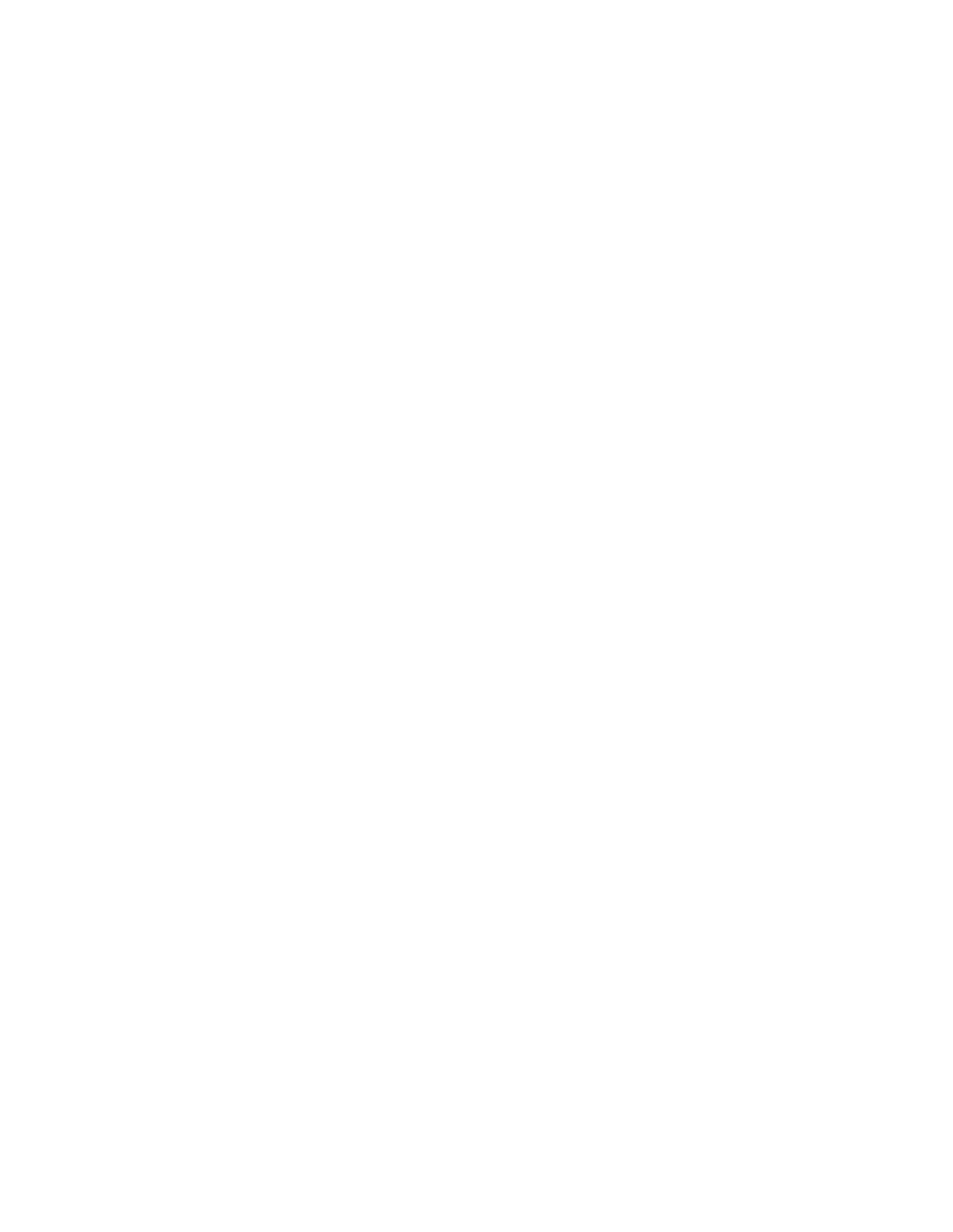**317:30-5-95.28. Medical necessity criteria for continued stay inpatient chemical dependency detoxification program for children** Authorization for admission to a chemical dependency detoxification program is limited to up to five days. Exceptions to this limit may be made up to eight days based on a case-by-case review, per medical necessity criteria as described in OAC 317:30- 5-95.27.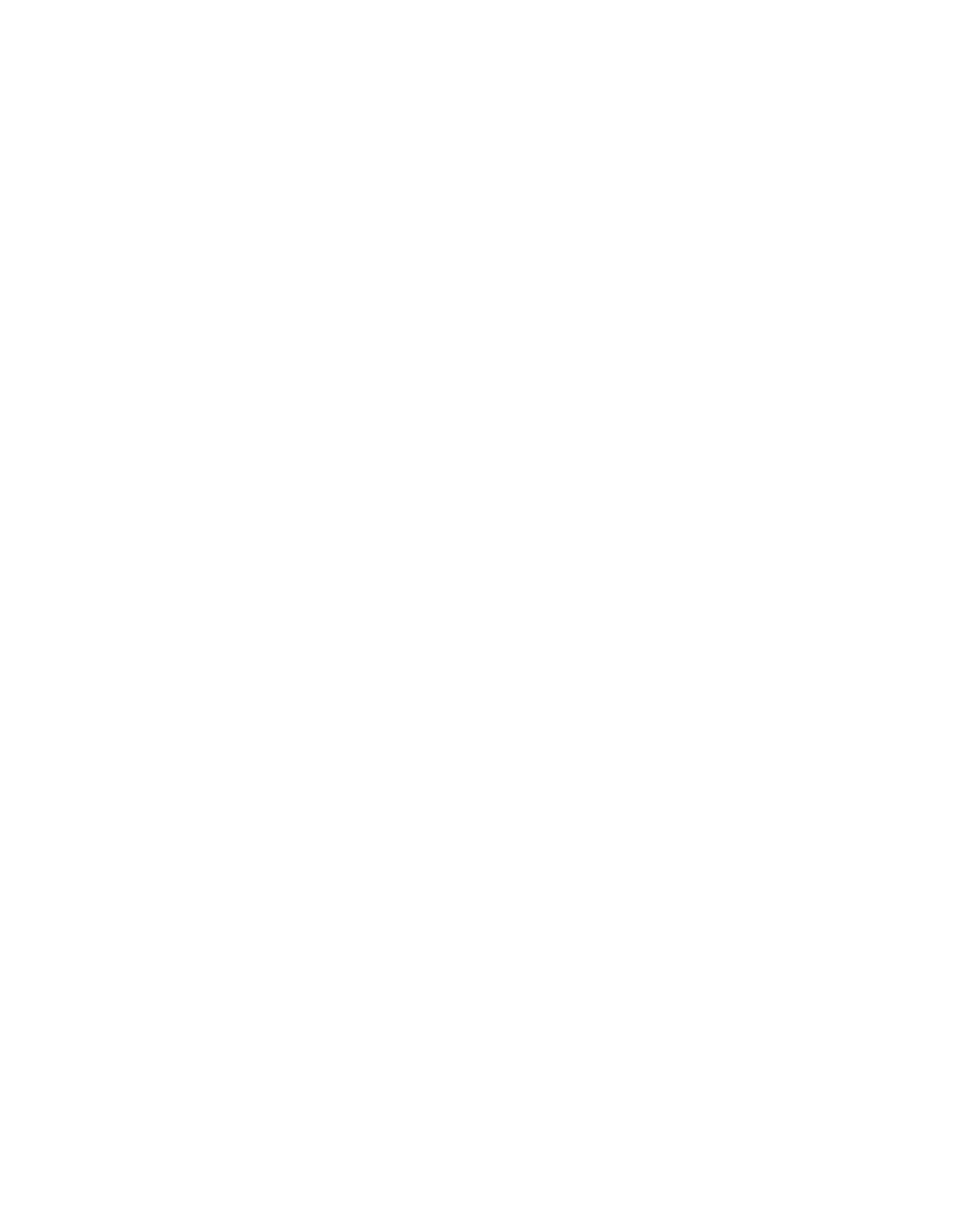**317:30-5-95.29. Medical necessity criteria for admission psychiatric residential treatment for children**

Psychiatric Residential Treatment facility admissions for children must meet the terms and conditions in (1) to (4) and one of the  $(5)(A)$  through  $(5)(D)$ , and one of  $(6)(A)$  through  $(6)(C)$  of this subsection.

(1) An Axis I primary diagnosis form the most recent edition of "The Diagnostic and Statistical Manual of Mental Disorders" (DSM) with the exception of V-codes, adjustment disorders, and substance related disorders, accompanied by detailed symptoms supporting the diagnosis. In lieu of a qualifying Axis I diagnosis, children 18-20 years of age may have an Axis II diagnosis of any personality disorder. Adjustment or substance related disorders may be a secondary Axis I diagnosis.

(2) Conditions are directly attributed to a mental disorder as the primary reason for professional attention (this does not include placement issues, criminal behavior or status offenses). (3) Patient has either received treatment in an acute care setting or it has been determined by the OHCA designated agent that the current disabling symptoms could not or have not been manageable in a less intensive treatment program.

(4) Child must be medically stable.

(5) Patient demonstrates escalating pattern of self injurious or assaultive behaviors as evidenced by:

(A) Suicidal ideation and/or threat.

(B) History of or current self-injurious behavior.

(C) Serious threats or evidence of physical aggression.

(D) Current incapacitating psychosis or depression.

(6) Requires 24-hour observation and treatment as evidenced by: (A) Intensive behavioral management.

(B) Intensive treatment with the family/guardian and child in a structured milieu.

(C) Intensive treatment in preparation for re-entry into community.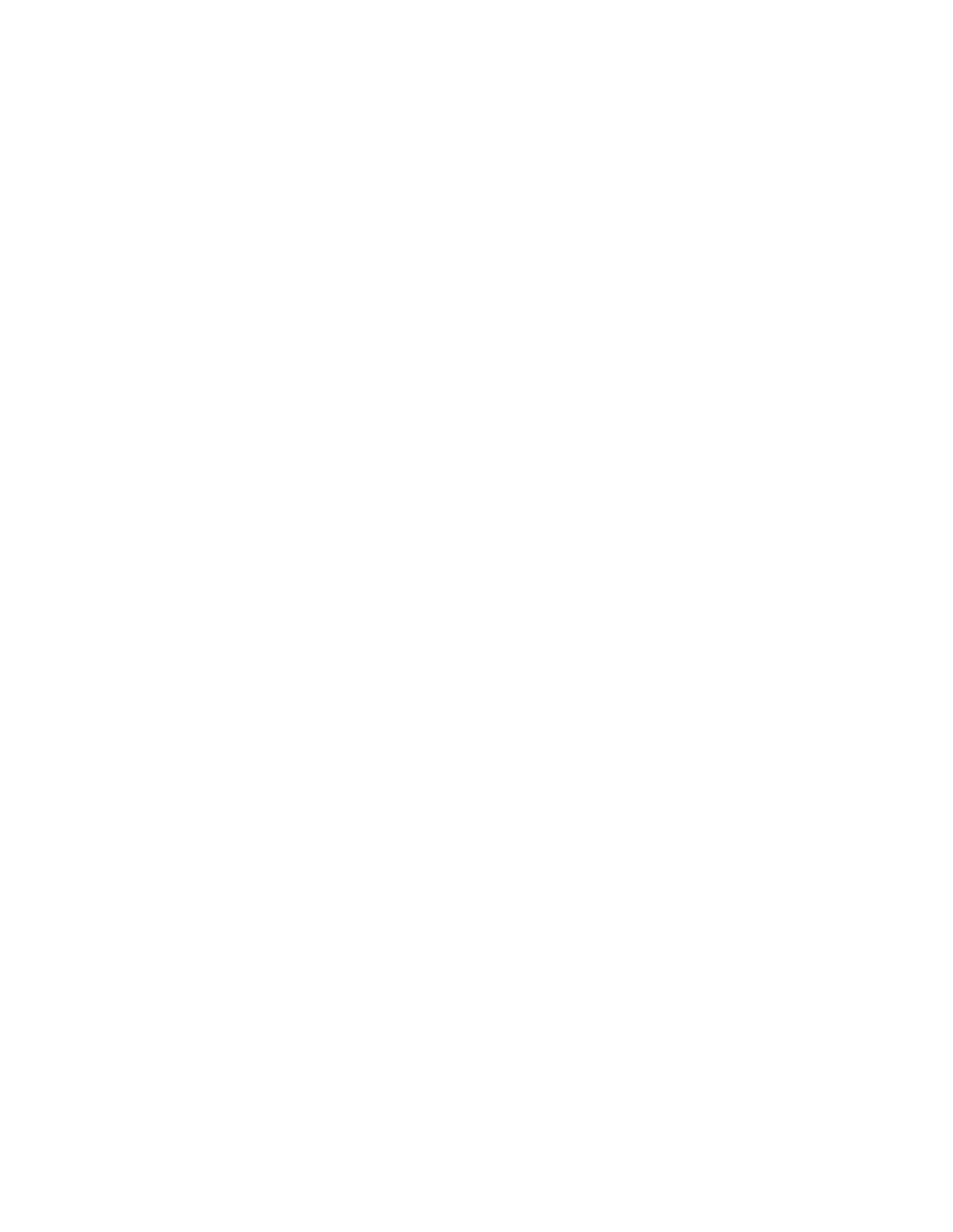**317:30-5-95.30. Medical necessity criteria for continued stay psychiatric residential treatment center for children**

For continued stay Psychiatric Residential Treatment Facilities for children, admissions must meet the terms and conditions contained in  $(1)$ ,  $(2)$ ,  $(5)$ ,  $(6)$ , and either  $(3)$  or  $(4)$  of this subsection.

(1) An Axis I primary diagnosis from the most recent edition of "The Diagnostic and Statistical Manual of Mental Disorders" (DSM) with the exception of V codes, adjustment disorders, and substance abuse related disorders, accompanied by detailed symptoms supporting the diagnosis. In lieu of a qualifying Axis I diagnosis, children 18-20 years of age may have an Axis II diagnosis of any personality disorder.

(2) Conditions are directly attributed to a psychiatric disorder as the primary reason for continued stay (this does not include placement issues, criminal behavior, status offenses).

(3) Patient is making measurable progress toward the treatment objectives specified in the treatment plan.

(A) Progress is measured in behavioral terms and reflected in the patient's treatment and discharge plans.

(B) Patient has made gains toward social responsibility and independence.

(C) There is active, ongoing psychiatric treatment and documented progress toward the treatment objective and discharge.

(D) There are documented efforts and evidence of active involvement with the family, guardian, child welfare worker, extended family, etc.

(4) Child's condition has remained unchanged or worsened.

(A) Documentation of regression is measured in behavioral terms.

(B) If condition is unchanged, there is evidence of reevaluation of the treatment objectives and therapeutic interventions.

(5) There is documented continuing need for 24-hour observation and treatment as evidenced by:

(A) Intensive behavioral management.

(B) Intensive treatment with the family/guardian and child in a structured milieu.

(C) Intensive treatment in preparation for re-entry into community.

(6) Documented efforts of working with child's family, legal guardian and/or custodian and other human service agencies toward a tentative discharge date.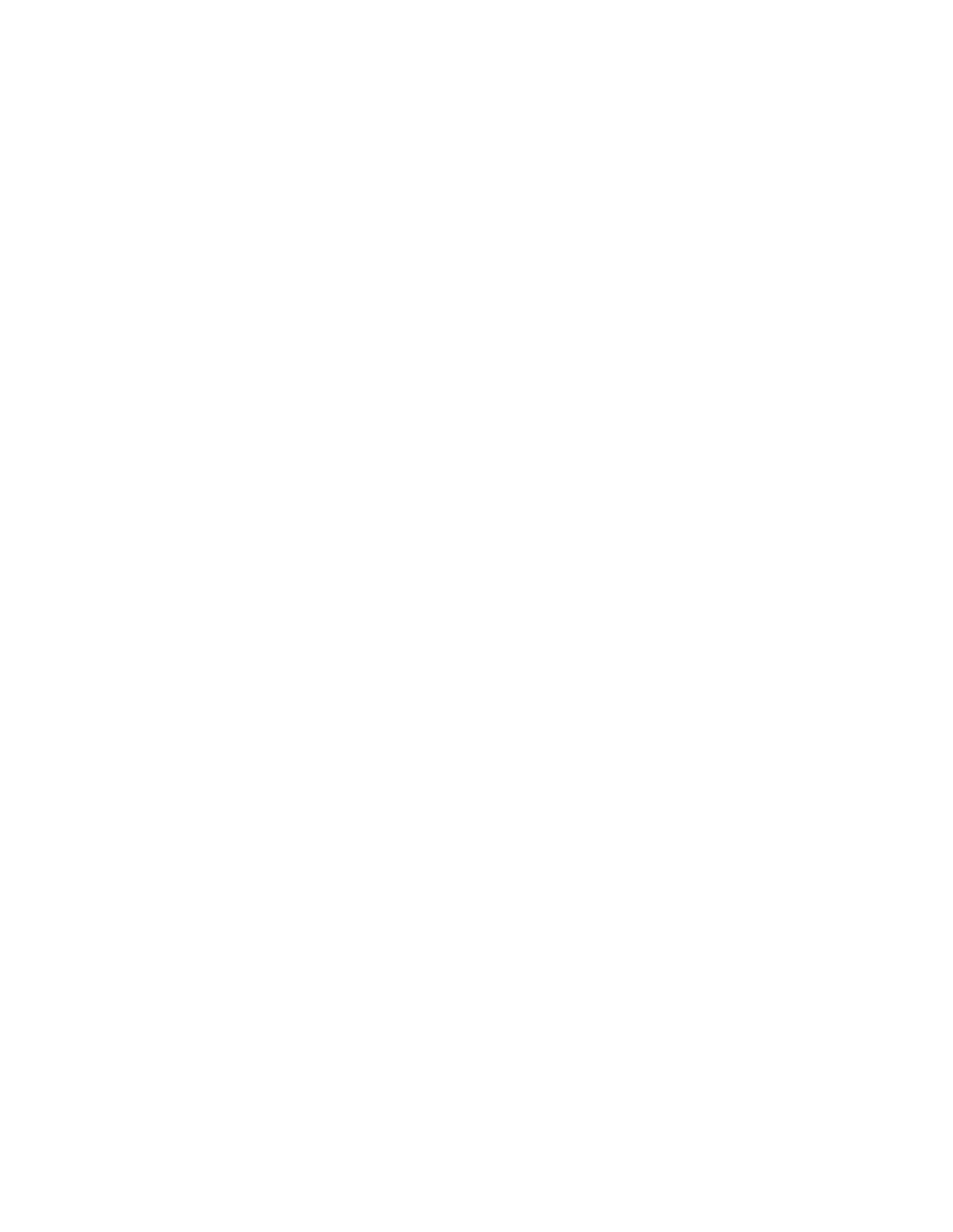### **317:30-5-95.31. Prior Authorization and extension procedures for children**

(a) Prior authorization for inpatient psychiatric services for children must be requested from the OHCA or its designated agent. The OHCA or its designated agent will evaluate and render a decision within 24 hours of receiving the request. A prior authorization will be issued by the OHCA or its designated agent, if the member meets medical necessity criteria. For the safety of SoonerCare members, additional approval from OHCA, or its designated agent is required for placement on specialty units or in special population programs or for members with special needs such as very low intellectual functioning.

(b) Extension requests (psychiatric) must be made through OHCA, or its designated agent. All requests are made prior to the expiration of the approved extension. Requests for the continued stay of a child who has been in an acute psychiatric program for a period of 15 days and in a psychiatric residential treatment facility for 3 months will require a review of all treatment documentation completed by the OHCA designated agent to determine the efficiency of treatment.

(c) Providers seeking prior authorization will follow OHCA's, or its designated agent's, prior authorization process guidelines for submitting behavioral health case management requests on behalf of the SoonerCare member.

(d) In the event a member disagrees with the decision by OHCA, or its designated agent, the member receives an evidentiary hearing under OAC  $317:2-1-2(a)$ . The member's request for such an appeal must commence within 20 calendar days of the initial decision.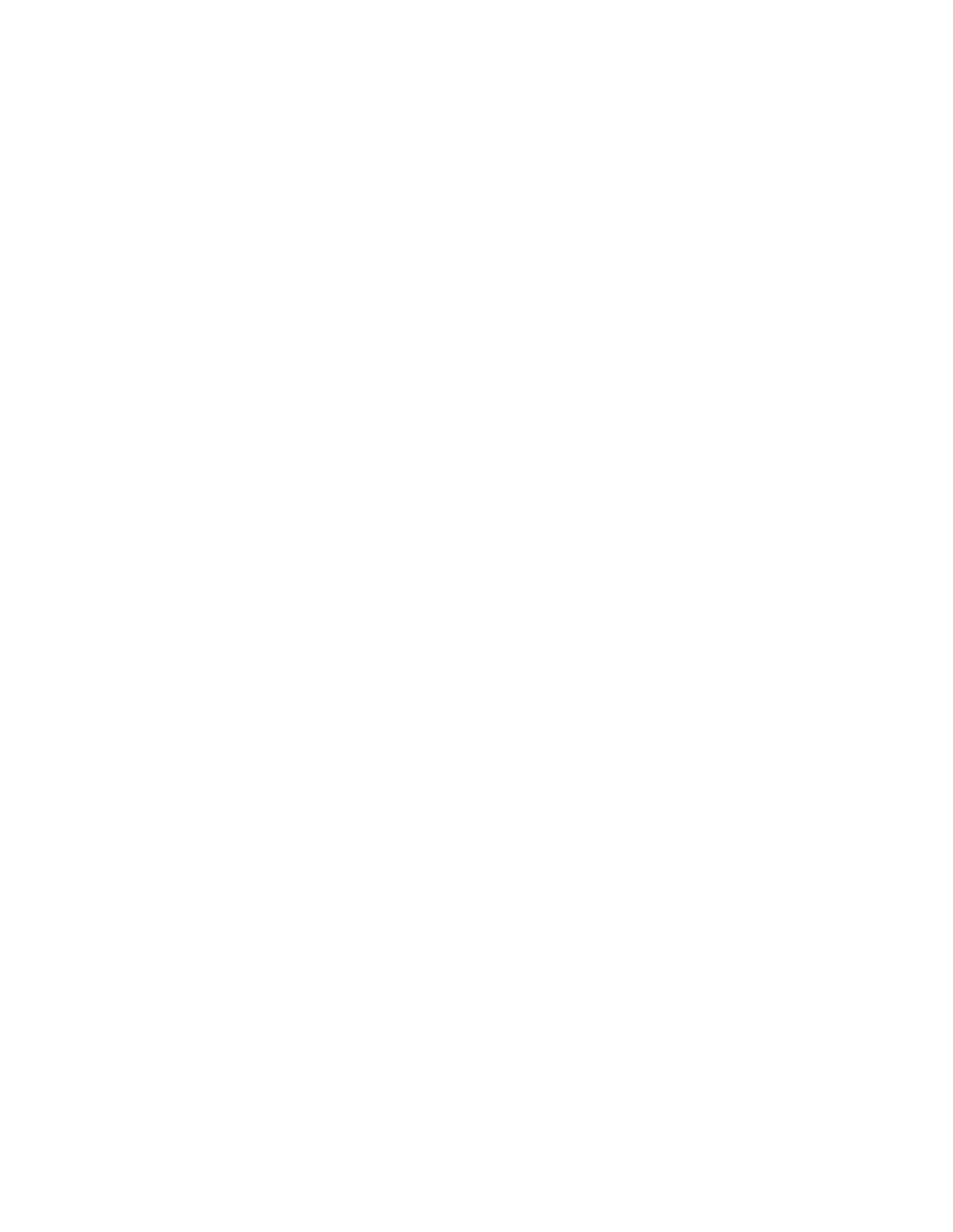## **317:30-5-240. Eligible providers**

All outpatient behavioral health providers eligible for reimbursement under OAC 317:30-5-240 et seq. must be an accredited or Oklahoma Department of Mental Health and Substance Abuse Services (ODMHSAS) certified organization/agency in  $\overline{\text{accordance with Section(s)} }$  3-317, 3-323A, 3-306.1 and 3-415 of Title 43A of the Oklahoma Statutes and have a current contract on file with the Oklahoma Health Care Authority. Eligibility requirements for independent professionals (e.g., physicians and Licensed Behavioral Health Professionals), who provide outpatient behavioral health services and bill under their own national provider identification (NPI) number are covered under OAC 317:30-5-1 and OAC 317:30-5-275. Other outpatient ambulatory clinics (e.g. Federally Qualified Health Centers, Indian Health Clinics, school-based clinics) that offer outpatient behavioral health services are covered elsewhere in the agency rules.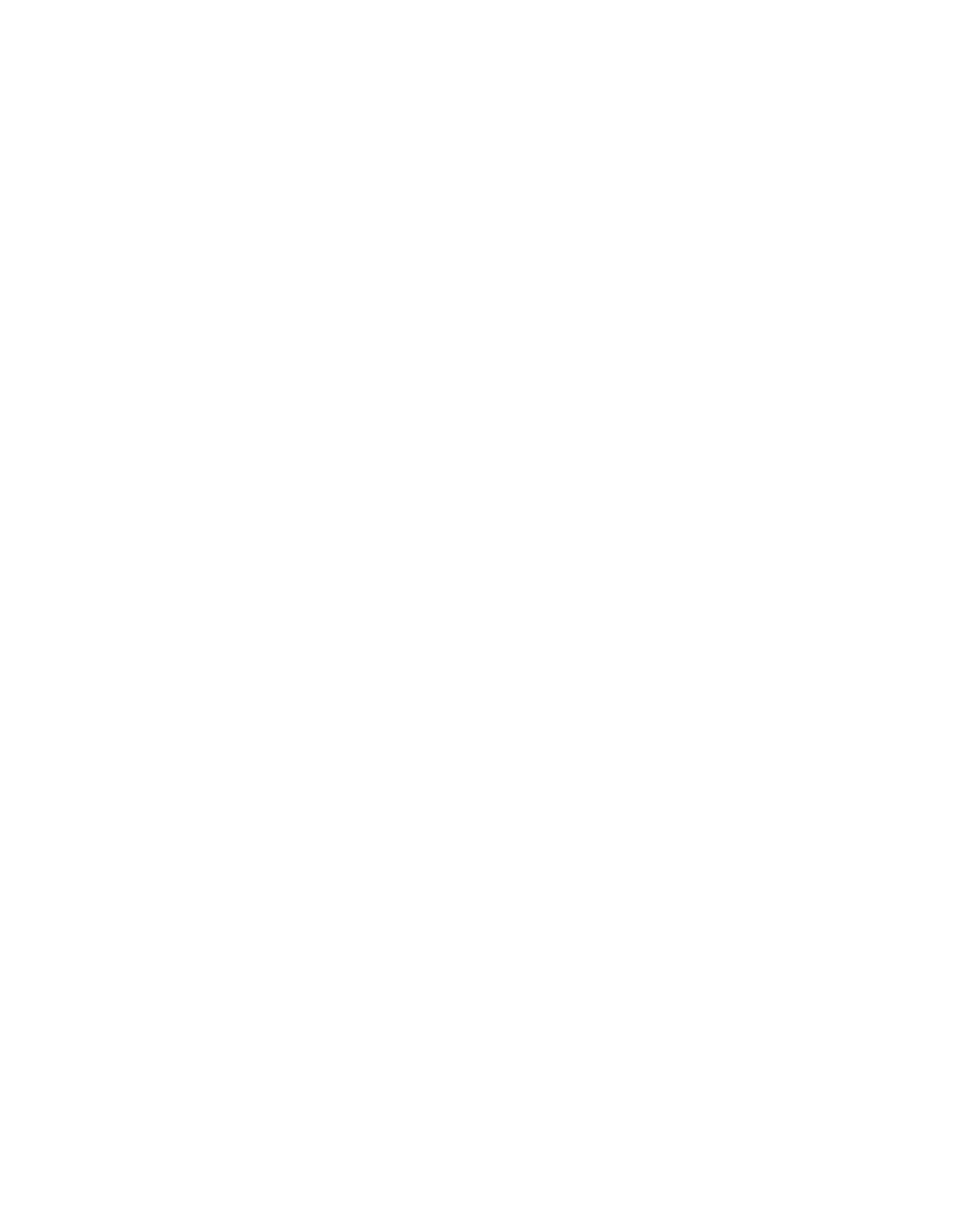### **317:30-5-240.1. Definitions**

The following words or terms, when used in this Part, shall have the following meaning, unless the context clearly indicates otherwise:

**"Accrediting body"** means one of the following:

(A) Accreditation Association for Ambulatory Health Care (AAAHC);

(B) American Osteopathic Association (AOA);

(C) Commission on Accreditation of Rehabilitation Facilities (CARF);

(D) Council on Accreditation of Services for Families and Children, Inc. (COA);

(E) The Joint Commission (TJC) formerly known as Joint Commission on Accreditation of Healthcare Organizations; or (F) other OHCA approved accreditation.

**"Adult"** means an individual 21 and over, unless otherwise specified.

**"AOD"** means Alcohol and Other Drug.

**"AODTP"** means Alcohol and Other Drug Treatment Professional.

**"BH"** means behavioral health, which relates to mental, substance abuse, addictions, gambling, and other diagnosis and treatment.

**"BHAs"** means Behavioral Health Aides.

**"BHRS"** means Behavioral Health Rehabilitation Specialist.

**"Certifying Agency"** means the Oklahoma Department of Mental Health and Substance Abuse Services (ODMHSAS).

**"Child"** means an individual younger than 21, unless otherwise specified.

**"CM"** means case management.

**"CMHC's"** means Community Mental Health Centers who are state operated or privately contracted providers of behavioral health services for adults with severe mental illnesses, and youth with serious emotional disturbances.

**"Cultural competency"** means the ability to recognize, respect, and address the unique needs, worth, thoughts, communications, actions, customs, beliefs and values that reflect an individual's racial, ethnic, age group, religious, sexual orientation, and/or social group.

**"DSM"** means the Diagnostic and Statistical Manual of Mental Disorders published by the American Psychiatric Association.

**"EBP"** means an Evidence Based Practice per the Substance Abuse & Mental Health Services Administration (SAMHSA).

**"FBCS"** means Facility Based Crisis Stabilization.

**"FSPs"** means Family Support Providers.

**"ICF/MR"** means Intermediate Care Facility for the Mentally Retarded.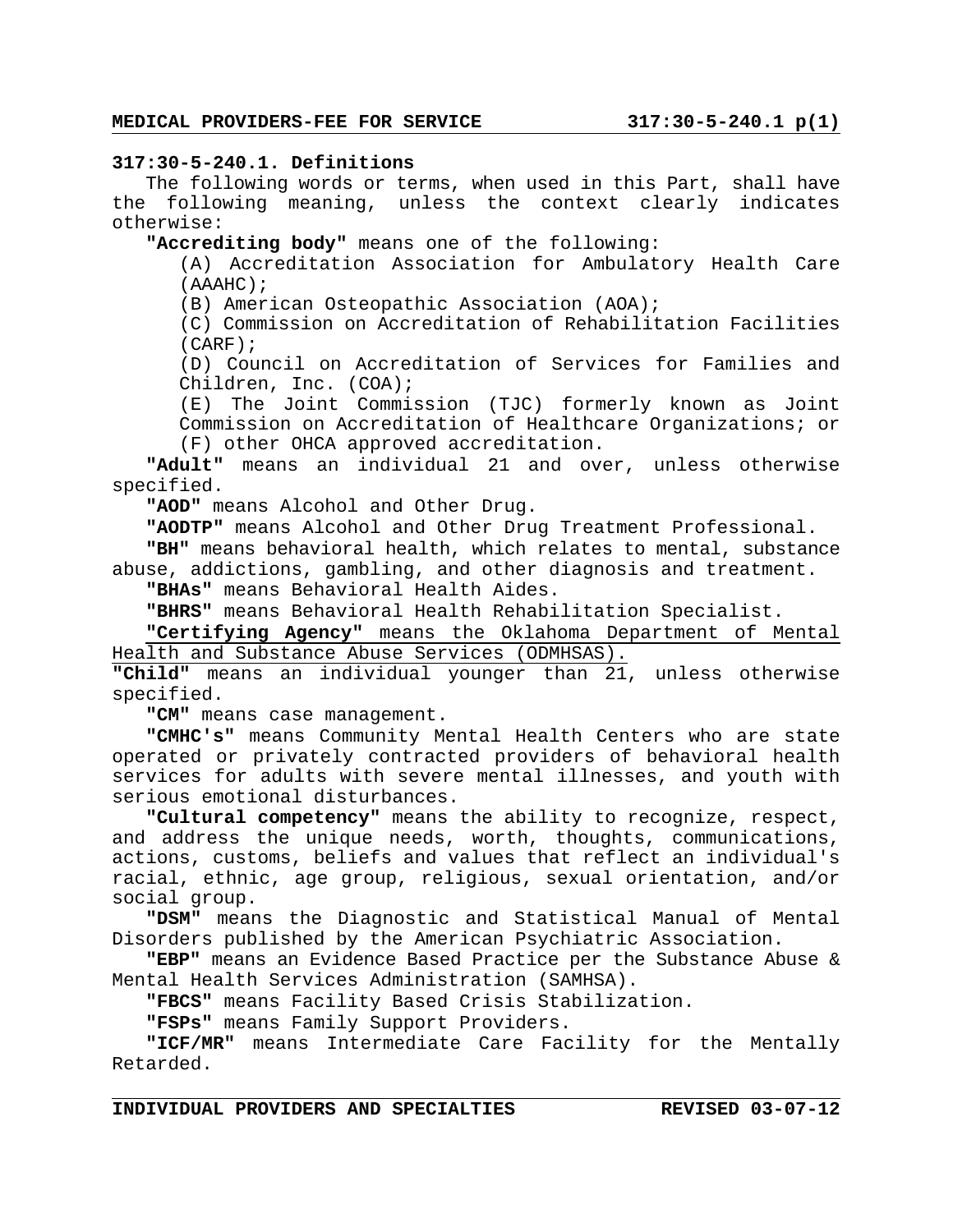# **MEDICAL PROVIDERS-FEE FOR SERVICE 317:30-5-240.1 p(2)**

**"Institution"** means an inpatient hospital facility or Institution for Mental Disease (IMD).

**"IMD"** means Institution for Mental Disease as per 42 CFR 435.1009 as a hospital, nursing facility, or other institution of more than 16 beds that is primarily engaged in providing diagnosis, treatment, or care of persons with mental diseases, including medical attention, nursing care and related services. The regulations indicate that an institution is an IMD if its overall character is that of a facility established and maintained primarily for the care and treatment of individuals with mental diseases. Title XIX of the Social Security Act provides that, except for individuals under age 21 receiving inpatient psychiatric care, Medicaid (Title XIX) does not cover services to IMD patients under 65 years of age [section  $1905(a)(24)(B)$ ].

**"LBHP"** means a Licensed Behavioral Health Professional.

**"MST"** means the EBP Multi-Systemic Therapy.

**"OAC"** means Oklahoma Administrative Code, the publication authorized by 75 O.S. 256 known as The Oklahoma Administrative Code, or, prior to its publication, the compilation of codified rules authorized by 75 O.S.  $256(A)(1)(a)$  and maintained in the Office of Administrative Rules.

**"Objectives"** means a specific statement of planned accomplishments or results that are specific, measurable, attainable, realistic, and time-limited.

**"ODMHSAS"** means the Oklahoma Department of Mental Health and Substance Abuse Services.

**"ODMHSAS contracted facilities"** means those providers that have a contract with the ODMHSAS to provide mental health or substance abuse treatment services, and also contract directly with the Oklahoma Health Care Authority to provide Outpatient Behavioral Health Services.

**"OHCA"** means the Oklahoma Health Care Authority.

**"OJA"** means the Office of Juvenile Affairs.

**"Provider Manual"** means the OHCA BH Provider Billing Manual.

**"RBMS"** means Residential Behavioral Management Services within a group home or therapeutic foster home.

**"Recovery"** means an ongoing process of discovery and/or rediscovery that must be self defined, individualized and may contain some, if not all, of the ten fundamental components of recovery as outlined by SAMHSA.

**"RSS"** means Recovery Support Specialist.

**"SAMHSA"** means the Substance Abuse and Mental Health Services Administration.

**"SED"** means Severe Emotional Disturbance.

**"SMI"** means Severely Mentally Ill.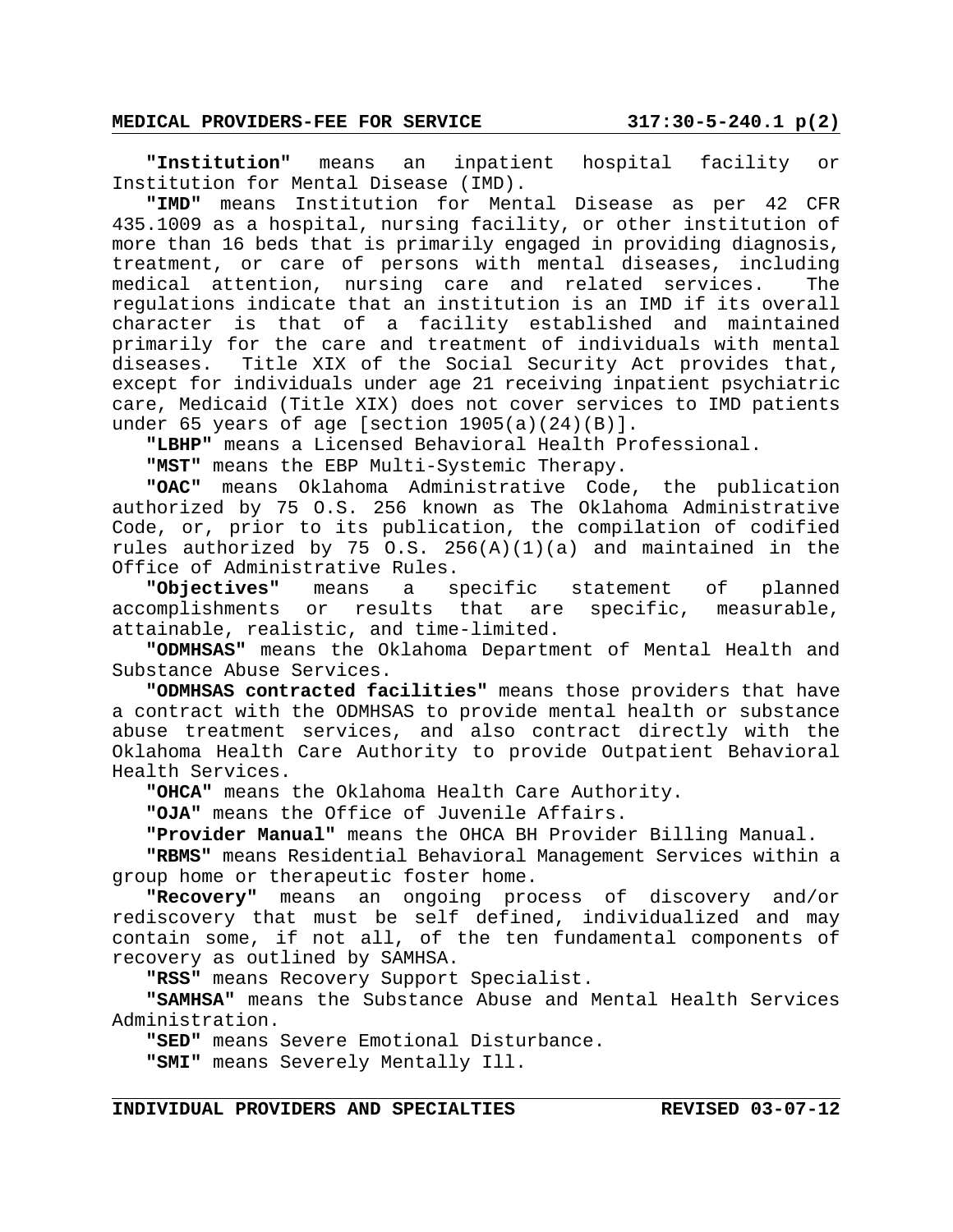# **MEDICAL PROVIDERS-FEE FOR SERVICE 317:30-5-240.1 p(3)**

**"Trauma informed"** means the recognition and responsiveness to the presence of the effects of past and current traumatic experiences in the lives of members.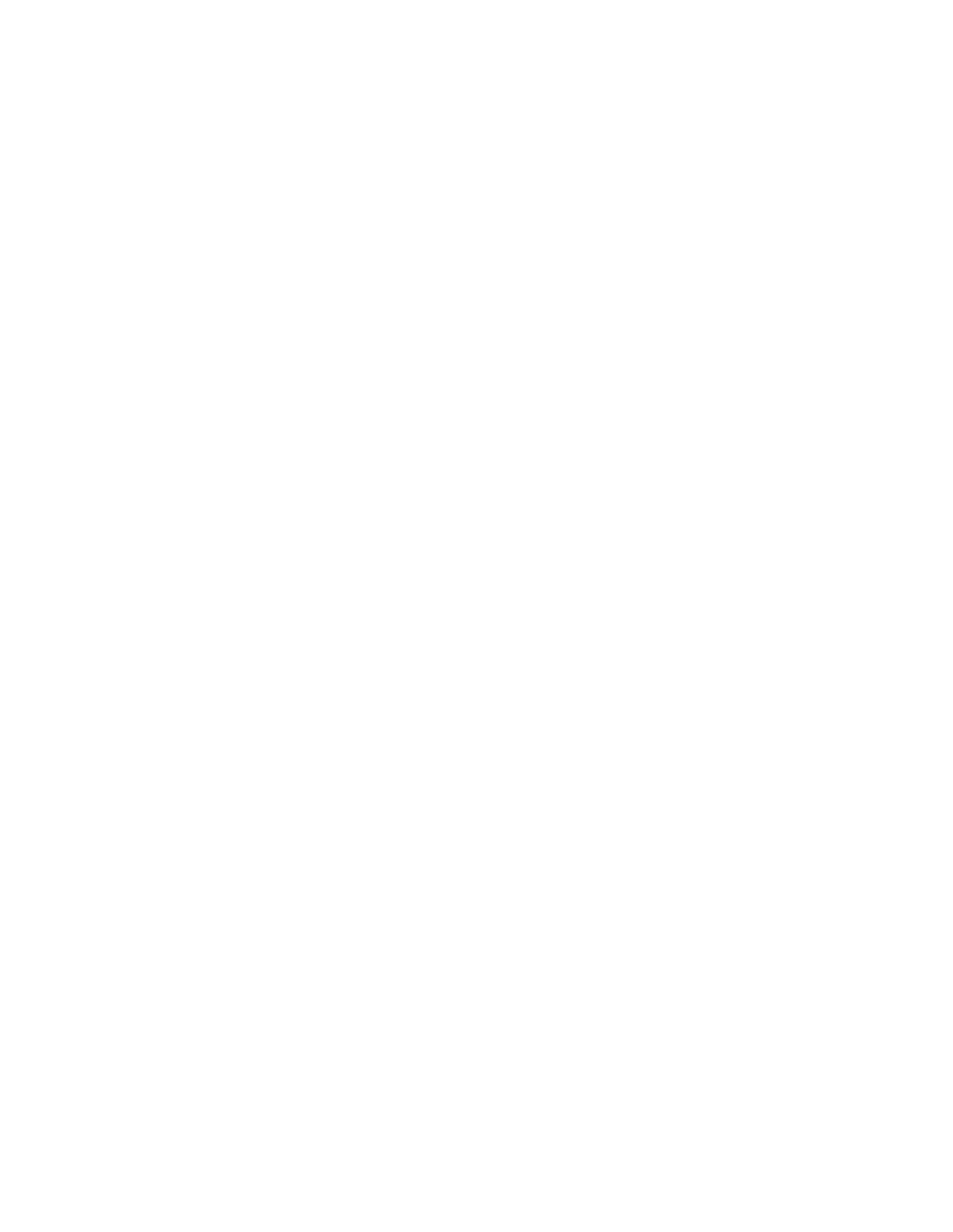#### **317:30-5-240.2 Provider participation standards**

(a) **Accreditation and certification status**. Any agency may participate as an OPBH provider if the agency is qualified to render a covered service and meets the OHCA requirements for provider participation.

(1) Private, Community-based Organizations must be accredited as a provider of outpatient behavioral health services from one of the accrediting bodies and be an incorporated organization governed by a board of directors;

(2) State-operated programs under the direction of ODMHSAS must be accredited by one of the accrediting bodies;

(3) Freestanding Psychiatric Hospitals must be licensed and certified by the State Survey Agency as meeting Medicare psychiatric hospital standards and JCAHO accreditation;

(4) General Medical Surgical Hospitals must be appropriately licensed and certified by the State Survey Agency as meeting Medicare standards, including a JCAHO or AOA accreditation;

(5) Federally Qualified Health Centers/Community Health Centers facilities that qualify under OAC 317:30-5-660;

(6) Indian Health Services/Tribal Clinics/Urban Tribal Clinics facilities that qualify under Federal regulation;

(7) Rural Health Clinics facilities that qualify under OAC 317:30-5-355;

(8) Public Health Clinics and County Health Departments;

(9) Public School Systems.

(b) **Certifications.** In addition to the accreditation in paragraph (a) above, provider specific credentials are required for the following:

(1) Substance Abuse agencies (OAC 450:18-1-1);

(2) Evidence Based Best Practices but not limited to:

(A) Assertive Community Treatment (OAC 450:55-1-1);

(B) Multi-Systemic Therapy (Office of Juvenile Affairs); and

(C) Peer Support/Community Recovery Support;

(3) Systems of Care (OAC 340:75-16-46);

(4) Mobile and Facility-based Crisis Intervention (OAC 450:23-1- 1);

(5) Case Management (OAC 450:50-1-1);

(6) RBMS in group homes (OAC 377:10-7) or foster care settings (OAC 340:75-8-4);

(7) Day Treatment B CARF, JCAHO, or COA will be required as of December 31, 2009; and

(8) Partial Hospitalization/Intensive Outpatient CARF, JCAHO, or COA will be required as of December 31, 2009.

### (c) **Provider enrollment and contracting.**

(1) Organizations who have JCAHO, CARF, COA or AOA accreditation will supply the documentation from the accrediting body, along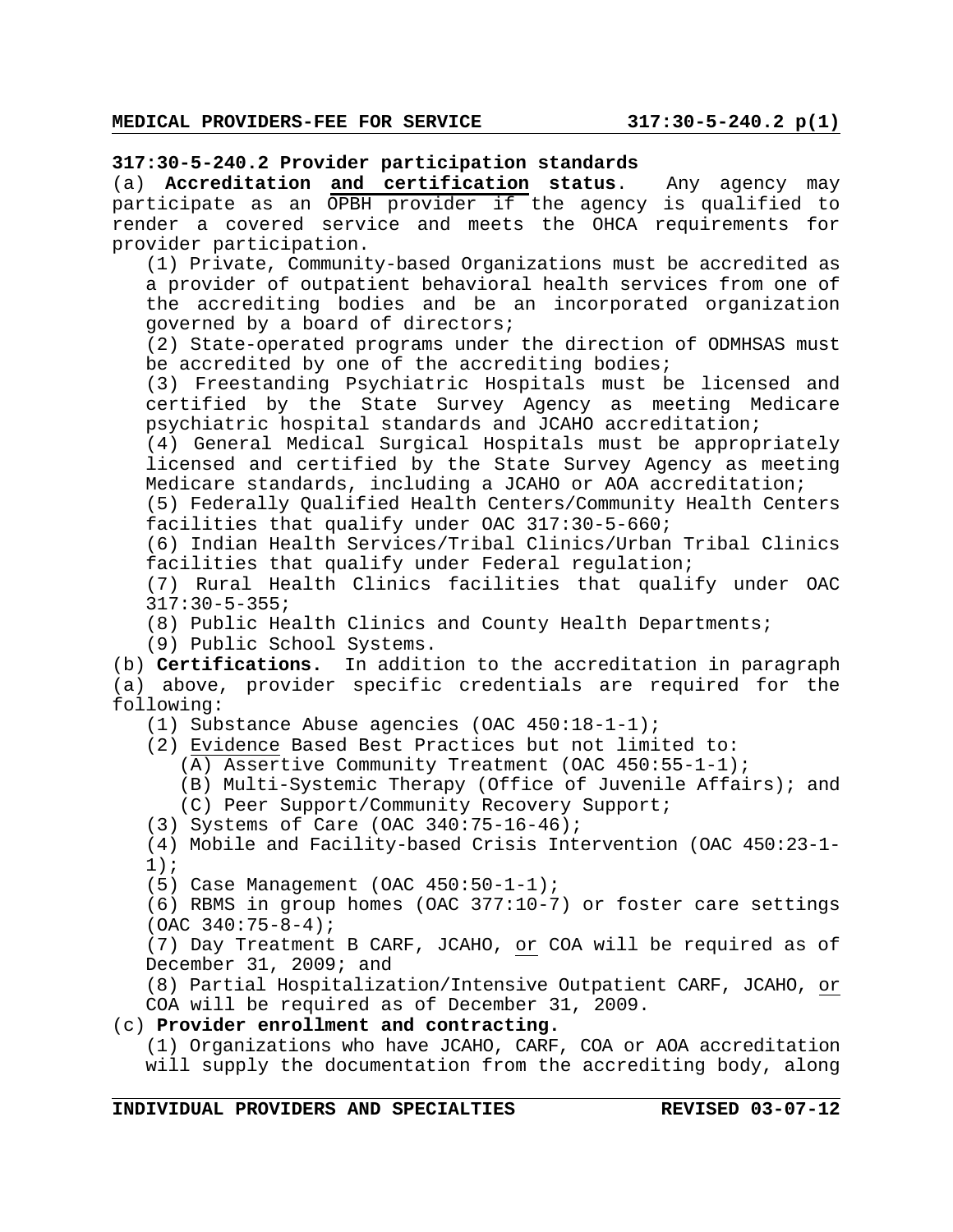with other information as required for contracting purposes to the OHCA. The contract must include copies of all required state licenses, accreditation and certifications.

(2) If the contract is approved, a separate provider identification number for each outpatient behavioral health service site will be assigned. Each site operated by an outpatient behavioral health facility must have a separate provider contract and site-specific accreditation and/or certification as applicable. A site is defined as an office, clinic, or other business setting where outpatient behavioral health services are routinely performed. When services are rendered at the member's residence, a school, or when provided occasionally at an appropriate community based setting, a site is determined according to where the professional staff perform administrative duties and where the member's chart and other records are kept. Failure to obtain and utilize site specific provider numbers will result in disallowance of services.

(3) Effective 07/01/10, all behavioral health providers are required to have an individual contract with OHCA in order to receive SoonerCare reimbursement. This requirement includes outpatient behavioral health agencies and all individual rendering providers who work within an agency setting. Individual contracting requirements are set forth in OAC 317:30- 3-2 and OAC 317:30-5-280.

(d) **Standards and criteria.** Eligible organizations must meet each of the following:

(1) Have a well-developed plan for rehabilitation services designed to meet the recovery needs of the individuals served. (2) Have a multi-disciplinary, professional team. This team must include all of the following:

(A) One of the LBHPs;

(B) A BHRS, if individual or group rehabilitative services for behavioral health disorders are provided;

(C) An AODTP, if treatment of alcohol and other drug disorders is provided;

(D) A registered nurse or physician assistant, with a current license to practice in the state in which the services are delivered if Medication Training and Support Service is provided;

(E) The member for whom the services will be provided, and parent/guardian for those under 18 years of age.

(F) A member treatment advocate if desired and signed off on by the member.

(3) Demonstrate the ability to provide each of the following outpatient behavioral health treatment services as described in OAC 317:30-5-241 et seq., as applicable to their program.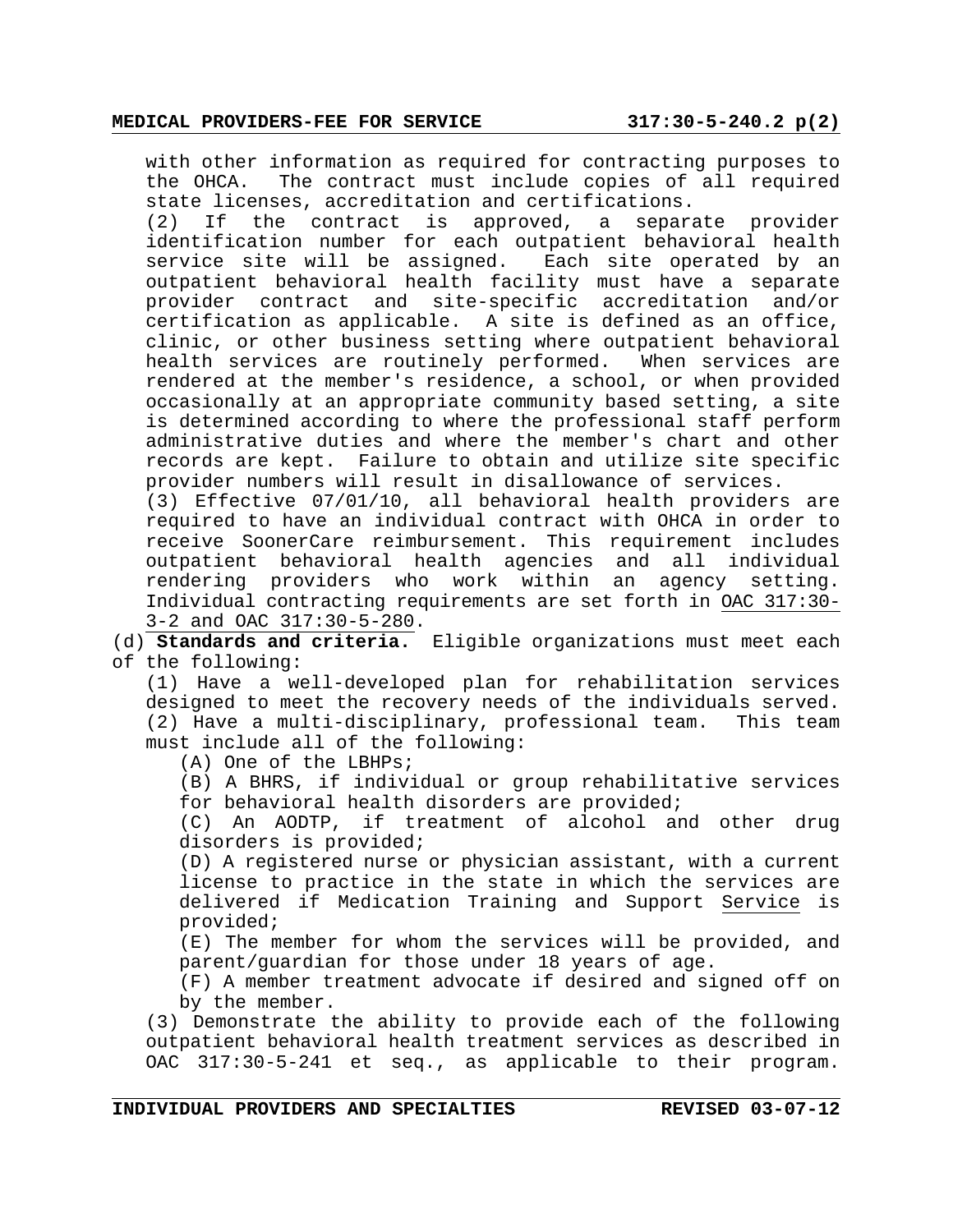Providers must provide proper referral and linkage to providers of needed services if their agency does not have appropriate services.

- (A) Assessments and Treatment Plans;
- (B) Psychotherapies;
- (C) Behavioral Health Rehabilitation services;
- (D) Crisis Intervention services;
- (E) Support Services; and
- (F) Day Treatment/Intensive Outpatient.

(4) Be available 24 hours a day, seven days a week, for Crisis Intervention services.

(5) Provide or have a plan for referral to physician and other behavioral health services necessary for the treatment of the behavioral disorders of the population served.

(6) Comply with all applicable Federal and State Regulations.

(7) Have appropriate written policy and procedures regarding confidentiality and protection of information and records, member grievances, member rights and responsibilities, and admission and discharge criteria, which shall be posted publicly and conspicuously.

(8) Demonstrate the ability to keep appropriate records and documentation of services performed.

(9) Maintain and furnish, upon request, a current report of fire and safety inspections of facilities clear of any deficiencies. (10) Maintain and furnish, upon request, all required staff credentials including certified transcripts documenting required degrees.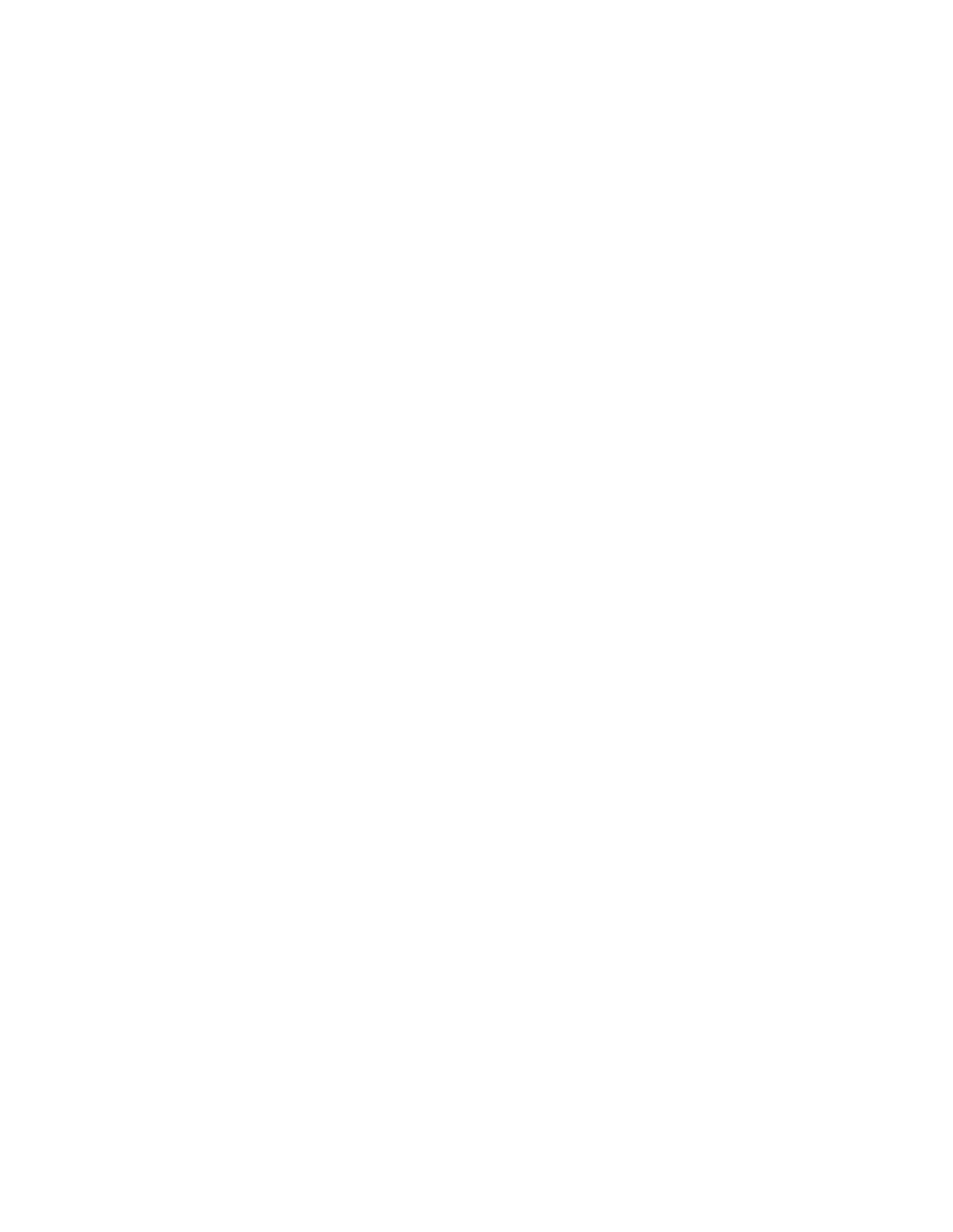## **317:30-5-241. Covered Services**

(a) Outpatient behavioral health services are covered for adults and children as set forth in this Section unless specified otherwise, and when provided in accordance with a documented individualized service plan, developed to treat the identified behavioral health and/or substance abuse disorder(s).

(b) All services are to be for the goal of improvement of functioning, independence, or well-being of the member. The services and treatment plans are to be recovery focused, trauma and co-occurring specific. The member must be able to actively participate in the treatment. Active participation means that the member must have sufficient cognitive abilities, communication skills, and short-term memory to derive a reasonable benefit from the treatment.

(c) In order to be reimbursed for services, providers must submit a completed Customer Data Core (CDC) to OHCA or its designated agent. The CDC must be reviewed, updated and resubmitted by the provider every six months. Reimbursement is made only for services provided while a current CDC is on file with OHCA or its designated agent. For further information and instructions regarding the CDC, refer to the Behavioral Health Provider Manual.

(d) Some outpatient behavioral health services may require authorization. For information regarding services requiring authorization and the process for obtaining them, refer to the Behavioral Health Provider Manual. OHCA does retain the final administrative review over both authorization and review of services as required by 42 CFR 431.10.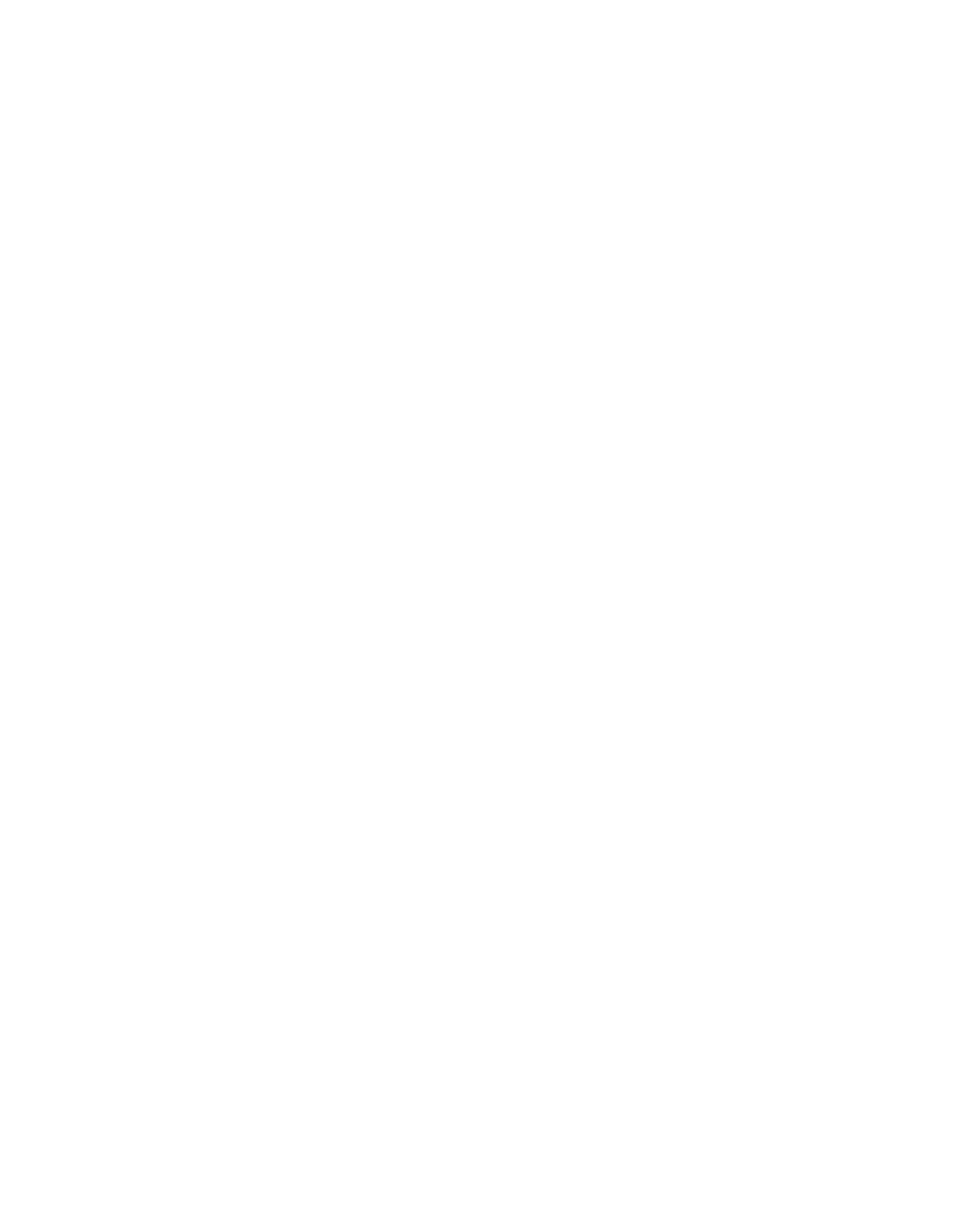#### **317:30-5-241.1. Screening, assessment and service plan**

All providers must comply with the requirements as set forth in this Section.

(1) **Screening.**

(A) **Definition.** Screening is for the purpose of determining whether the member meets basic medical necessity and need for further BH assessment and possible treatment services.

(B) **Qualified professional.** Screenings can be performed by any credentialed staff members as listed under OAC 317:30-5- 240.3.

(C) **Target population.** This service is compensable only on behalf of a member who is under a PACT program.

(2) **Assessment.** 

(A) **Definition.** Gathering and assessment of historical and current bio-psycho-social information which includes face-toface contact with the person and/or the person's family or other informants, or group of persons resulting in a written summary report, diagnosis and recommendations. All agencies must assess the medical necessity of each individual to determine the appropriate level of care.

(B) **Qualified professional.** This service is performed by an LBHP. CADCs are permitted to provide Drug and Alcohol assessments through June 30, 2010. Effective July 1, 2010 all assessments must be provided by LBHPs.

(C) **Time requirements.** The minimum face-to-face time spent in assessment session(s) with the member and others as identified previously in paragraph (1) of this subsection for a low complexity Behavioral Health Assessment by a Non-Physician is one and one half hours. For a moderate complexity, it is two hours or more.

(D) **Target population and limitations.** This service is compensable on behalf of a member who is seeking services for the first time from the contracted agency. This service is not compensable if the member has previously received or is currently receiving services from the agency, unless there has been a gap in service of more than six months and it has been more than one year since the previous assessment.

(E) **Documentation requirements.** The assessment must include all elements and tools required by the OHCA. In the case of children under the age of 18, it is performed with the direct, active face-to-face participation of the parent or guardian. The child's level of participation is based on age, developmental and clinical appropriateness. The assessment must include a DSM multi-axial diagnosis completed for all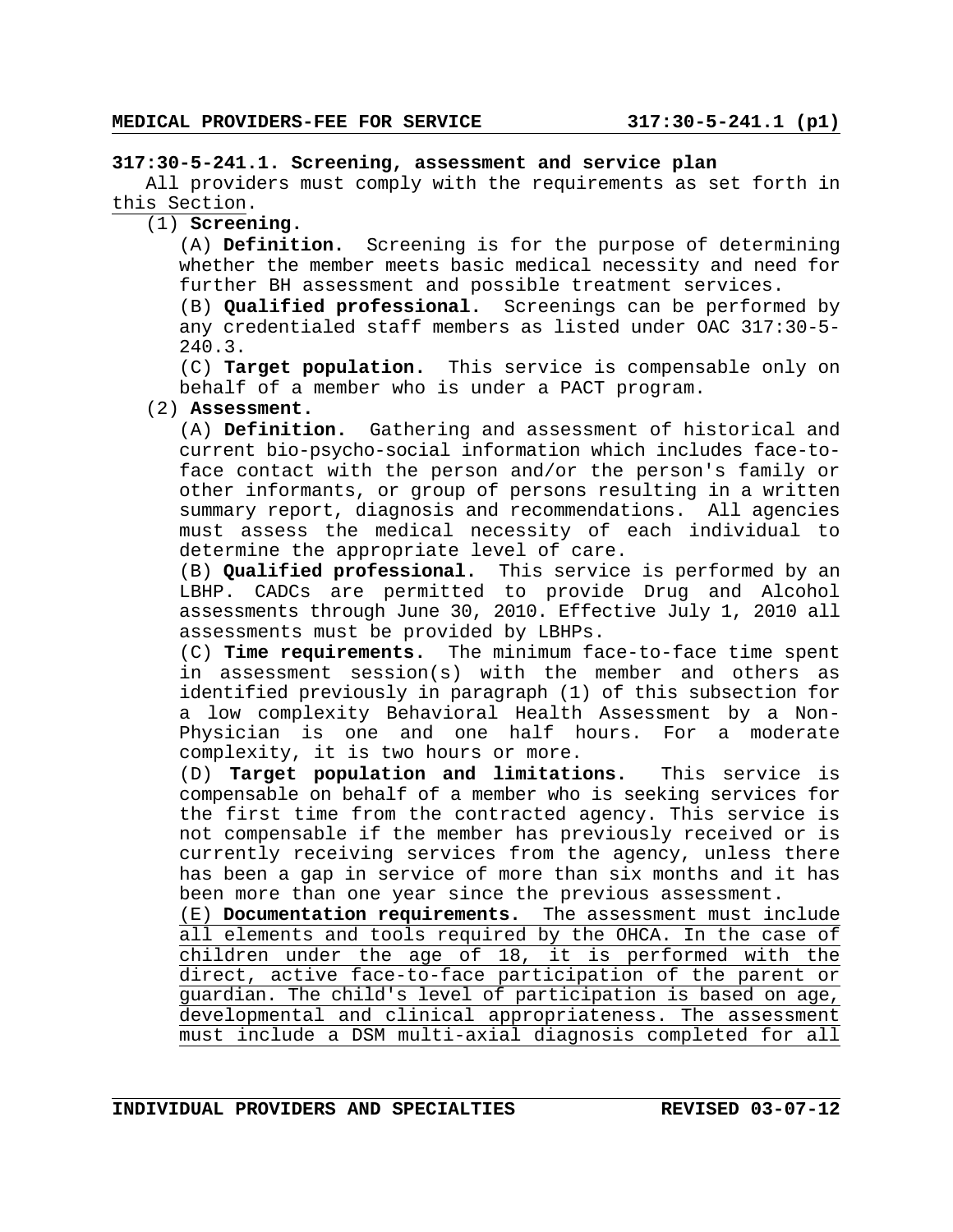five axes from the most recent DSM edition. The assessment must contain but is not limited to the following:

(i) Date, to include month, day and year of the assessment session(s); (ii) Source of information; (iii) Member's first name, middle initial and last name; (iv) Gender; (v) Birth Date; (vi) Home address; (vii) Telephone number; (viii) Referral source; (ix) Reason for referral; (x) Person to be notified in case of emergency; (xi) Presenting reason for seeking services; (xii) Start and stop time for each unit billed; (xiii) Signature of parent of guardian participating in face-to-face assessment. Signature required for members over the age of 14; (xiv) Bio-Psychosocial information which must include: (I) Identification of the member's strengths, needs, abilities and preferences; (II) History of the presenting problem; (III) Previous psychiatric treatment history, include treatment for psychiatric; substance abuse; drug and alcohol addiction; and other addictions; (IV) Health history and current biomedical conditions and complications; (V) Alcohol, Drug, and/or other addictions history; (VI) Trauma, abuse, neglect, violence, and/or sexual assault history of self and/or others, include Department of Human Services involvement; (VII) Family and social history, include MH, SA, Addictions, Trauma/Abuse/Neglect; (VIII) Educational attainment, difficulties and history; (IX) Cultural and religious orientation; (X) Vocational, occupational and military history; (XI) Sexual history, including HIV, AIDS, and STD atrisk behaviors; (XII) Marital or significant other relationship history; (XIII) Recreation and leisure history; (XIV) Legal or criminal record, including the identification of key contacts, (i.e. attorneys, probation officers, etc.); (XV) Present living arrangements;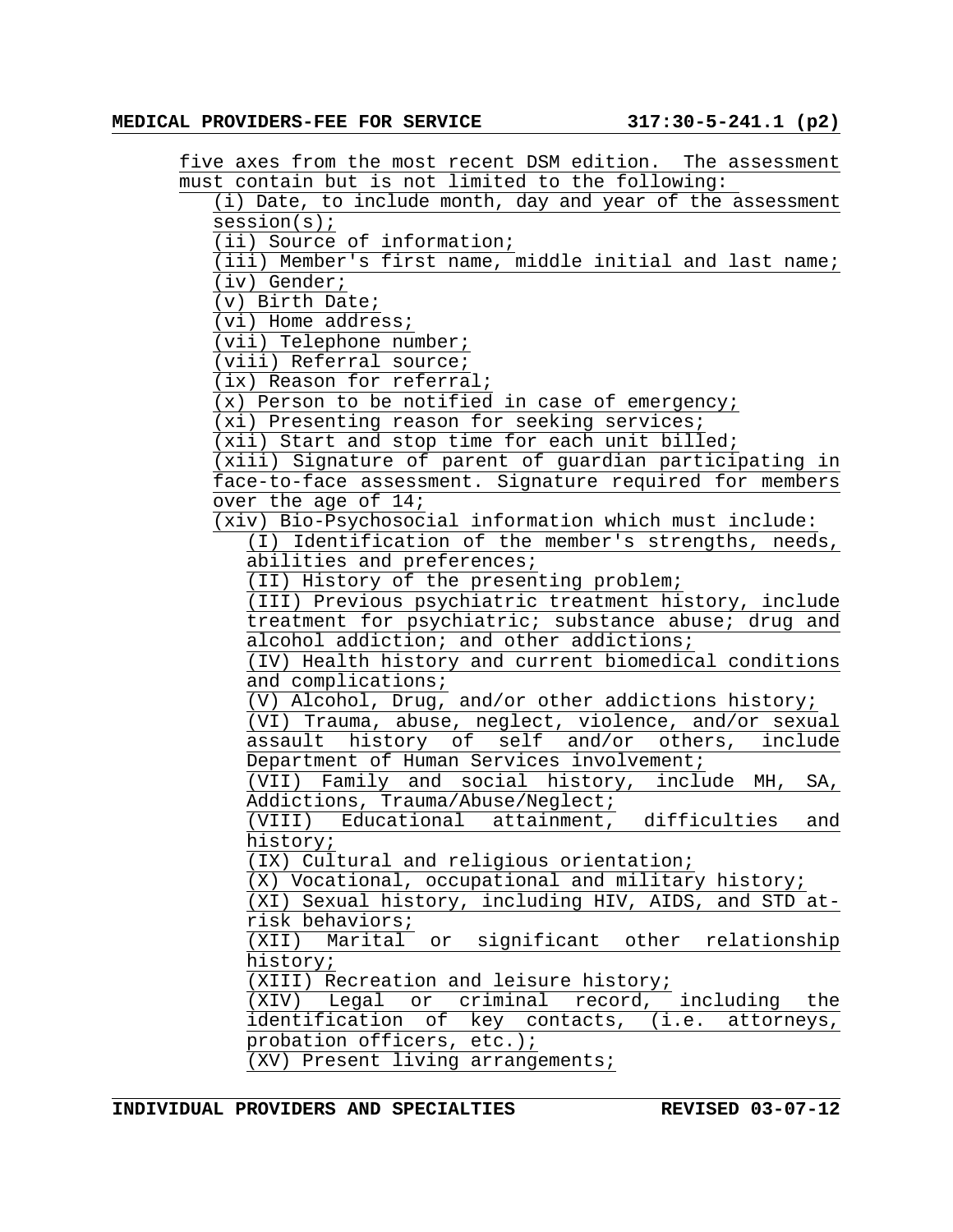(XVI) Economic resources;

(XVII) Current support system including peer and other recovery supports.

(xv) Mental status and Level of Functioning information, including questions regarding:

(I) Physical presentation, such as general appearance, motor activity, attention and alertness, etc.;

(II) Affective process, such as mood, affect, manner and attitude, etc.;

(III) Cognitive process, such as intellectual ability, social-adaptive behavior, thought processes, thought content, and memory, etc; and

(IV) Full Five Axes DSM diagnosis.

(xvi) Pharmaceutical information to include the following for both current and past medications;

(I) Name of medication;

(II) Strength and dosage of medication;

(III) Length of time on the medication; and

(IV) Benefit(s) and side effects of medication.

(xvii) LBHP's interpretation of findings and diagnosis;

(xviii) Signature and credentials of LBHP who performed the face-to-face behavioral assessment;

(xix) Client Data Core Elements reported into designated OHCA representative.

(F) **Service Plan Development, Low Complexity.** A Service Plan Development, Low Complexity is required every 6 months and must include an update to the bio-psychosocial assessment and re-evaluation of diagnosis.

#### (3) **Behavioral Health Services Plan Development.**

(A) **Definition.** The Behavioral Health Service Plan is developed based on information obtained in the assessment and includes the evaluation of all pertinent information by the practitioners and the member. It includes a discharge plan. It is a process whereby an individualized rehabilitation plan is developed that addresses the member's strengths, functional assets, weaknesses or liabilities, treatment goals, objectives and methodologies that are specific and time limited, and defines the services to be performed by the practitioners and others who comprise the treatment team. BH Service Plan Development is performed with the direct active participation of the member and a member support person or advocate if requested by the member. In the case of children under the age of 18, it is performed with the participation of the parent or guardian and the child as age and developmentally appropriate, and must address school and educational concerns and assisting the family in caring for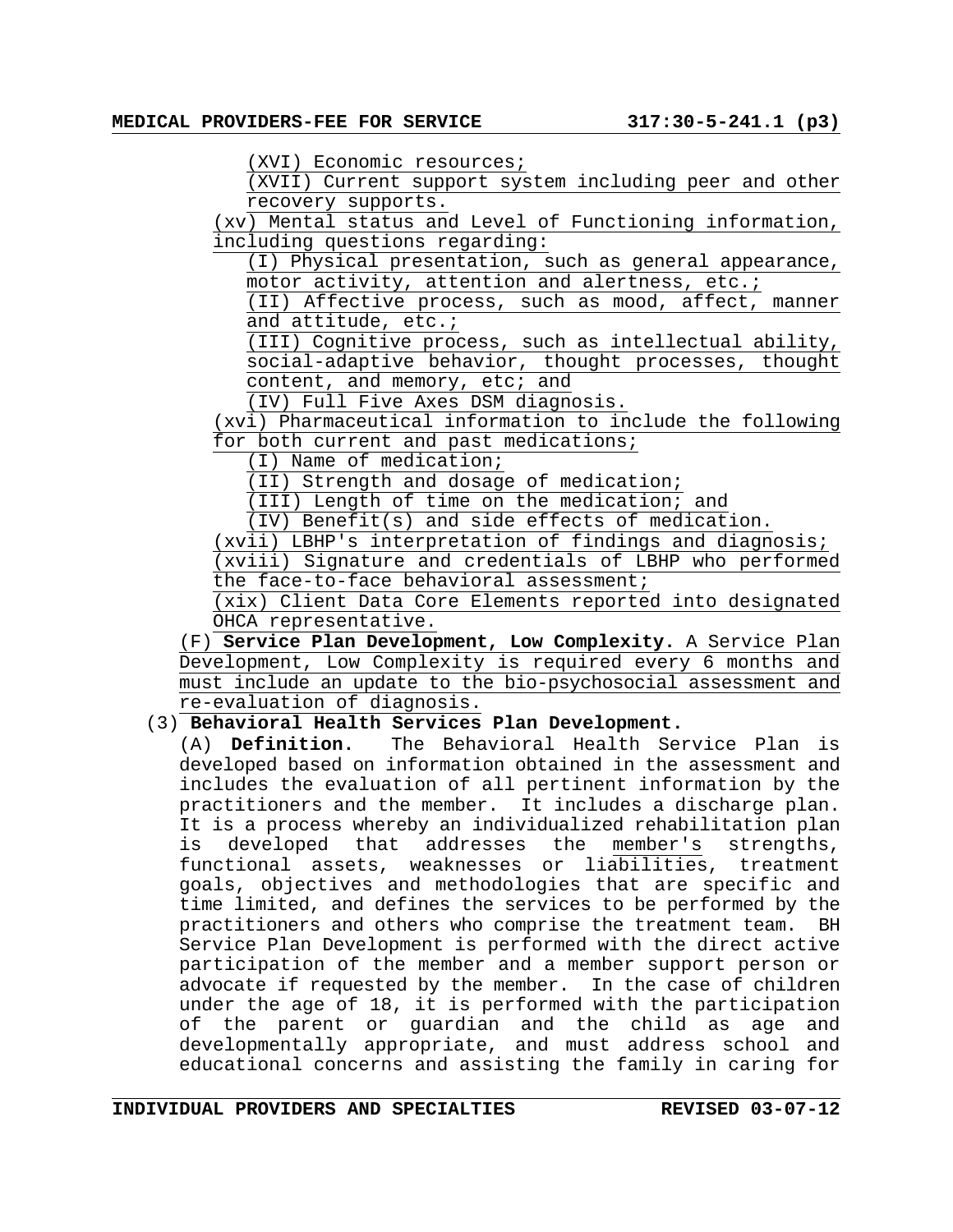#### **MEDICAL PROVIDERS-FEE FOR SERVICE 317:30-5-241.1 (p4)**

the child in the least restrictive level of care. For adults, it is focused on recovery and achieving maximum community interaction and involvement including goals for employment, independent living, volunteer work, or training. (B) **Qualified professional.** This service is performed by an LBHP.

(C) **Time requirements.** Service Plan updates must be conducted face-to-face and are required every six months during active treatment. Updates can be conducted whenever it is clinically needed as determined by the LBHP and member. (D) **Documentation requirements.** Comprehensive and integrated service plan content must address the following:

(i) member strengths, needs, abilities, and preferences(SNAP);

(ii) identified presenting challenges, problems, needs and diagnosis;

(iii) specific goals for the member;

(iv) objectives that are specific, attainable, realistic, and time-limited;

(v) each type of service and estimated frequency to be received;

(vi) the practitioner(s) name and credentials that will be providing and responsible for each service;

(vii) any needed referrals for service;

(viii) specific discharge criteria;

(ix) description of the member's involvement in, and responses to, the treatment plan, and his/her signature and date;

(x) service plans are not valid until all signatures are present (signatures are required from the member (if 14 or over), the parent/guardian (if younger than 18 or otherwise applicable), and the primary LBHP; and

(xi) all changes in service plan must be documented in a service plan update (low complexity) or within the service plan until time for the update (low complexity).  $(xii)$  Updates to goals, objectives, service provider, services, and service frequency, must be documented within the service plan until the six month review/update is due. (xiii) Service plan updates must address the following:

(I) update to the bio-psychosocial assessment, reevaluation of diagnosis service plan goals and/ or objectives;

(II) progress, or lack of, on previous service plan goals and/or objectives;

(III) a statement documenting a review of the current service plan and an explanation if no changes are to be

**INDIVIDUAL PROVIDERS AND SPECIALTIES REVISED 03-07-12**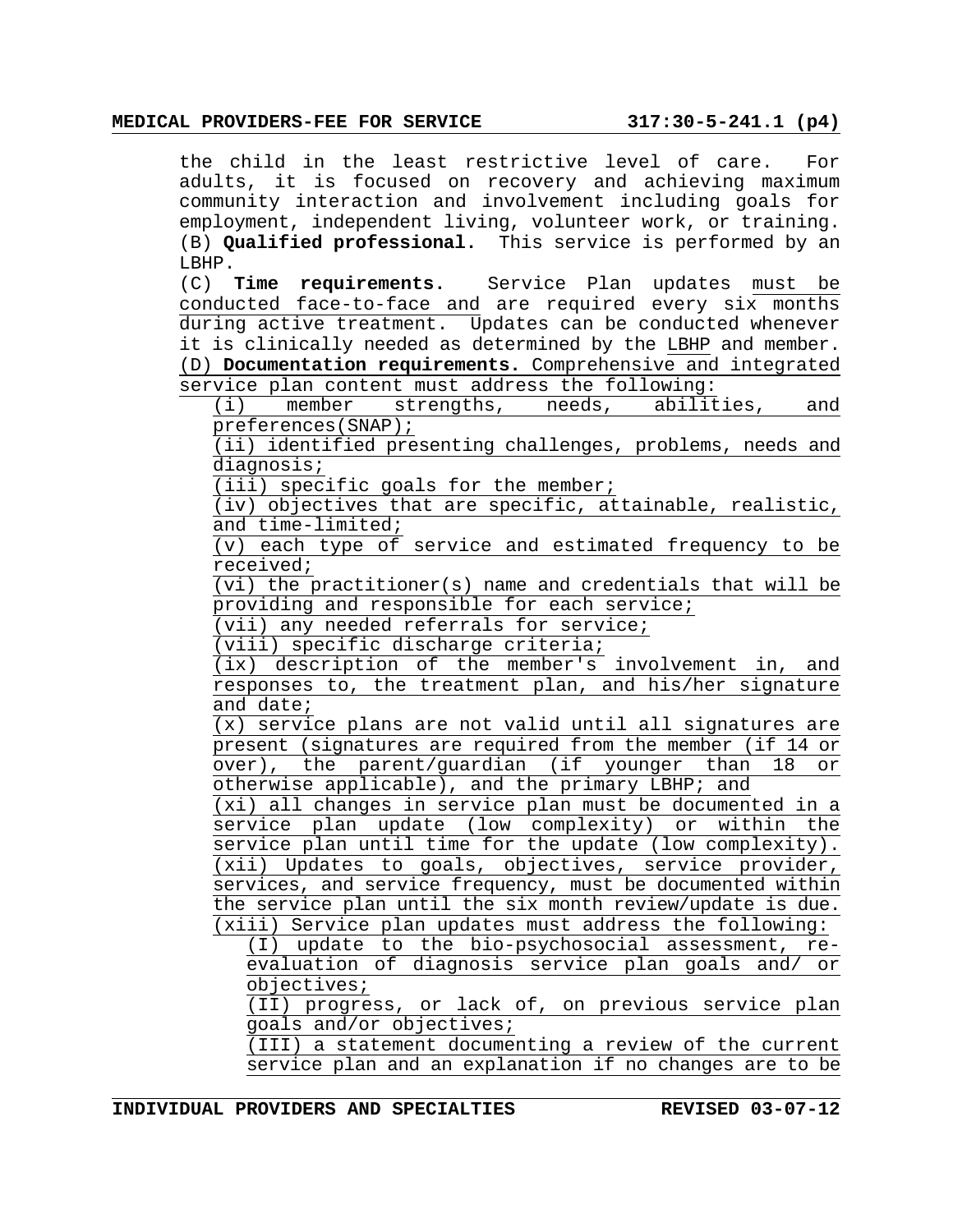made to the service plan;

|                                                      | (IV) change in goals and/or objectives (including |  |  |  |  |  |  |  |  |  |
|------------------------------------------------------|---------------------------------------------------|--|--|--|--|--|--|--|--|--|
|                                                      | target dates) based upon member's progress or     |  |  |  |  |  |  |  |  |  |
| identification of new need, challenges and problems; |                                                   |  |  |  |  |  |  |  |  |  |
|                                                      | (V) change in frequency and/or type of services   |  |  |  |  |  |  |  |  |  |

provided;

(VI) change in practitioner(s) who will be responsible for providing services on the plan;

(VII) change in discharge criteria;

(VIII) description of the member's involvement in, and responses to, the treatment plan, and his/her signature and date; and

(IX) service plans are not valid until all signatures are present. The required signatures are: from the member (if 14 or over), the parent/guardian (if younger than 18 or otherwise applicable), and the primary LBHP.

# (E) **Service limitations:**

(i) Behavioral Health Service Plan Development, Moderate complexity (i.e., pre-admission procedure code group) are limited to 1 per member, per provider, unless more than a year has passed between services, then another one can be requested and may be authorized by OHCA or its designated agent.

(ii) Behavioral Health Service Plan Development, Low Complexity: Service Plan updates are required every six months during active treatment. Updates can be conducted whenever needed as determined by the provider and member. The date of service is when the treatment plan is complete and the date the last required signature is obtained. Services should always be age, developmentally, and clinically appropriate.

# (4) **Assessment/Evaluation testing.**

(A) **Definition.** Assessment/Evaluation testing is provided by a clinician utilizing tests selected from currently accepted assessment test batteries. Test results must be reflected in the Service Plan. The medical record must clearly document the need for the testing and what the testing is expected to achieve.

(B) **Qualified professionals.** Assessment/Evaluation testing will be provided by a psychologist, certified psychometrist, psychological technician of a psychologist or a LBHP. For assessments conducted in a school setting, the Oklahoma State Department of Education requires that a licensed supervisor sign the assessment. Each qualified professional must have a current contract with the Oklahoma Health Care Authority. (C) **Documentation requirements**. All psychological services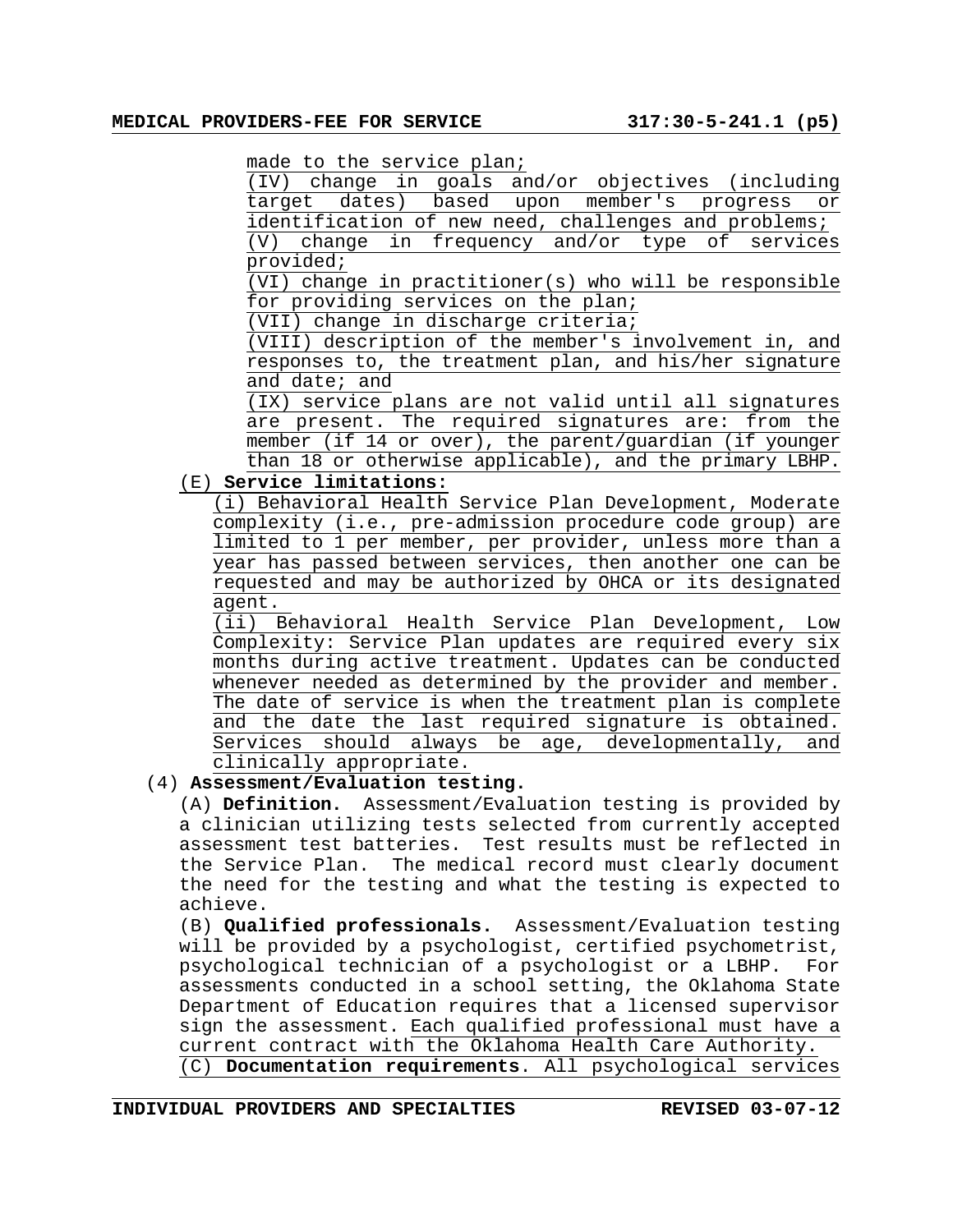must be reflected by documentation in the member's record. All assessment, testing, and treatment services/units billed must include the following:

(i) date;

(ii) start and stop time for each session/unit billed and physical location where service was provided;

(iii) signature of the provider;

(iv) credentials of provider;

(v) specific problem(s), goals and/or objectives addressed;

(vi) methods used to address problem(s), goals and objectives;

(vii) progress made toward goals and objectives

(viii) patient response to the session or intervention; and

(ix) any new problem(s), goals and/or objectives identified during the session.

(D) **Service Limitations.** Testing for a child younger than three must be medically necessary and meet established Child (0-36 months of Age) criteria as set forth in the Behavioral Health Provider Manual. Evaluation and testing is clinically appropriate and allowable when an accurate diagnosis and determination of treatment needs is needed. Eight hours/units of testing per patient over the age of two, per provider is allowed every 12 months. There may be instances when further testing is appropriate based on established medical necessity criteria found in the Behavioral Health Provider Manual. Justification for additional testing beyond allowed amount as specified in this section must be clearly explained and documented in the medical record. Testing units must be billed on the date the actual testing, interpretation, scoring, and reporting are performed. A maximum of 12 hours of therapy and testing, per day per rendering provider are allowed. A child who is being treated in an acute inpatient setting can receive separate psychological services by a physician or psychologist as the inpatient per diem is for "non-physician" services only. A child receiving Residential level treatment in either an therapeutic foster care home, or group home may not receive additional individual, group or family counseling or psychological testing unless allowed by the OHCA or its designated agent. Psychologists employed in State and Federal Agencies, who are not permitted to engage in private practice, cannot be reimbursed for services as an individually contracted provider. For assessment conducted in a school setting the Oklahoma State Department of Education requires that a licensed supervisor sign the assessment.

**INDIVIDUAL PROVIDERS AND SPECIALTIES REVISED 03-07-12**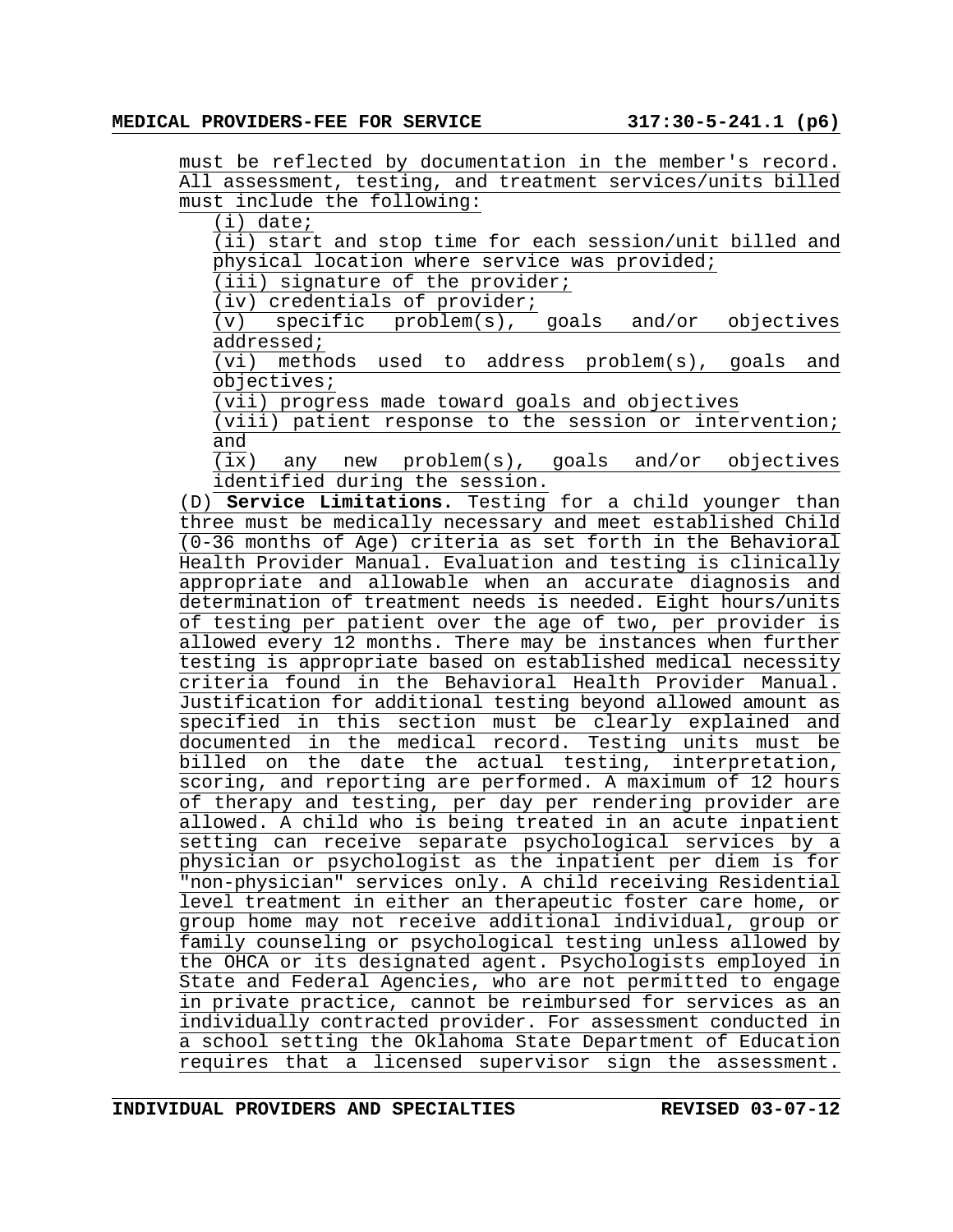Individuals who qualify for Part B of Medicare: Payment is made utilizing the SoonerCare allowable for comparable services. Payment is made to physicians, LBHPs or psychologists with a license to practice in the state where the services is performed or to practitioners who have completed education requirements and are under current board approved supervision to become licensed.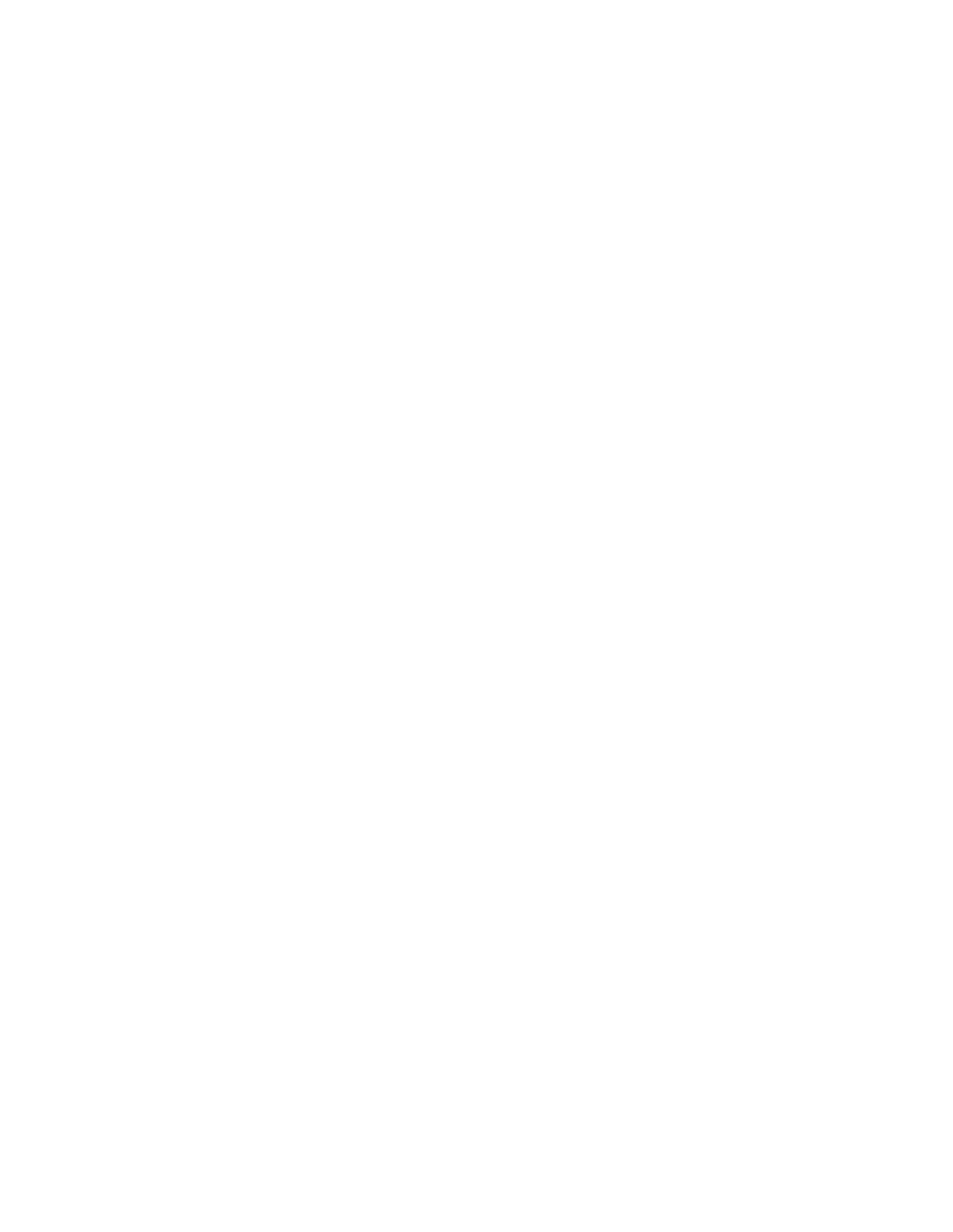## **317:30-5-241.2. Psychotherapy**

#### (a) **Individual/Interactive Psychotherapy.**

(1) **Definition.** Individual Psychotherapy is a face-to-face treatment for mental illnesses and behavioral disturbances, in which the clinician, through definitive therapeutic communication, attempts to alleviate the emotional disturbances, reverse or change maladaptive patterns of behavior and encourage growth and development. Insight oriented, behavior modifying and/or supportive psychotherapy refers to the development of insight of affective understanding, the use of behavior modification techniques, the use of supportive interactions, the use of cognitive discussion of reality, or any combination of these items to provide therapeutic change.

(2) **Definition**. Interactive Psychotherapy is individual psychotherapy that involves the use of play therapy equipment, physical aids/devices, language interpreter, or other mechanisms of nonverbal communication to overcome barriers to the therapeutic interaction between the clinician and the member who has not yet developed or who has lost the expressive language communication skills to explain his/her symptoms and response to treatment, requires the use of a mechanical device in order to progress in treatment, or the receptive communication skills to understand the clinician. The service may be used for adults who are hearing impaired and require the use of language interpreter.

(3) **Qualified professionals**. With the exception of a qualified interpreter if needed, only the member and the Licensed Behavioral Health Professional (LBHP) or Certified Alcohol and Drug Counselor (CADC), for substance abuse (SA) only, should be present and the setting must protect and assure confidentiality. Ongoing assessment of the member's status and response to treatment as well as psycho-educational intervention are appropriate components of individual counseling. The counseling must be goal directed, utilizing techniques appropriate to the service plan and the member's developmental and cognitive abilities. Individual/Interactive counseling must be provided by a LBHP or CADC when treatment is for an alcohol or other drug disorder only.

(4) **Limitations**. A maximum of 6 units per day per member is compensable.

## (b) **Group Psychotherapy**.

(1) **Definition**. Group psychotherapy is a method of treating behavioral disorders using the interaction between the LBHP or the CADC when treating alcohol and other drug disorders only, and two or more individuals to promote positive emotional or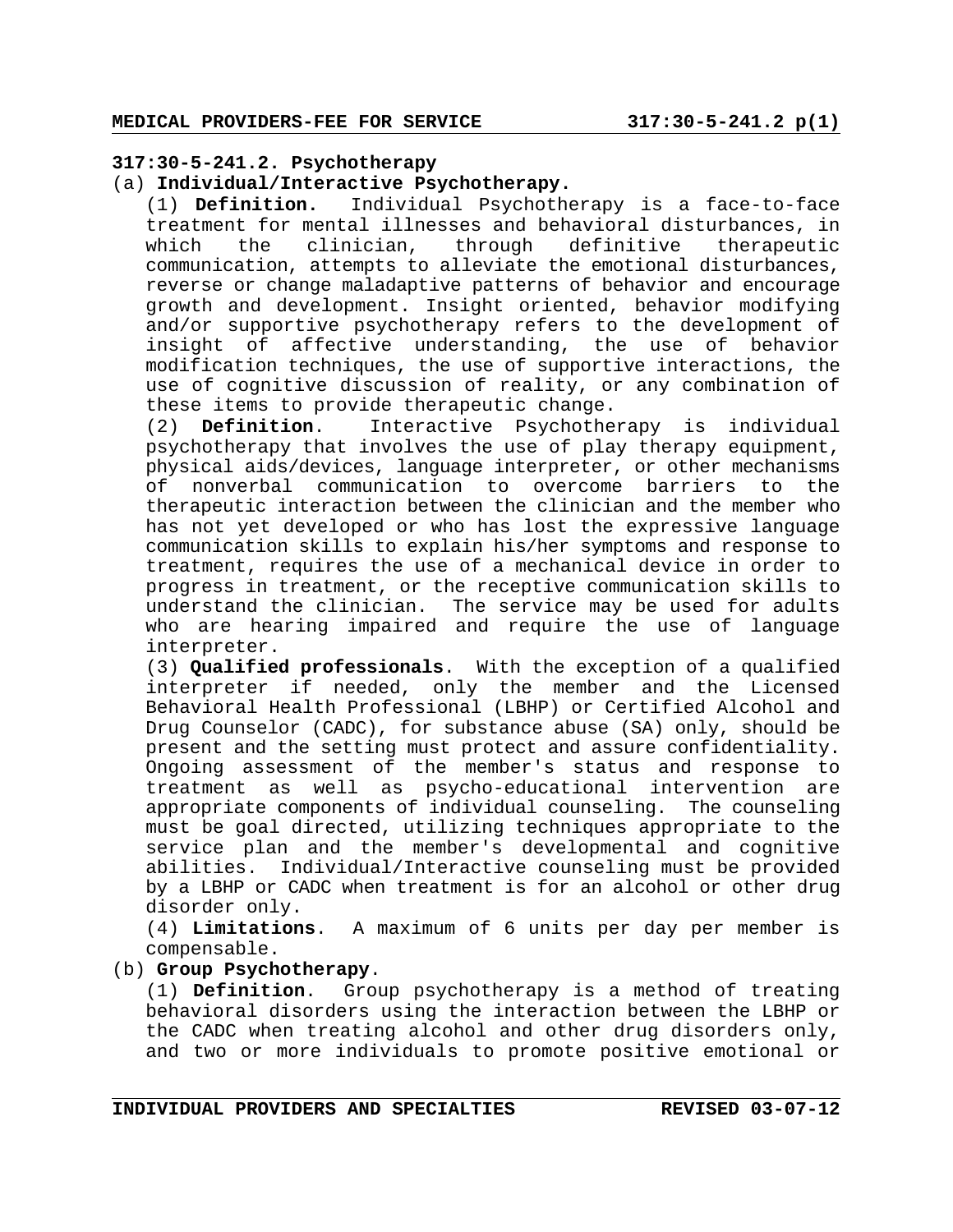#### **MEDICAL PROVIDERS-FEE FOR SERVICE 317:30-5-241.2 p(2)**

behavioral change. The focus of the group must be directly related to the goals and objectives in the individual member's current service plan. This service does not include social or daily living skills development as described under Behavioral Health Rehabilitation Services.

(2) **Group sizes**. Group Psychotherapy is limited to a total of eight adult (18 and over) individuals except when the individuals are residents of an ICF/MR where the maximum group size is six. For all children under the age of 18, the total group size is limited to six.

(3) **Multi-family and conjoint family therapy**. Sessions are limited to a maximum of eight families/units. Billing is allowed once per family unit, though units may be divided amongst family members.

(4) **Qualified professionals**. Group psychotherapy will be provided by a LBHP or CADC when treatment is for an alcohol or other drug disorder only. Group Psychotherapy must take place in a confidential setting limited to the LBHP or CADC conducting the service, an assistant or co-therapist, if desired, and the group psychotherapy participants.

(5) **Limitations**. A maximum of 12 units per day per member is compensable.

#### (c) **Family Psychotherapy**.

(1) **Definition**. Family Psychotherapy is a face-to-face psychotherapeutic interaction between a LBHP or CADC and the member's family, guardian, and/or support system. It is typically inclusive of the identified member, but may be performed if indicated without the member's presence. When the member is an adult, his/her permission must be obtained in writing. Family psychotherapy must be provided for the direct benefit of the SoonerCare member to assist him/her in achieving his/her established treatment goals and objectives and it must take place in a confidential setting. This service may include the Evidence Based Practice titled Family Psychoeducation.

(2) **Qualified professionals**. Family Psychotherapy must be provided by a LBHP or CADC when treatment is for an alcohol or other drug disorder only.

(3) **Limitations**. A maximum of 12 units per day per member/family unit is compensable. The provider may not bill any time associated with note taking and/or medical record upkeep. The provider may only bill the time spent in direct face-to-face contact. Provider must comply with documentation requirements listed in OAC 317:30-5-248.

- (d) **Multi-Systemic Therapy (MST).**
	- (1) **Definition**. MST intensive outpatient program services are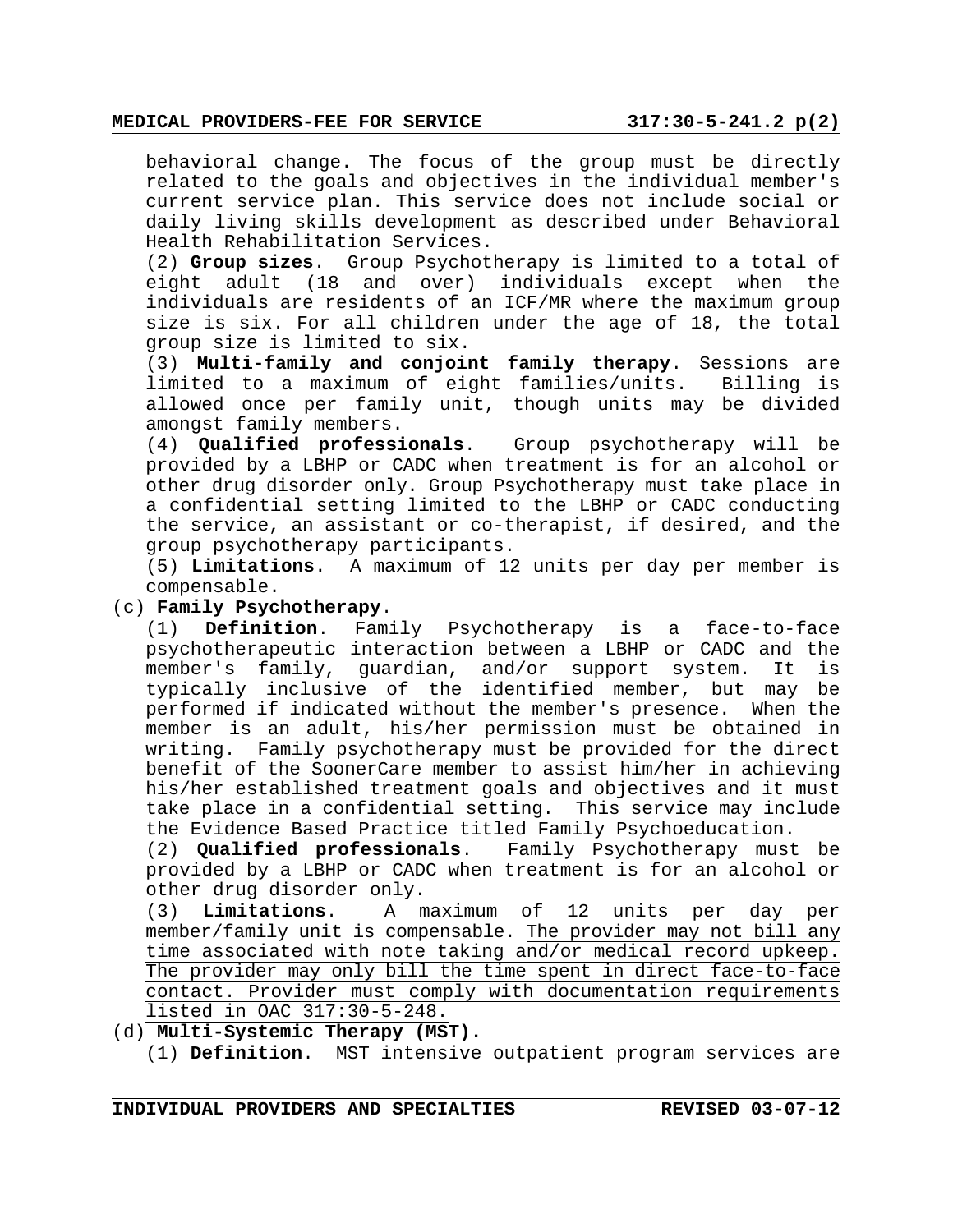#### **MEDICAL PROVIDERS-FEE FOR SERVICE 317:30-5-241.2 p(3)**

limited to children within an Office of Juvenile Affairs (OJA) MST treatment program which provides an intensive, family and community-based treatment targeting specific BH disorders in children with SED who exhibit chronic, aggressive, antisocial, and/or substance abusing behaviors, and are at risk for out of home placement. Case loads are kept low due to the intensity of the services provided.

(2) **Qualified professionals**. Masters level professionals who work with a team that may include bachelor level staff.

(3) **Documentation requirements.** Providers must comply with documentation requirements in 317:30-5-248.

(4) **Service limitations**. Partial billing is not allowed, when only one service is provided in a day, providers should not bill for services performed for less than 8 minutes.

(e) **Children/Adolescent Partial Hospitalization Program (PHP).** 

(1) **Definition**. Partial hospitalization services are services that (1) Are reasonable and necessary for the diagnosis or active treatment of the member's condition; (2) Are reasonably expected to improve the member's condition and functional level and to prevent relapse or hospitalization and (3) Include the following:

(A) Assessment, diagnostic and treatment plan services for mental illness and/or substance abuse disorders provided by LBHPs.

(B) Individual/Group/Family (primary purpose is treatment of the member's condition) psychotherapies provided by LBHPs. (C) Substance abuse specific services are provided by LBHPs

qualified to provide these services.

(D) Drugs and biologicals furnished for therapeutic purposes.

(E) Family counseling, the primary purpose of which is treatment of the member's condition.

(F) Behavioral health rehabilitation training and education services to the extent the training and educational activities are closely and clearly related to the member's care and treatment, provided by a Behavioral Health Rehabilitation Specialist (BHRS), Certified Alcohol and Drug Counselor (CADC)or LBHP who meets the professional requirements listed in 317:30-5-240.3.

(G) Care Coordination of behavioral health services provided by certified case managers.

## (2) **Qualified professionals.**

(A) All services in the PHP are provided by a clinical team, consisting of the following required professionals:

- (i) A licensed physician;
- (ii) Registered nurse; and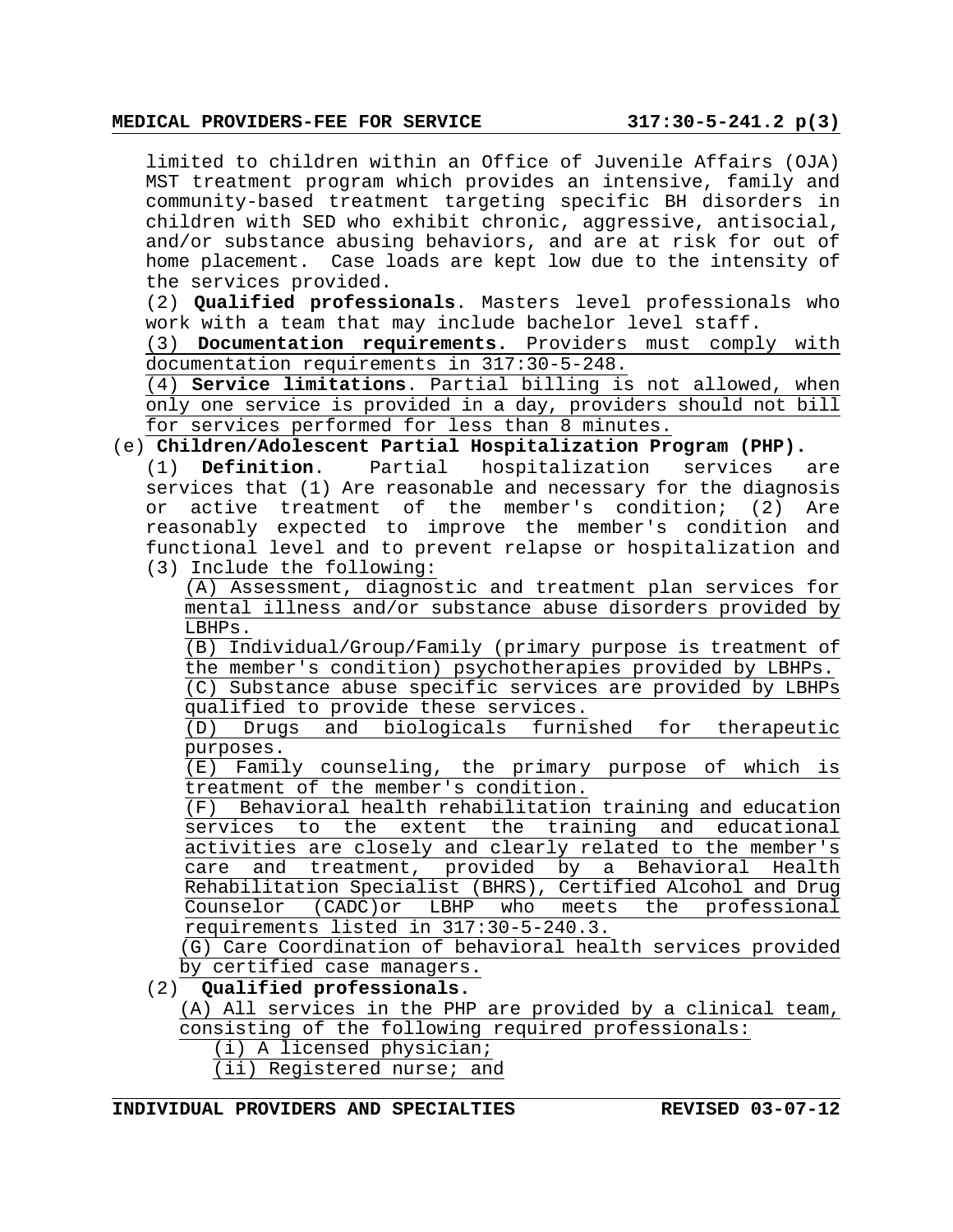(iii) One or more of the licensed behavioral health professionals (LBHP) listed in 30-5-240.3(a).

(B) The clinical team may also include any of the following paraprofessionals:

(i) Masters or bachelors level Behavioral Health Rehabilitation Specialist;

(ii) Certified Case Manager; or

(iii) Certified Alcohol and Drug Counselor (CADC).

(C) The treatment plan is directed under the supervision of a physician and the number of professionals and paraprofessionals required on the clinical team is dependent on the size of the program.

(3) **Qualified providers.** Provider agencies for PHP must be accredited by one of the national accrediting bodies; The Joint Commission (TJC), Commission on Accreditation of Rehabilitation Facilities (CARF) or The Council on Accreditation (COA) for partial hospitalization and enrolled in SoonerCare. Staff providing these services are employees or contractors of the enrolled agency.

(4) **Limitations.** Services are limited to children 0-20 only. Services must be offered at a minimum of 3 hours per day, 5 days per week. Therapeutic services are limited to 4 billable hours per day. PHP services are all inclusive with the exception of physician services and drugs that cannot be self-administered, those services are separately billable. Group size is limited to a maximum of 8 individuals as clinically appropriate given diagnostic and developmental functioning. Occupational, Physical and Speech therapy will be provided by the Independent School District (ISD).

(5) **Service requirements**.

(A) Therapeutic Services are to include the following:

(i) Psychiatrist/physician face-to-face visit 2 times per month;

(ii) Crisis management services available 24 hours a day, 7 days a week;

(B) Psychotherapies to be provided a minimum of four (4) hours per week and include the following:

(i) Individual therapy B a minimum of 1 session per week; (ii) Family therapy B a minimum of  $1$  session per week; and (iii) Group therapy B a minimum of 2 sessions per week;

(C) Interchangeable therapies which include the following:

(i) Case Management (face-to-face);

(ii) BHRS/ alcohol and other drug abuse education;

(iii) Medication Training and Support; and

(iv) Expressive therapy.

(6) **Documentation requirements**. Documentation needs to specify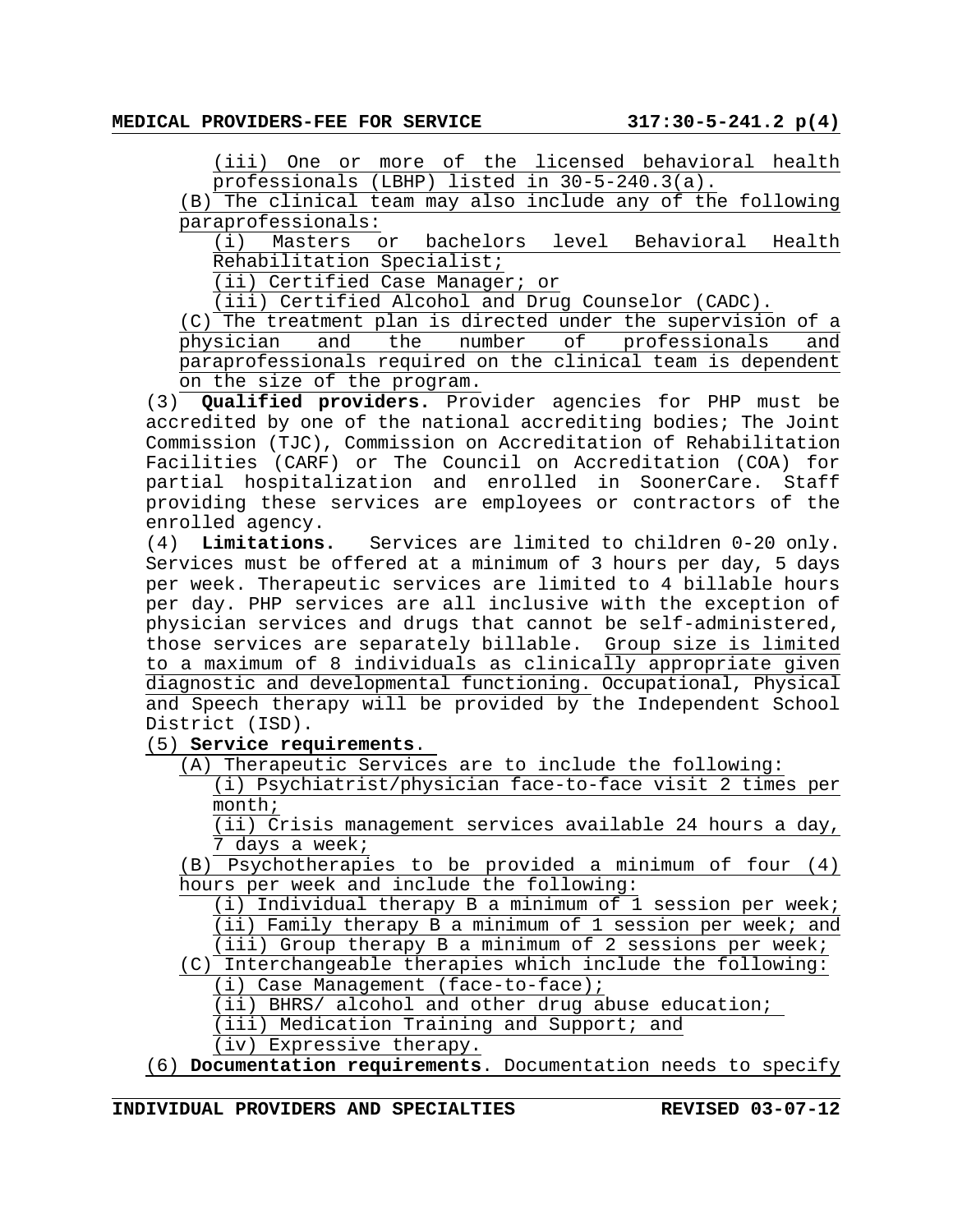active involvement of the member's family, caretakers, or significant others involved in the individual's treatment. A nursing health assessment must be completed within 24 hours of admission. A physical examination and medical history must be coordinated with the Primary Care Physician. Service plan updates are required every three (3) months or more frequently based on clinical need. Records must be documented according to Section OAC 317:30-5-248.

(7) **Staffing requirements**. Staffing requirements must consist of the following:

(A) RN trained and competent in the delivery of behavioral health services as evidenced by education and/or experience that is available onsite during program hours to provide necessary nursing care and/or psychiatric nursing care (1 RN at a minimum can be backed up by an LPN but an RN must always be onsite). Nursing staff administers medications, follows up with families on medication compliance, and restraint assessments.

(B) Medical director must be a licensed psychiatrist.

(C) A psychiatrist/physician must be available 24 hours a day, 7 days a week.

## (f) **Children/Adolescent Day Treatment Program.**

(1) **Definition**. Day Treatment Programs are for the stabilization of children and adolescents with severe emotional and/or behavioral disturbances. Treatment is designed for children who have difficulty functioning in mainstream community settings such as classrooms, and who need a higher intensity of services than outpatient counseling provides. Treatment is time limited and includes therapeutically intensive clinical services geared towards reintegration to the home, school, and community. (2) **Qualified professionals.** All services in Day Treatment are provided by a team, which must be composed of one or more of the following participants: physician, registered nurse, licensed behavioral health professional (LBHP), a case manager, or other certified Behavioral Health/Substance Abuse paraprofessional staff. Services are directed by an LBHP.

(3) **Qualified providers.** Provider agencies for Day Treatment must be accredited by one of the national accrediting bodies; The Joint Commission (TJC), Commission on Accreditation of Rehabilitation Facilities (CARF) or The Council on Accreditation (COA).

(4) **Limitations.** Services must be offered at a minimum of 4 days per week at least 3 hours per day. Group size is limited to a maximum of 8 individuals as clinically appropriate given diagnostic and developmental functioning.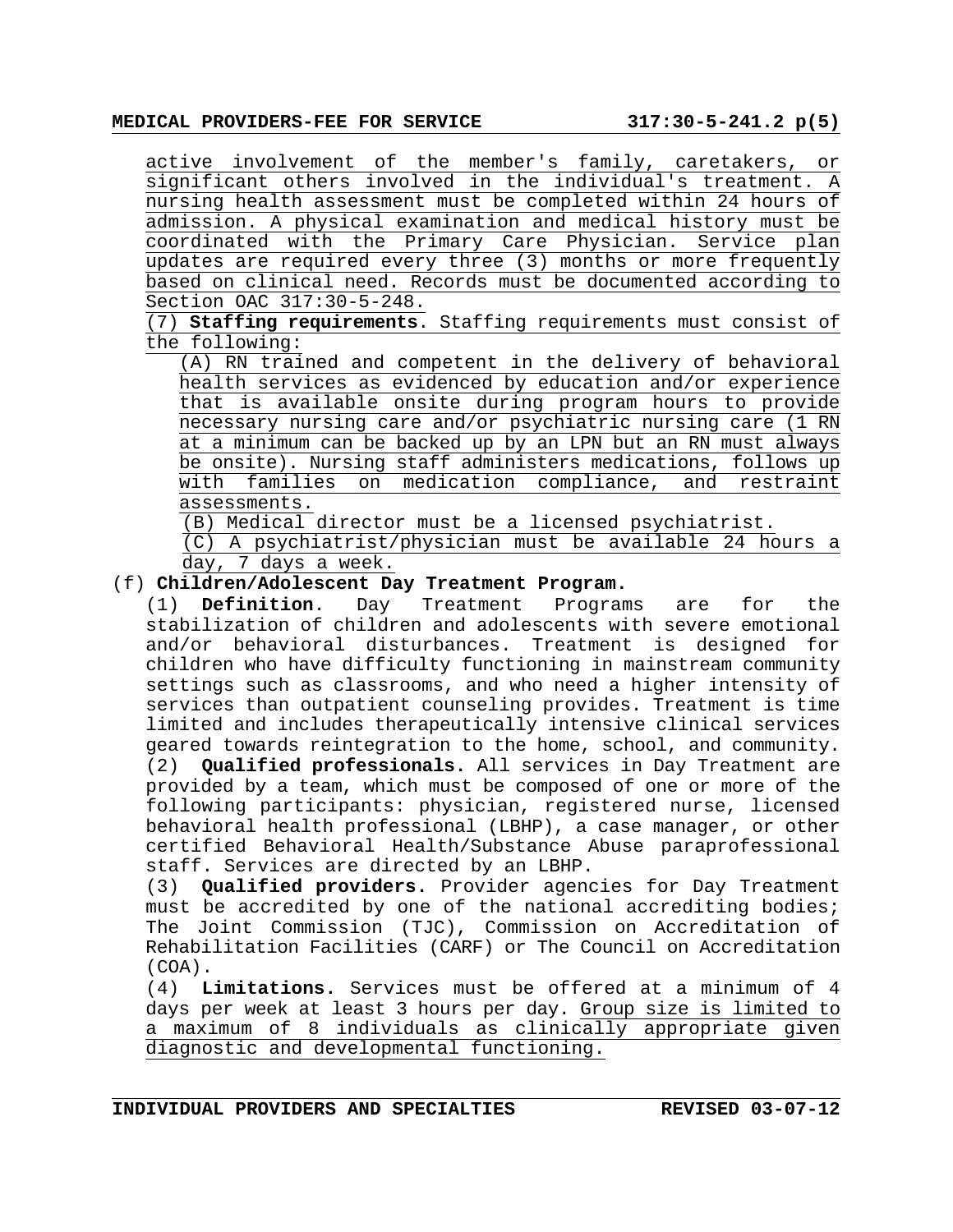(5) **Service requirements**. On-call crisis intervention services must be available 24 hours a day, 7 days a week (When members served have psychiatric needs, psychiatric services are available which include the availability of a psychiatrist 24 hours a day, 7 days a week. A psychiatrist can be available either on site or on call but must be available at all times). Day treatment program will provide assessment and diagnostic services and/or medication monitoring, when necessary.

(A) Treatment activities are to include the following every week:

(i) Family therapy at least one hour per week (additional hours of FT may be substituted for other day treatment services;

(ii) Group therapy at least two hours per week; and

(iii) Individual therapy at least one hour per week.

(B) Additional services are to include at least one of the following services per day:

(i) Medication training and support (nursing) once monthly if on medications;

(ii) BHRS to include alcohol and other drug education if clinically necessary and appropriate

(iii) Case management as needed and part of weekly hours for member;

(iv) Occupational therapy as needed and part of weekly hours for member; and

(v) Expressive therapy as needed and part of weekly hours for the member.

(6) **Documentation requirements**. Service plans are required every three (3) months.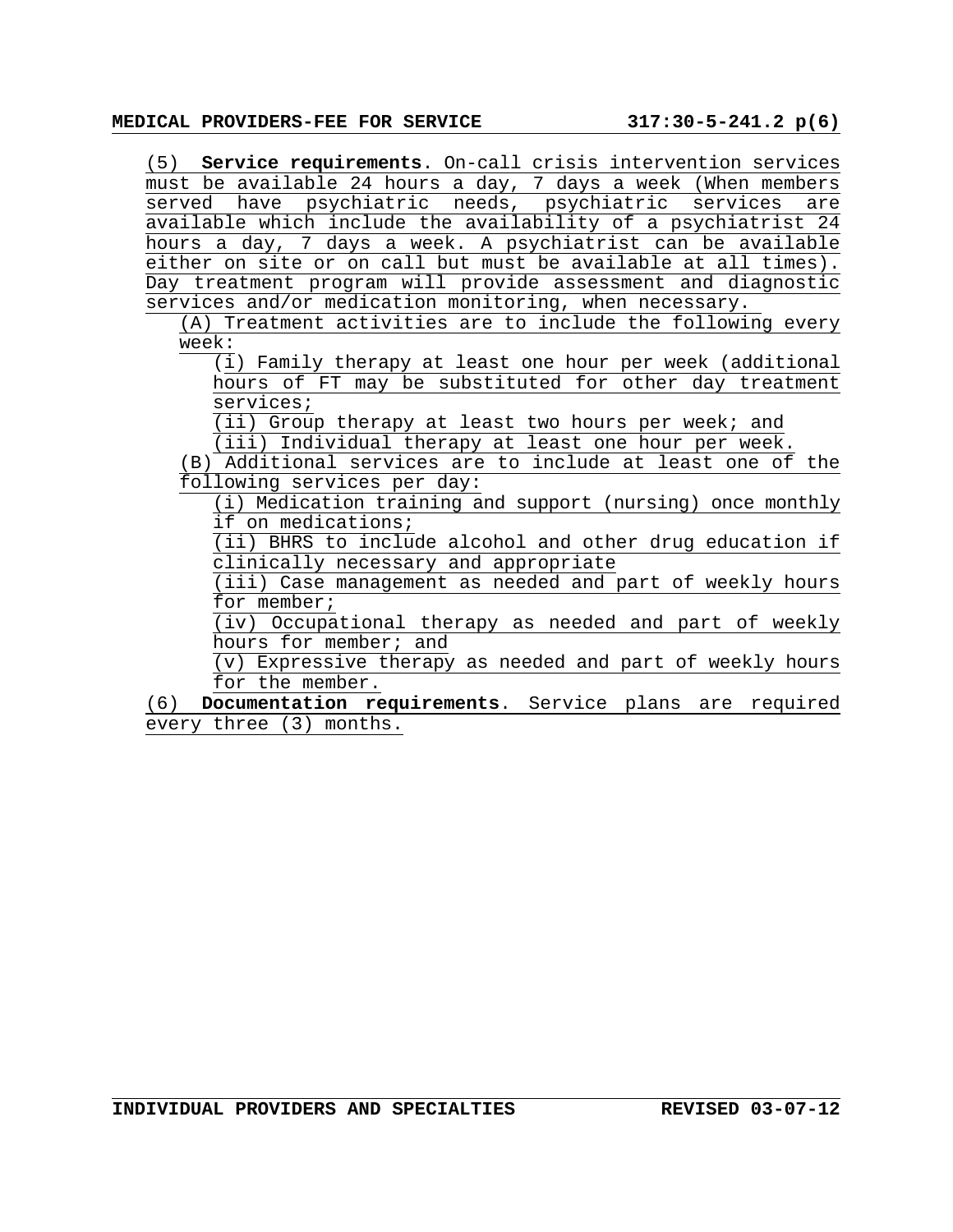**317:30-5-241.3. Behavioral Health Rehabilitation (BHR) services** (a) **Definition**. BHR are behavioral health rehabilitation services which are necessary to improve the member's ability to function in the community. They are performed to improve the skills and abilities of members to live interdependently in the community, improve self-care and social skills, and promote lifestyle change and recovery practices. This service may include the Evidence Based Practice of Illness, Management, and Recovery.

(1) **Clinical restrictions**. This service is generally performed with only the members and the BHRS, but may include a member and the member's family/support system group that focuses on the member's diagnosis, management, and recovery based curriculum. (2) **Qualified providers**. A BHRS, CADC, or LBHP may perform BHR, following a treatment curriculum approved by a LBHP. Staff must be appropriately trained in a recognized behavioral/management intervention program such as MANDT or CAPE or trauma informed methodology.

(3) **Group sizes**. The minimum staffing ratio is fourteen members for each BHRS, CADC, or LBHP for adults and eight to one for children under the age of eighteen.

(4) **Limitations.** 

(A) **Transportation**. Travel time to and from BHR treatment is not compensable. Group psychosocial rehabilitation services do not qualify for the OHCA transportation program, but they will arrange for transportation for those who require specialized transportation equipment. A member who at the time of service is not able to cognitively benefit from the treatment due to active hallucinations, substance use, or other impairments is not suitable for this service.

(B) **Time**. Breaks, lunchtime and times when the member is unable or unwilling to participate are not compensable and must be deducted from the overall billed time.

(C) **Location**. In order to develop and improve the member's community and interpersonal functioning and self care abilities, rehabilitation may take place in settings away from the outpatient behavioral health agency site. When this occurs, the BHRS, CADC, or LBHP must be present and interacting, teaching, or supporting the defined learning objectives of the member for the entire claimed time.

(D) **Billing**. Residents of ICF/MR facilities and children receiving RBMS in a group home or therapeutic foster home are not eligible for this service, unless allowed by OHCA or its designated agent.

(i) **Group**. The maximum is 24 units per day for adults and 16 units per day for children.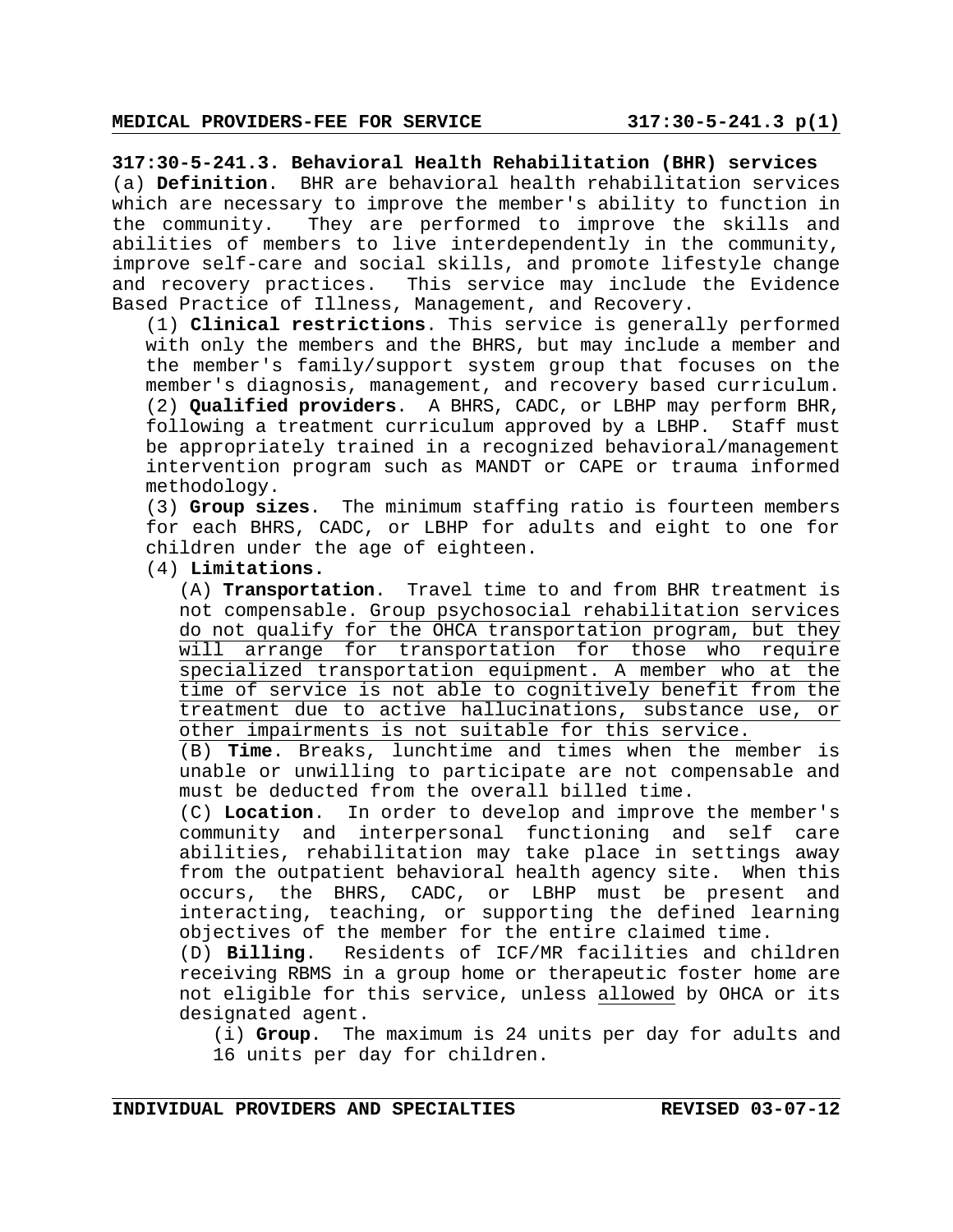(ii) **Individual**. The maximum is six units per day. Children under an ODMHSAS Systems of Care program may be prior authorized additional units as part of an intensive transition period.

(E) **Documentation requirements.** Progress notes for intensive outpatient mental health, substance abuse or integrated programs may be in the form of daily summary or weekly summary notes and must include the following:

(i) Curriculum sessions attended each day and/or dates attending during the week;

(ii) Start and stop times for each day attended and the physical location in which the service was rendered;

(iii) Specific goal(s) and objectives addressed during the week;

(iv) Type of Skills Training provided each day and/or during the week including the specific curriculum used with member;

(v) Member satisfaction with staff intervention(s);

(vi) Progress, or barrier to, made towards goals, objectives;

(vii) New goal(s) or objective(s) identified;

(viii) Signature of the lead BHRS; and

(ix) Credentials of the lead BHRS.

# (b) **Medication training and support**.

(1) **Definition**. Medication Training and Support is a documented review and educational session by a registered nurse, or physician assistant focusing on a member's response to medication and compliance with the medication regimen. The review must include an assessment of medication compliance and medication side effects. Vital signs must be taken including pulse, blood pressure and respiration and documented within the medical or clinical record. A physician is not required to be present, but must be available for consult. Medication Training and Support is designed to maintain the member on the appropriate level of the least intrusive medications, encourage normalization and prevent hospitalization.

## (2) **Limitations**.

(A) Medication Training and Support may not be billed for SoonerCare members who reside in ICF/MR facilities.

(B) One unit is allowed per month per patient.

(C) Medication Training & Support is not allowed to be billed on the same day as pharmacological management.

(3) **Qualified professionals**. Must be provided by a licensed registered nurse, or a physician assistant as a direct service under the supervision of a physician.

(4) **Documentation requirements** - Medication Training and Support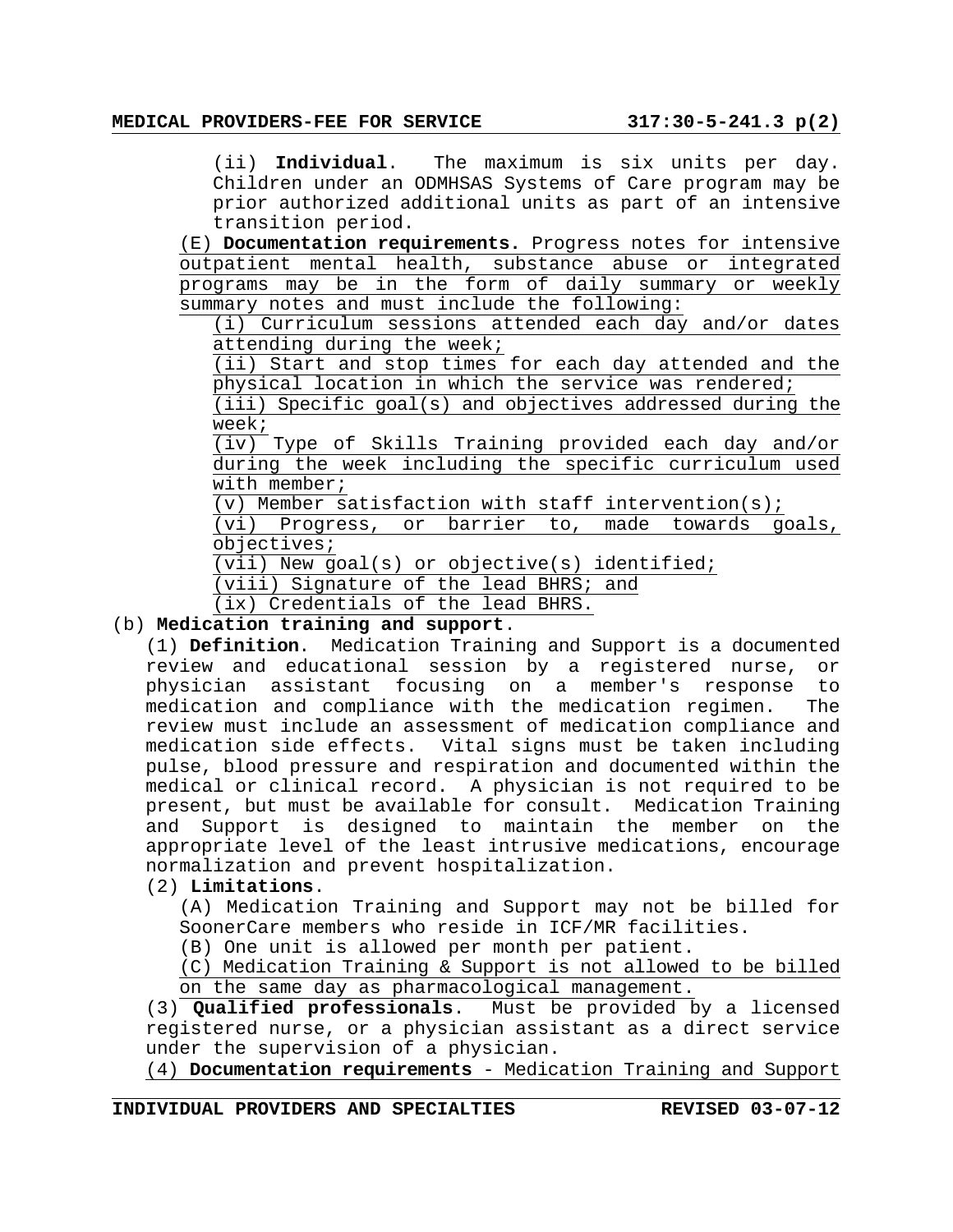# **MEDICAL PROVIDERS-FEE FOR SERVICE 317:30-5-241.3 p(3)**

documented review must focus on:

(A) a member's response to medication;

(B) compliance with the medication regimen;

(C) medication benefits and side effects;

(D) vital signs, which include pulse, blood pressure and respiration; and

(E) documented within the progress notes/medication record.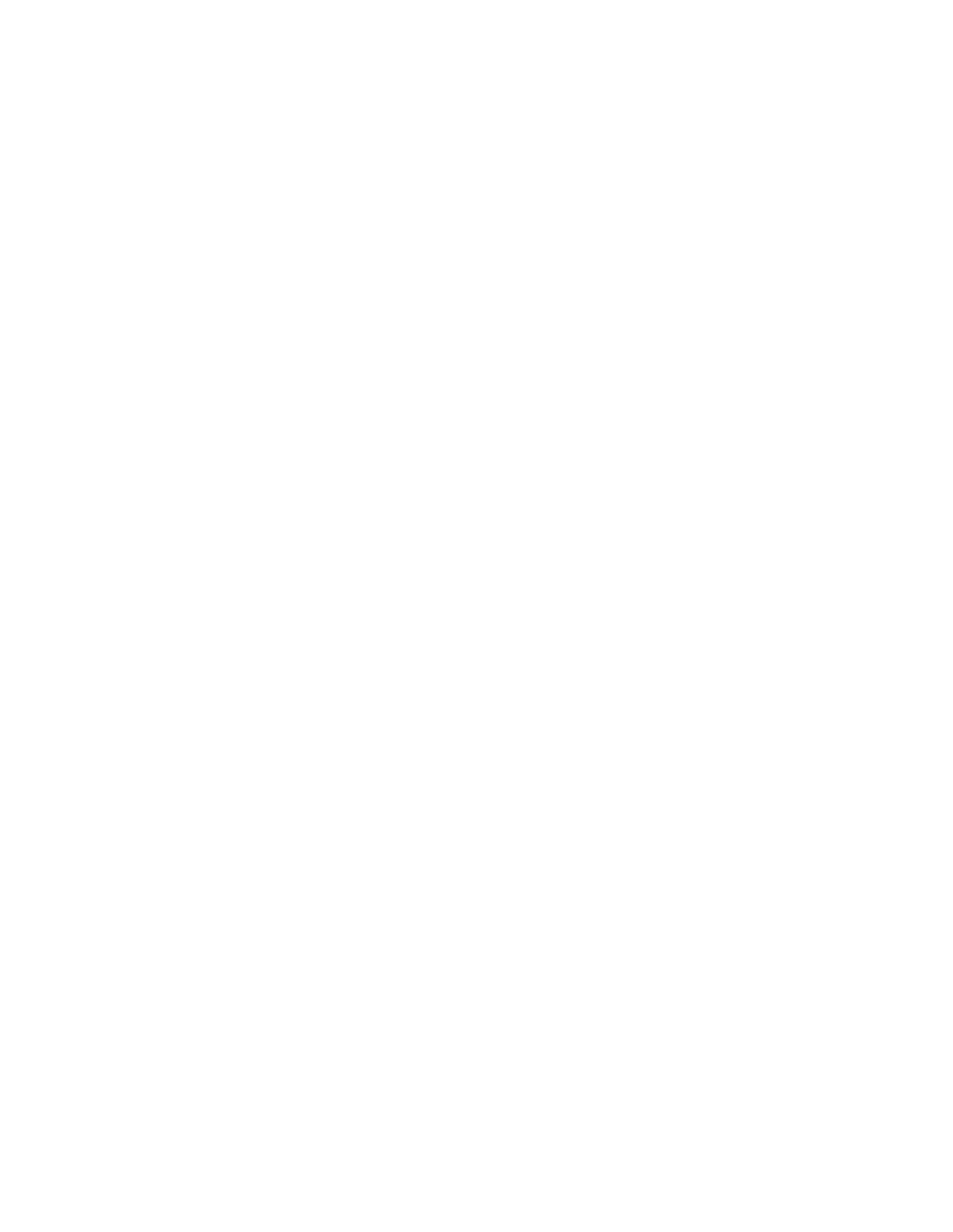# **317:30-5-241.4 Crisis Intervention**

(a) **Onsite and Mobile Crisis Intervention Services (CIS)**.

(1) **Definition**. Crisis Intervention Services are face-to-face services for the purpose of responding to acute behavioral or emotional dysfunction as evidenced by psychotic, suicidal, homicidal severe psychiatric distress, and/or danger of AOD relapse. The crisis situation including the symptoms exhibited and the resulting intervention or recommendations must be clearly documented.

(2) **Limitations**. Crisis Intervention Services are not compensable for SoonerCare members who reside in ICF/MR facilities, or who receive RBMS in a group home or Therapeutic Foster Home. CIS is also not compensable for members who experience acute behavioral or emotional dysfunction while in attendance for other behavioral health services, unless there is a documented attempt of placement in a higher level of care. The maximum is eight units per month; established mobile crisis response teams can bill a maximum of sixteen units per month, and 40 units each 12 months per member.

(3) **Qualified professionals**. Services must be provided by a LBHP.

(b) **Facility Based Crisis Stabilization (FBCS).** FBCS services are emergency psychiatric and substance abuse services aimed at resolving crisis situations. The services provided are emergency stabilization, which includes a protected environment, chemotherapy, detoxification, individual and group treatment, and medical assessment.

(1) **Qualified professionals**. FBCS services are provided under the supervision of a physician aided by a licensed nurse, and also include LBHPs for the provision of group and individual treatments. A physician must be available. This service is limited to providers who contract with or are operated by the ODMHSAS to provide this service within the overall behavioral health service delivery system.

(2) **Limitations**. The unit of service is per hour. Providers of this service must meet the requirements delineated in the OAC 450:23. Documentation of records must comply with OAC 317:30-5- 248.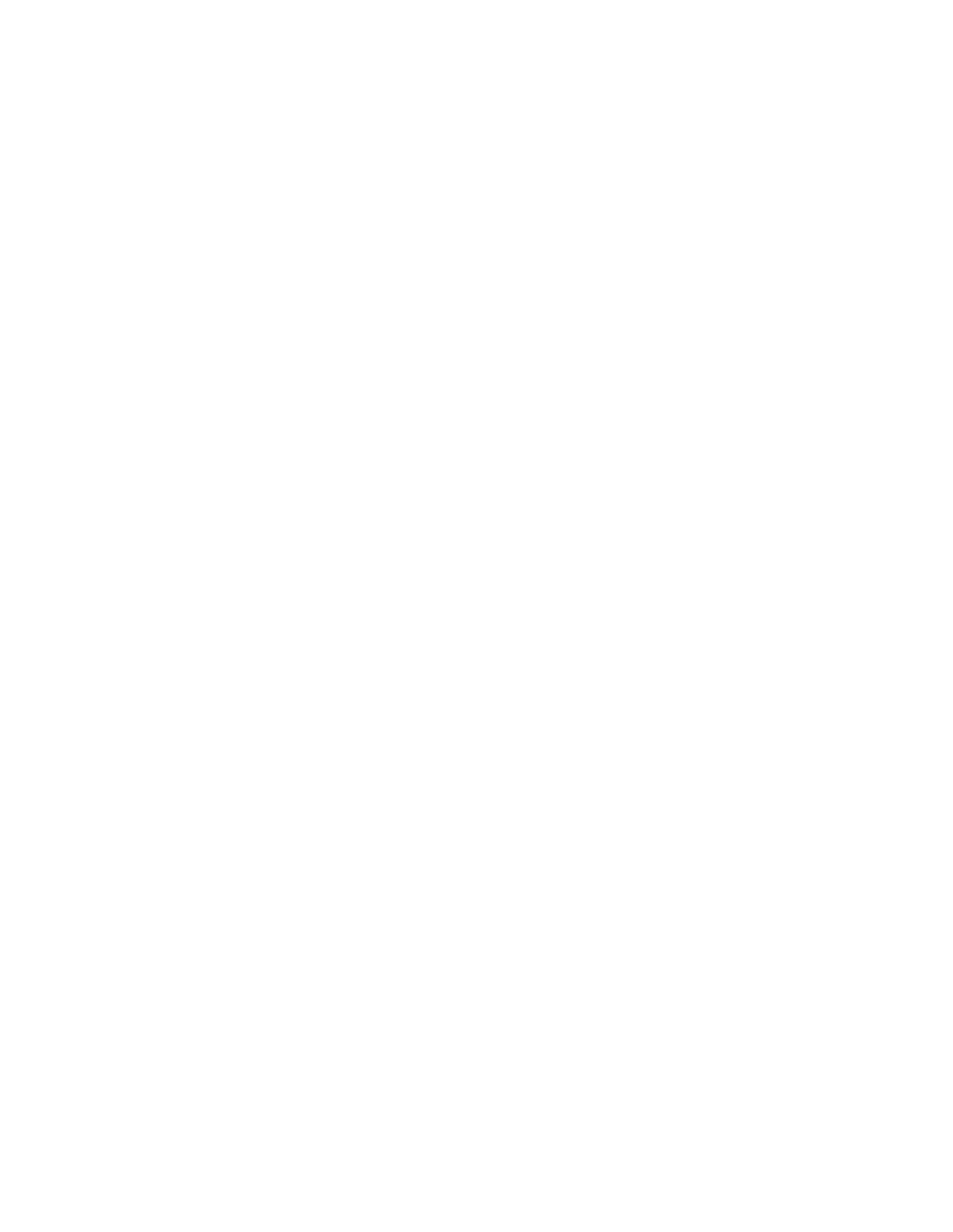# **317:30-5-241.5 Support services**

(a) **Program of Assertive Community Treatment (PACT) Services**.

(1) **Definition**. PACT is provided by an interdisciplinary team that ensures service availability 24 hours a day, seven days a week and is prepared to carry out a full range of treatment functions wherever and whenever needed. An individual is referred to the PACT team service when it has been determined that his/her needs are so pervasive and/or unpredictable that it is unlikely that they can be met effectively by other combinations of available community services, or in circumstances where other levels of outpatient care have not been successful to sustain stability in the community.

(2) **Target population**. Individuals 18 years of age or older with serious and persistent mental illness and co-occurring disorders. PACT services are those services delivered within an assertive community-based approach to provide treatment, rehabilitation, and essential behavioral health supports on a continuous basis to individuals 18 years of age or older with serious mental illness with a self-contained multi-disciplinary team. The team must use an integrated service approach to merge essential clinical and rehabilitative functions and staff expertise. This level of service is to be provided only for persons most clearly in need of intensive ongoing services.

(3) **Qualified professionals**. Providers of PACT services are specific teams within an established organization and must be operated by or contracted with and certified by the ODMHSAS in accordance with 43A O.S. 319 and OAC 450:55. The team leader must be an LBHP.

(4) **Limitations**. A maximum of 105 hours per member per year in the aggregate. All PACT compensable SoonerCare services are required to be face-to-face. SoonerCare members who are enrolled in this service may not receive other outpatient behavioral health services except for FBCS and CM.

(5) **Service requirements**. PACT services must include the following:

(A) PACT assessments (initial and comprehensive);

(i) **Initial assessment** B is the initial evaluation of the member based upon available information, including selfreports, reports of family members and other significant parties, and written summaries from other agencies, including police, court, and outpatient and inpatient facilities, where applicable, culminating in a comprehensive initial assessment. Member assessment information for admitted members shall be completed on the day of admission to the PACT. The start and stop times for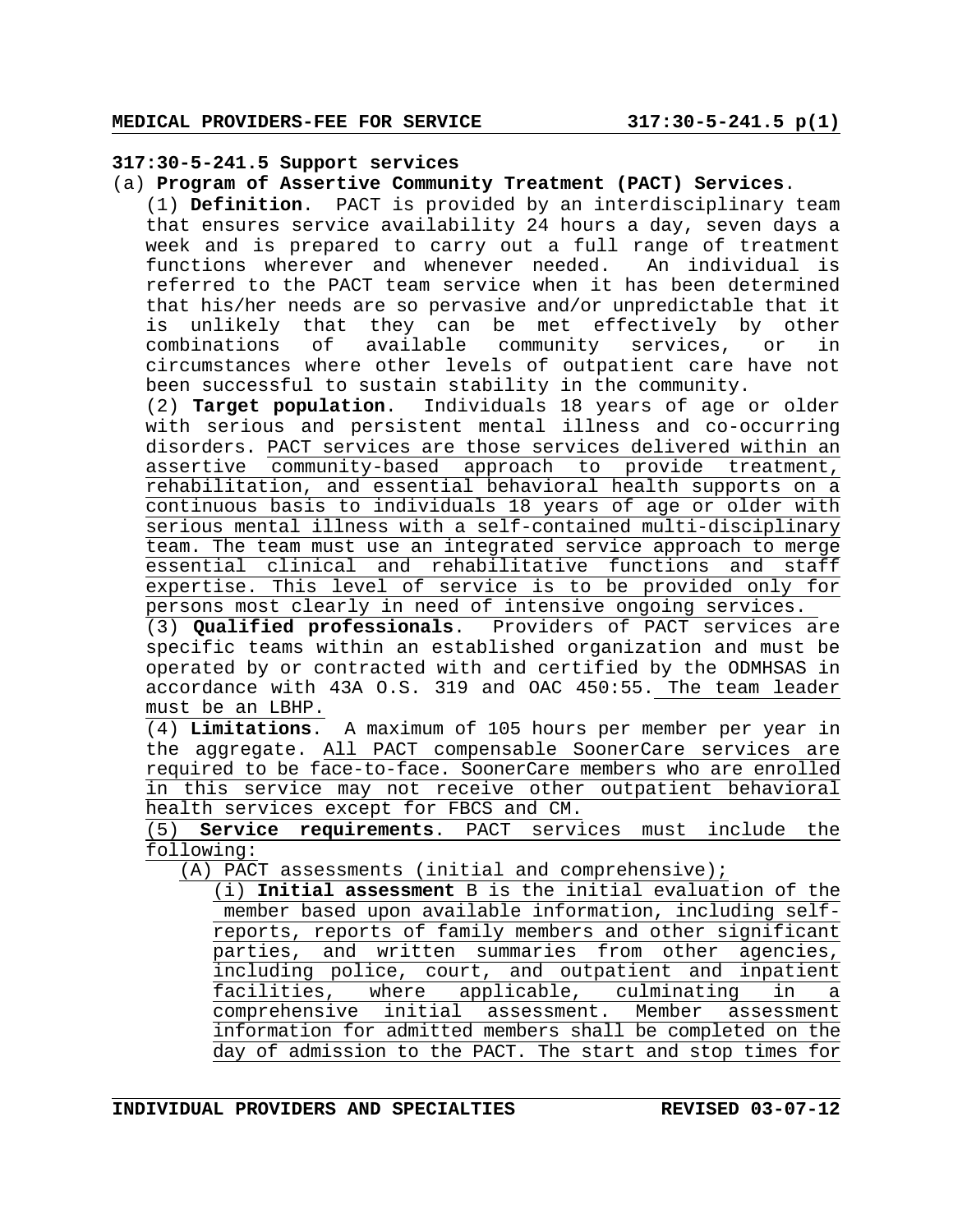this service should be recorded in the chart.

(ii) **Comprehensive assessment** B is the organized process of gathering and analyzing current and past information with each member and the family and/or support system and other significant people to evaluate: 1) mental and functional status; 2) effectiveness of past treatment; 3) current treatment, rehabilitation and support needs to achieve individual goals and support recovery; and 4) the range of individual strengths (e.g., knowledge gained from dealing with adversity or personal/professional roles, talents, personal traits) that can act as resources to the member and his/her recovery planning team in pursuing goals. Providers must bill only the face-to-face service time with the member. Non-face to face time is not compensable. The start and stop times for this service should be recorded in the chart.

(B) Behavioral health service plan (moderate and low complexity by a non-physician (treatment planning and review) is a process by which the information obtained in the comprehensive assessment, course of treatment, the member, and/or treatment team meetings is evaluated and used to develop a service plan that has individualized goals, objectives, activities and services that will enable a member to improve. The initial assessment serves as a guide until the comprehensive assessment is completed. It is to focus on recovery and must include a discharge plan. It is performed with the direct active participation by the member. SoonerCare compensation for this service includes only the face to face time with the member. The start and stop times for this service should be recorded in the chart. (C) Treatment team meetings (team conferences with the member present is a billable service**.** This service is conducted by the treatment team, which includes the member and all involved practitioners. For a complete description of this service, see OAC 450:55-5-6 Treatment Team Meetings. This service can be billed to SoonerCare only when the member is present and participating in the treatment team meeting. The conference starts at the beginning of the review of an individual member and ends at the conclusion of the review. Time related to record keeping and report generation is not reported. The start and stop should be recorded in the member's chart. The participating psychiatrist/physician should bill the appropriate CPT code; and the agency is allowed to bill one treatment team meeting per member as medically necessary.

(D) Individual and family psychotherapy;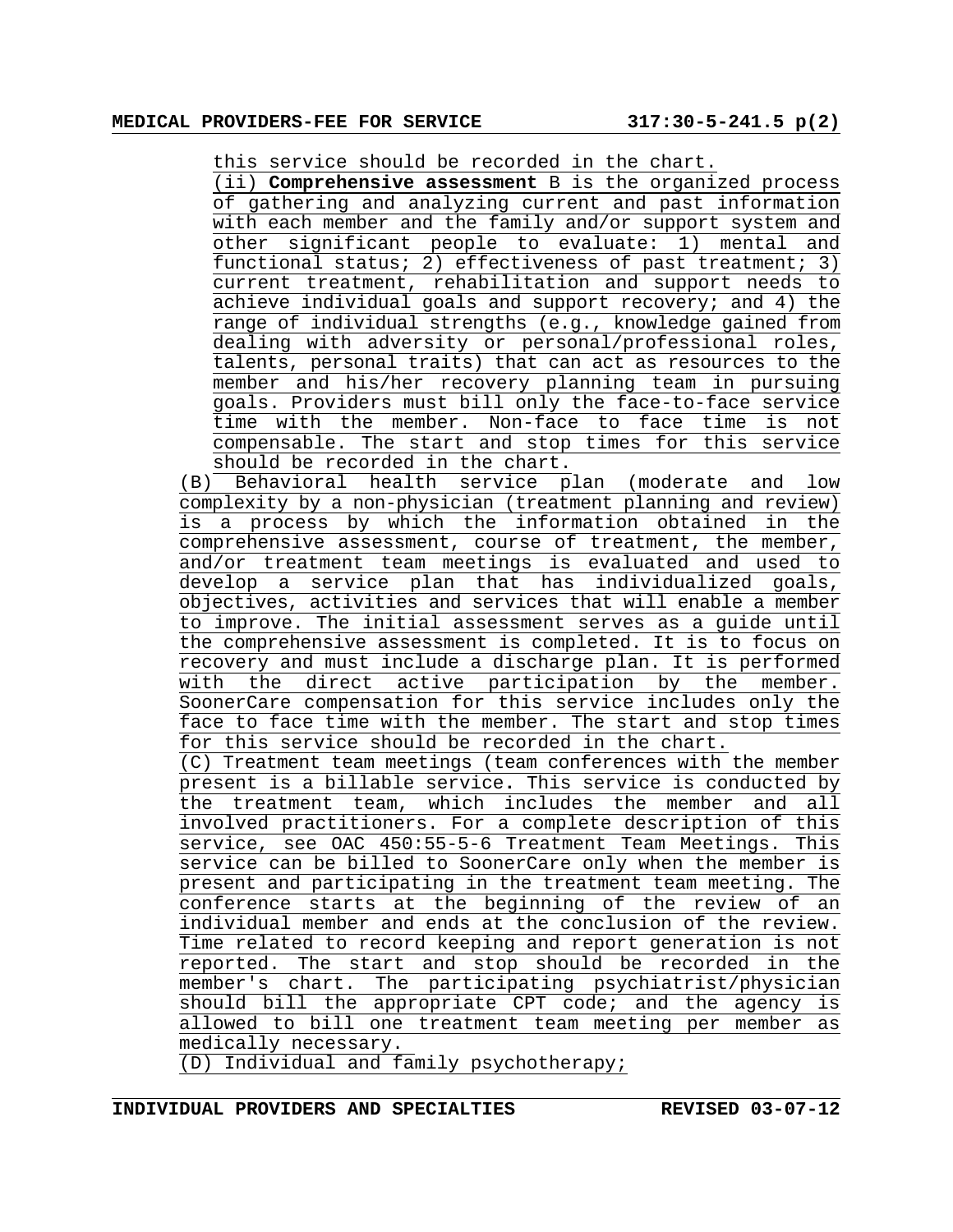- (E) Individual rehabilitation;
- (F) Recovery support services;
- (G) Group rehabilitation;
- (H) Group psychotherapy;
- (I) Crisis Intervention;
- (J) Medication training and support services;

 $(K)$  Blood draws and /or other lab sample collection services performed by the nurse.

# (b) **Behavioral Health Aide Services**.

(1) **Definition**. Behavioral Health Aides provide behavior management and redirection and behavioral and life skills The behavioral health aide also provides monitoring and observation of the child's emotional/behavioral status and responses, providing interventions, support and redirection when needed. Training is generally focused on behavioral, interpersonal, communication, self help, safety and daily living skills.

(2) **Target population**. This service is limited to children with serious emotional disturbance who are in an ODMHSAS contracted systems of care community based treatment program, or are under OKDHS or OJA custody residing within a RBMS level of care, who need intervention and support in their living environment to achieve or maintain stable successful treatment outcomes.

(3) **Qualified professionals**. Behavioral Health Aides must be trained/credentialed through ODMHSAS.

(4) **Limitations**. The Behavioral Health Aide cannot bill for more than one individual during the same time period.

(5) **Documentation requirements.** Providers must follow requirements listed in OAC 317:30-5-248.

(c) **Family Support and Training**.

(1) **Definition**. This service provides the training and support necessary to ensure engagement and active participation of the family in the treatment planning process and with the ongoing implementation and reinforcement of skills learned throughout the treatment process. Child Training is provided to family members to increase their ability to provide a safe and supportive environment in the home and community for the child. Parent Support ensures the engagement and active participation of the family in the treatment planning process and guides families toward taking a proactive role in their child's treatment. Parent Training is assisting the family with the acquisition of the skills and knowledge necessary to facilitate an awareness of their child's needs and the development and enhancement of the family's specific problem-solving skills, coping mechanisms, and strategies for the child's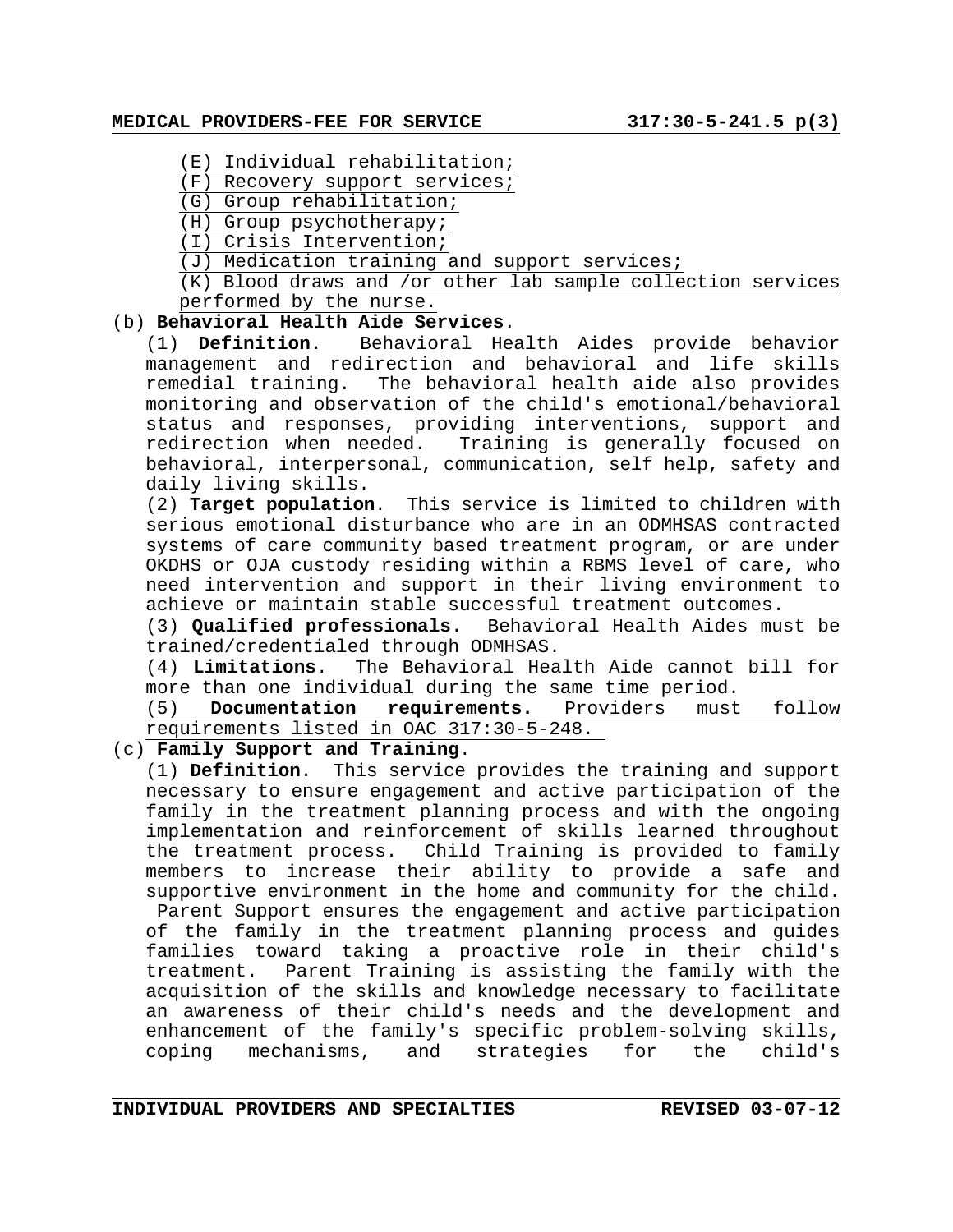symptom/behavior management.

(2) **Target population**. Family Support and Training is designed to benefit the SoonerCare eligible child experiencing a serious emotional disturbance who is in an ODMHSAS contracted systems of care community based treatment program, are diagnosed with a pervasive developmental disorder, or are under OKDHS or OJA custody, are residing within a RBMS level of care or are at risk for out of home placement, and who without these services would require psychiatric hospitalization.

(3) **Qualified professionals**. Family Support Providers (FSP) must be trained/credentialed through ODMHSAS.

(4) **Limitations**. The FSP cannot bill for more than one individual during the same time period.

(5) **Documentation requirements**. Providers must comply with requirements listed in OAC 317:30-5-248.

#### (d) **Community Recovery Support (CRS)**.

(1) **Definition**. CRS (or Peer Recovery Support) services are an EBP model of care which consists of a qualified recovery support specialist provider (RSS) who assists individuals with their recovery from behavioral health disorders. Recovery Support is a service delivery role in the ODMHSAS public and contracted provider system throughout the behavioral health care system where the provider understands what creates recovery and how to support environments conducive of recovery. The role is not interchangeable with traditional staff members who usually work from the perspective of their training and/or their status as a licensed behavioral health provider; rather, this provider works from the perspective of their experimental expertise and specialized credential training. They lend unique insight into mental illness and what makes recovery possible because they are in recovery.

(2) **Target population**. Adults 18 and over with SMI and/or AOD disorder(s).

(3) **Qualified professionals**. Recovery Support Specialists (RSS) must be trained/credentialed through ODMHSAS.

(4) **Limitations**. The RSS cannot bill for more than one individual during the same time period. This service can be an individual or group service. Groups have no restriction on size. (5) **Documentation requirements.** Providers must comply with requirements listed in OAC 317:30-5-248.

(6) **Service requirements**.

(A) CRS/RSS staff utilizing their knowledge, skills and abilities will:

(i) teach and mentor the value of every individual's recovery experience;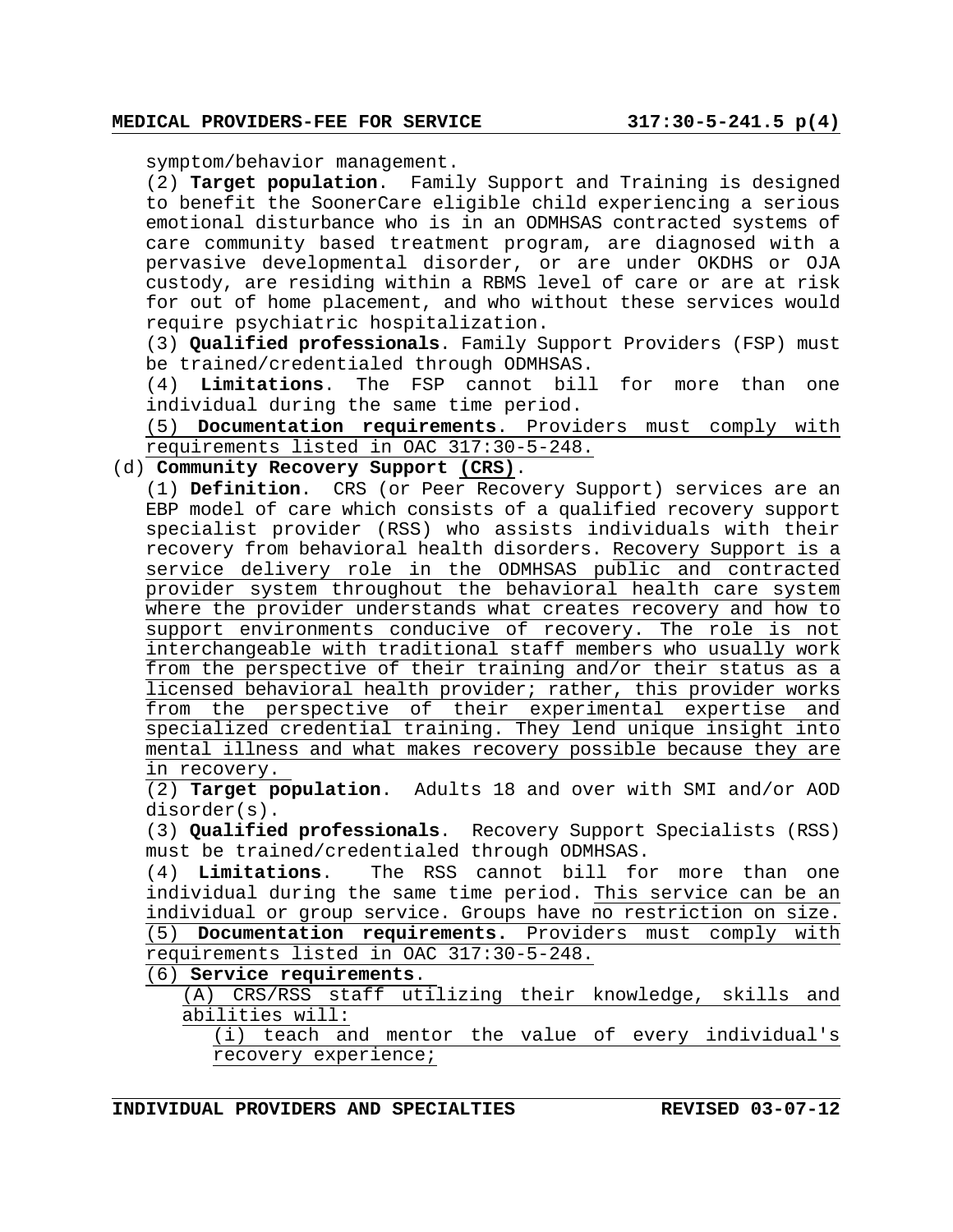(ii) model effective coping techniques and self-help strategies;

(iii) assist members in articulating personal goals for recovery; and

(iv) assist members in determining the objectives needed to reach his/her recovery goals.

(B) CRS/RSS staff utilizing ongoing training must:

(i) proactively engage members and possess communication skills/ability to transfer new concepts, ideas, and insight to others;

 $\overline{(\texttt{ii})}$  facilitate peer support groups;

(iii)assist in setting up and sustaining self-help (mutual support) groups;

(iv) support members in using a Wellness Recovery Action Plan (WRAP);

(v) assist in creating a crisis plan/Psychiatric Advanced Directive;

(vi) utilize and teach problem solving techniques with members;

(vii) teach members how to identify and combat negative self-talk and fears;

(viii) support the vocational choices of members and assist him/her in overcoming job-related anxiety;

(ix) assist in building social skills in the community that will enhance quality of life. Support the development of natural support systems;

(x) assist other staff in identifying program and service environments that are conducive to recovery; and

(xi) attend treatment team and program development meetings to ensure the presence of the member's voice and to promote the use of self-directed recovery tools.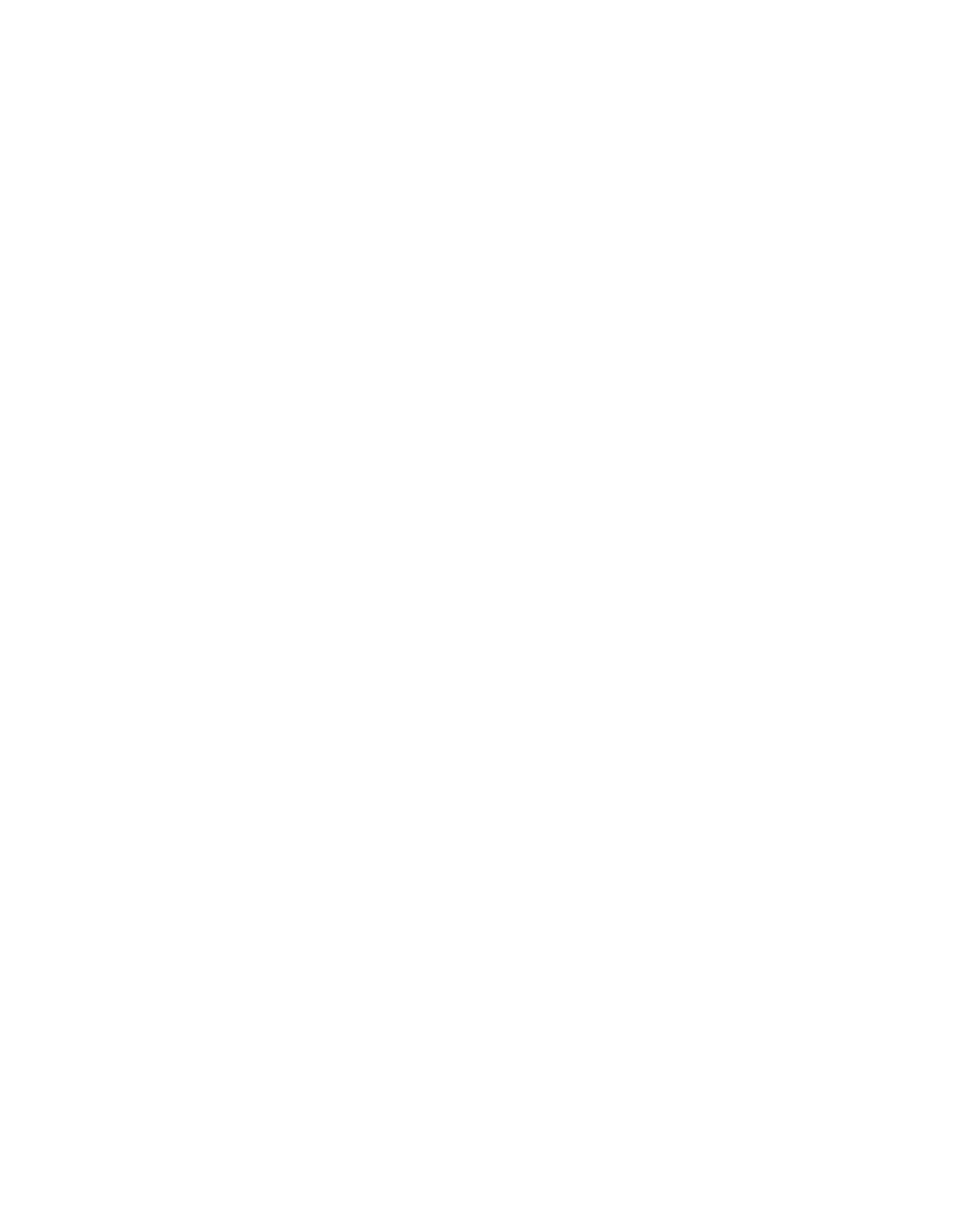## **317:30-5-276. Coverage by category**

(a) **Outpatient Behavioral Health Services**. Outpatient behavioral health services are covered for children as set forth in this Section, unless specified otherwise, and when provided in accordance with a documented individualized service plan medical record, developed to treat the identified behavioral health and/or substance abuse disorder(s).

(1) All services are to be for the goal of improvement of functioning, independence, or wellbeing of the member. The services and treatment plans are to be recovery focused, trauma and co-occurring specific. The member must be able to actively participate in the treatment. Active participation means that the member must have sufficient cognitive abilities, communication skills, and short-term memory to derive a reasonable benefit from the treatment.

(2) In order to be reimbursed for services, providers must submit a completed Customer Data Core (CDC) to OHCA or its designated agent. The CDC must be reviewed, updated and resubmitted by the provider every six months. Reimbursement is made only for services provided while a current CDC is on file with OHCA or its designated agent. For further information and instructions regarding the CDC, refer to the Behavioral Health Provider Manual.

(3) Some outpatient behavioral health services may require authorization. For information regarding services requiring authorization and the process for obtaining them, refer to the Behavioral Health Provider Manual. OHCA does retain the final administrative review over both authorization and review of services as required by 42 CFR 431.10.

(b) **Adults.** There is no coverage for adults for services by a psychologist.

(c) **Children.** Coverage for children includes the following services:

(1) Bio-Psycho-Social Assessments. Psychiatric Diagnostic Interview Examination (PDIE) initial assessment or Level of Care Assessment. The interview and assessment is defined as a faceto-face interaction with the member. Psychiatric diagnostic interview examination includes a history, mental status, and a disposition, and may include communication with family or other sources, ordering and medical interpretation of laboratory or other medical diagnostic studies. Only one PDIE is allowable per provider per member. If there has been a break in service over a six month period, then an additional unit of PDIE can be prior authorized by OHCA, or their designated agent.

(2) Individual and/or Interactive psychotherapy in an outpatient setting including an office, clinic, or other confidential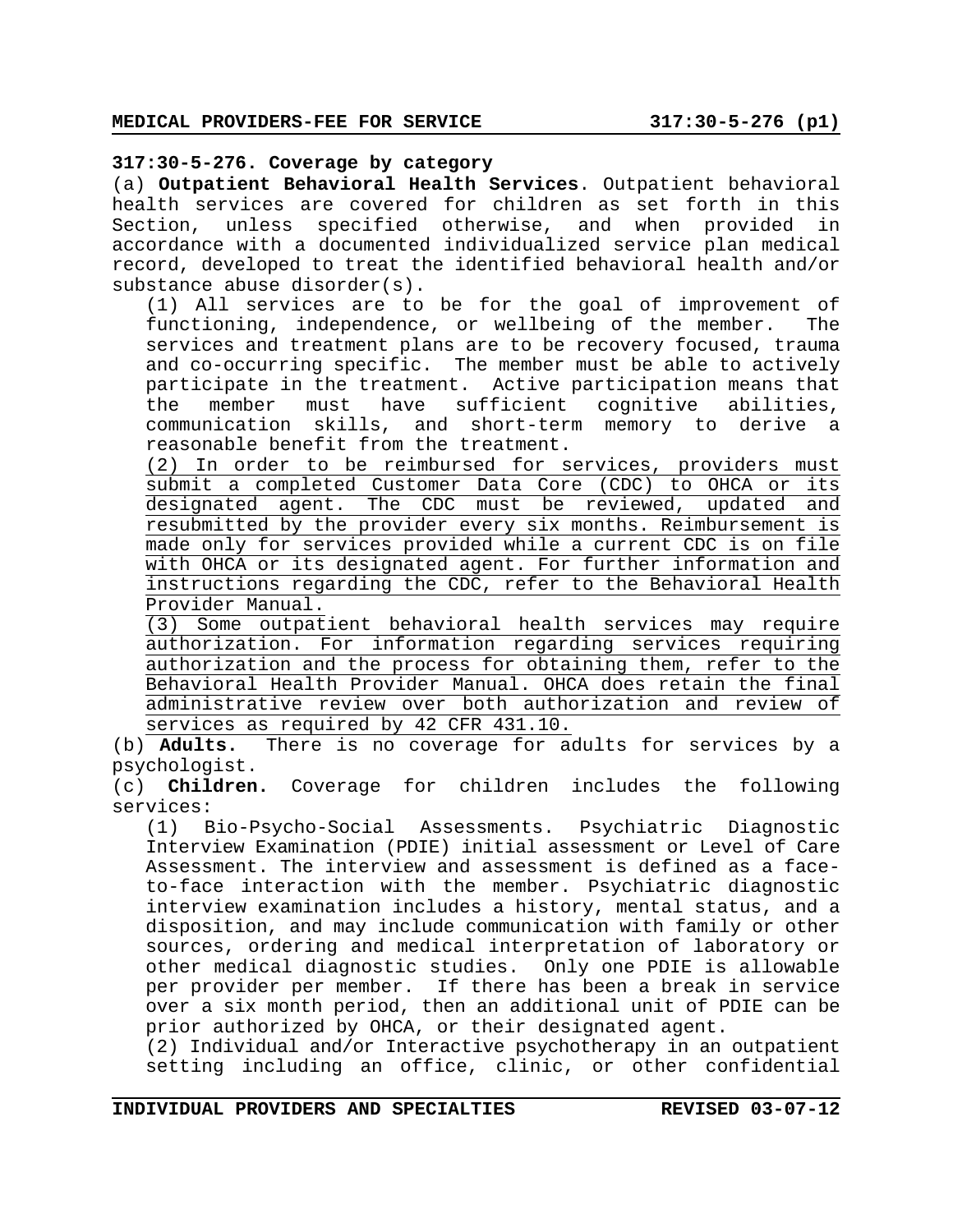setting. The services may be performed at the residence of the member if it is demonstrated that it is clinically beneficial, or if the member is unable to go to a clinic or office. Individual psychotherapy is defined as a one to one treatment using a widely accepted modality or treatment framework suited to the individual's age, developmental abilities and diagnosis.

It may include specialized techniques such as biofeedback or hypnosis.

(3) Family Psychotherapy is performed in an outpatient setting limited to an office, clinic, or other confidential setting. Family therapy is a face-to-face interaction between a therapist and the patient/family to facilitate emotional, psychological or behavioral changes and promote communication and understanding.

 Family therapy must be provided for the benefit of a SoonerCare eligible child as a specifically identified component of an individual treatment plan.

(4) Group and/or Interactive Group psychotherapy in an outpatient setting must be performed in the psychologist's office, clinic, or other confidential setting. Group therapy is a face to face interaction between a therapist and two or more unrelated patients (though there may be siblings in the same group, just not siblings only) to facilitate emotional, psychological, or behavioral changes. All group therapy records must indicate group size. Maximum total group size is six patients for children four years of age up to the age of 18. Groups 18-20 year olds can include eight individuals. Group therapy must be provided for the benefit of a SoonerCare eligible child four years of age or older as a specifically identified component of an individual treatment plan. Multifamily group therapy size is limited to eight family units.

(5) Assessment/Evaluation and testing is provided by a psychological technician of a psychologist or a LBHP utilizing tests selected from currently accepted assessment test batteries. For assessments conducted in a school setting, the Oklahoma State Department of Education requires that a licensed supervisor sign the assessment. Eight hours/units of testing per patient (over the age of two), per provider is allowed every 12 months. There may be instances when further testing is appropriate based on established medical necessity criteria found in the Behavioral Health Provider Manual. Test results must be reflected in the service plan or medical record. The service must clearly document the need for the testing and what the testing is expected to achieve. Testing for a child younger than three must be medically necessary and meet established criteria as set forth in the Behavioral Health Provider Manual. Justification for additional testing beyond allowed amount as

**INDIVIDUAL PROVIDERS AND SPECIALTIES REVISED 03-07-12**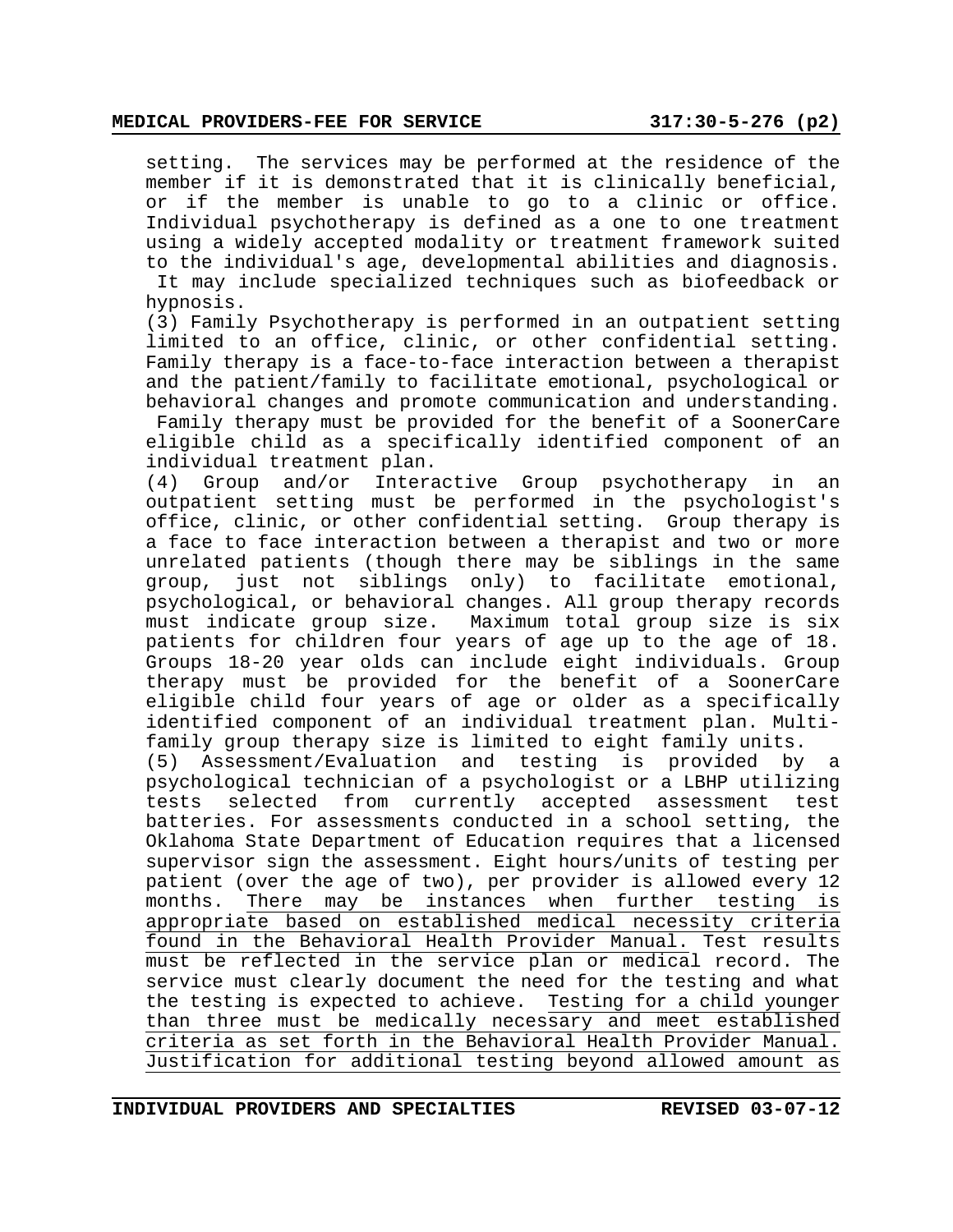specified in this section must be clearly explained and documented in the medical record. Testing units must be billed on the date the testing, interpretation, scoring, and/or reporting was performed and supported by documentation.

(6) Health and Behavior codes - behavioral health services are available only to chronically and severely medically ill children.

(7) Crisis intervention services for the purpose of stabilization and hospital diversion as clinically appropriate. (8) Payment for therapy services provided by a psychologist to any one member is limited to eight sessions/units per month. A maximum of 12 sessions/units of therapy and testing services per day per provider are allowed. Case Management services are considered an integral component of the behavioral health services listed above.

(9) A child who is being treated in an acute psychiatric inpatient setting can receive separate Psychological services as the inpatient per diem is for "non-physician" services only.

(10) A child receiving Residential Behavioral Management in a foster home, also known as therapeutic foster care, or a child receiving Residential Behavioral Management in a group home, also known as therapeutic group home, may not receive individual, group or family counseling or psychological testing unless allowed by the OHCA or its designated agent.

(d) **Home and Community Based Waiver Services for the Intellectually Disabled.** All providers participating in the Home and Community Based Waiver Services for the intellectually disabled program must have a separate contract with this Authority to provide services under this program. All services are specified in the individual's plan of care.

(e) **Individuals eligible for Part B of Medicare.** Payment is made utilizing the Medicaid allowable for comparable services.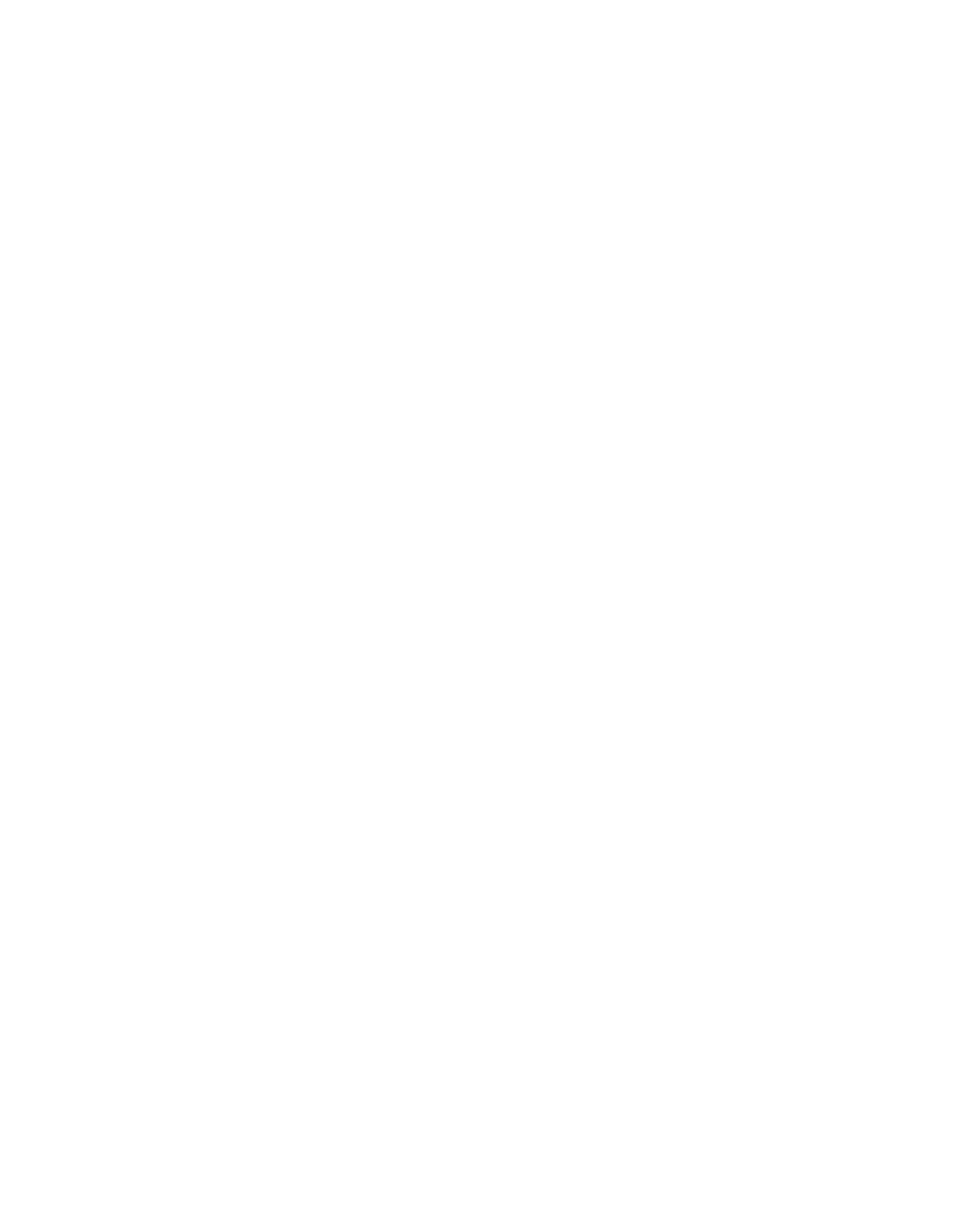#### **317:30-5-281. Coverage by Category**

(a) **Outpatient Behavioral Health Services.** Outpatient behavioral health services are covered for children as set forth in this Section, unless specified otherwise, and when provided in accordance with a documented individualized service plan and/or medical record, developed to treat the identified behavioral health and/or substance abuse disorder(s).

(1) All services are to be for the goal of improvement of functioning, independence, or wellbeing of the member. The services and treatment plans are to be recovery focused, trauma and co-occurring specific. The member must be able to actively participate in the treatment. Active participation means that the member must have sufficient cognitive abilities, communication skills, and short-term memory to derive a reasonable benefit from the treatment.

(2) In order to be reimbursed for services, providers must submit a completed Customer Data Core (CDC) to OHCA or its designated agent. The CDC must be reviewed, updated and resubmitted by the provider every six months. Reimbursement is made only for services provided while a current CDC is on file with OHCA or its designated agent. For further information and instructions regarding the CDC, refer to the Behavioral Health Provider Manual.

(3) Some outpatient behavioral health services may require authorization. For information regarding services requiring authorization and the process for obtaining them, refer to the Behavioral Health Provider Manual. OHCA does retain the final administrative review over both authorization and review of services as required by 42 CFR 431.10.

(b) **Adults**. There is no coverage for adults for services by a LBHP. (c) **Children**. Coverage for children includes the following services:

(1) Bio-Psycho-Social and Level of Care Assessments.

(A) The interview and assessment is defined as a face-to-face interaction with the member. Assessment includes a history, mental status, full bio-psycho-social evaluation, a disposition, communications with family or other sources, review of laboratory or other pertinent medical information, and medical/clinical consultations as necessary.

(B) Assessments for Children's Level of Care determination of medical necessity must follow a specified assessment process through OHCA or their designated agent. Only one assessment is allowable per provider per member. If there has been a break in service over a six month period, or the assessment is conducted for the purpose of determining a child's need for inpatient psychiatric admission, then an additional unit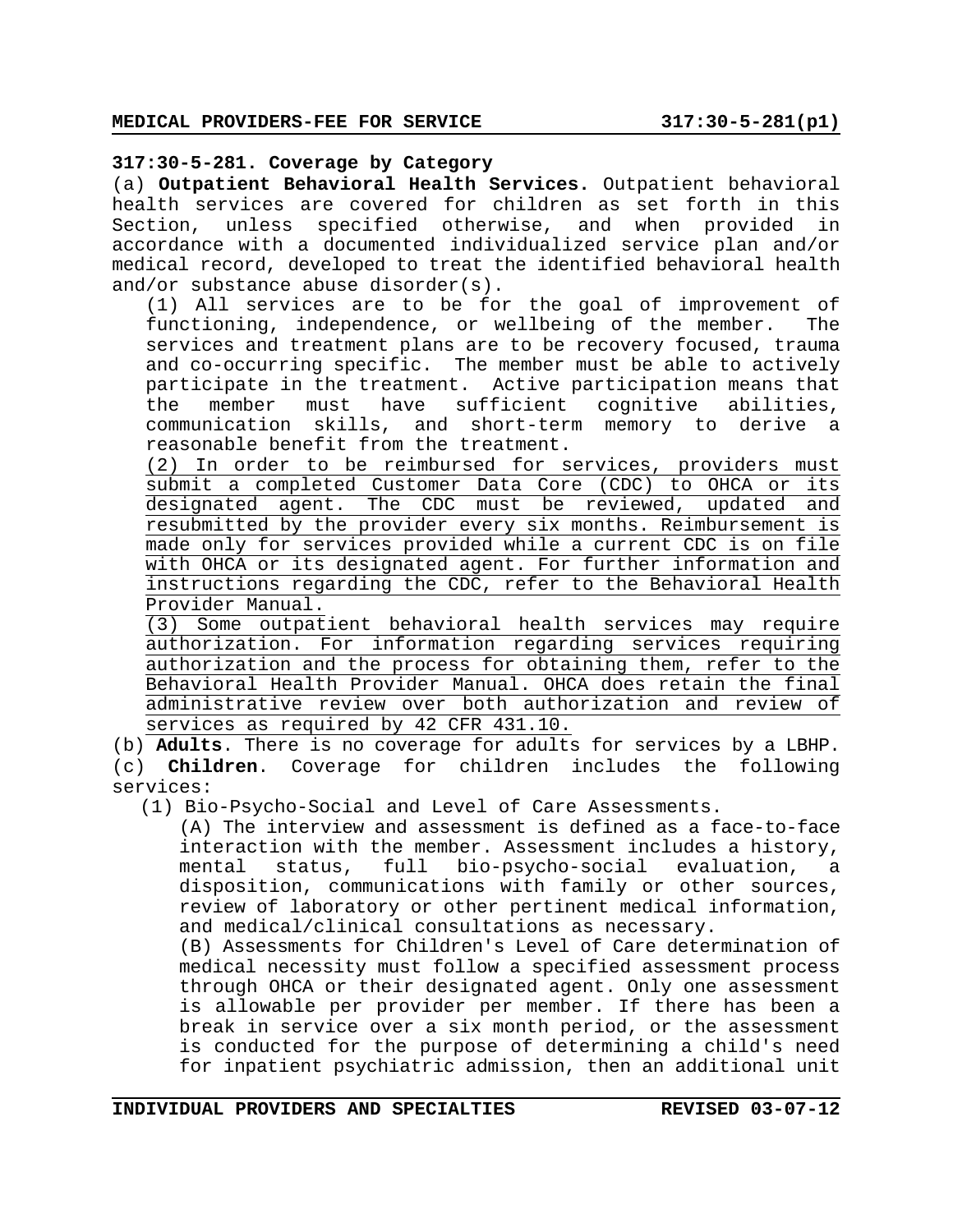#### **MEDICAL PROVIDERS-FEE FOR SERVICE 317:30-5-281(p2)**

can be authorized by OHCA, or their designated agent.

(2) Individual and/or Interactive psychotherapy in an outpatient setting including an office, clinic, or other confidential setting. The services may be performed at the residence of the member if it is demonstrated that it is clinically beneficial, or if the member is unable to go to a clinic or office. Individual psychotherapy is defined as a one to one treatment using a widely accepted modality or treatment framework suited to the individual's age, developmental abilities and diagnosis. It may include specialized techniques such as biofeedback or hypnosis.

(3) Family Psychotherapy is performed in an outpatient setting limited to an office, clinic, or other confidential setting. Family therapy is a face-to-face interaction between a therapist and the patient/family to facilitate emotional, psychological or behavioral changes and promote communication and understanding. Family therapy must be provided for the benefit of the member as a specifically identified component of an individual treatment plan.

(4) Group and/or Interactive Group psychotherapy in an outpatient setting must be performed in an office, clinic, or other confidential setting. Group therapy is a face-to-face interaction between a therapist and two or more unrelated patients (though there may be siblings in the same group, just not siblings only) to facilitate emotional, psychological, or behavioral changes. All group therapy records must indicate group size. Maximum total group size is six for ages four up to 18. Groups 18-20 year olds can include eight individuals. Group therapy must be provided for the benefit of the member as a specifically identified component of an individual treatment plan. Multi-family group therapy size is limited to eight family units.<br>(5) Assessment/Evaluation and

(5) Assessment/Evaluation and testing is provided by a psychologist, certified psychometrist, psychological technician of a psychologist or a LBHP utilizing tests selected from currently accepted assessment test batteries. For assessments conducted in a school setting, the Oklahoma State Department of Education requires that a licensed supervisor sign the assessment. Eight hours/units of testing per patient (over the age of two), per provider is allowed every 12 months. There may be instances when further testing is appropriate based on established medical necessity criteria found in the Behavioral Health Provider Manual. Justification for additional testing beyond allowed amount as specified in this section must be clearly explained and documented in the medical record. Test results must be reflected in the service plan or medical record.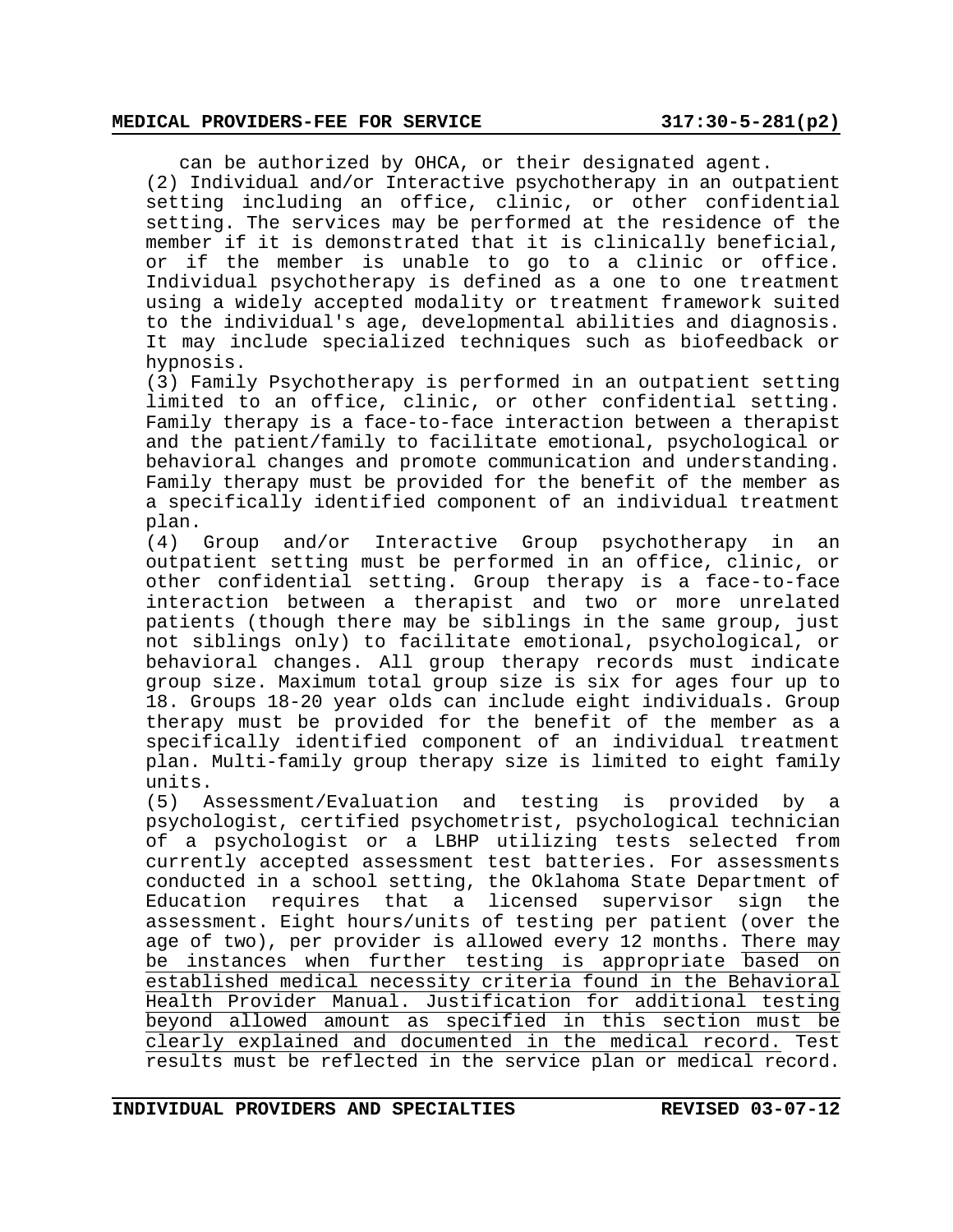#### **MEDICAL PROVIDERS-FEE FOR SERVICE 317:30-5-281(p3)**

The service plan must clearly document the need for the testing and what the testing is expected to achieve. Testing for a child younger than three must be medically necessary and meet established Child (0-36 months of Age) criteria as set forth in the Behavioral Health Provider Manual. Testing units must be billed on the date the testing, interpretation, scoring, and/or reporting was performed and supported by documentation.

(6) Crisis intervention services for the purpose of stabilization and hospitalization diversion as clinically appropriate.

(7) Payment for therapy services provided by a LBHP to any one member is limited to eight sessions/units per month. A maximum of 12 sessions/units of therapy and testing services per day per provider are allowed. Case Management services are considered an integral component of the behavioral health services listed above.

(8) A child receiving Residential Behavioral Management in a foster home, also known as therapeutic foster care, or a child receiving Residential Behavioral Management in a group home, also known as therapeutic group home, may not receive individual, group or family counseling or testing unless allowed by the OHCA or their designated agent.

(d) **Home and Community Based Waiver Services for the Intellectually Disabled.** All providers participating in the Home and Community Based Waiver Services for the intellectually disabled program must have a separate contract with this Authority to provide services under this program. All services are specified in the individual's plan of care.

(e) **Individuals eligible for Part B of Medicare.** Payment is made utilizing the Medicaid allowable for comparable services.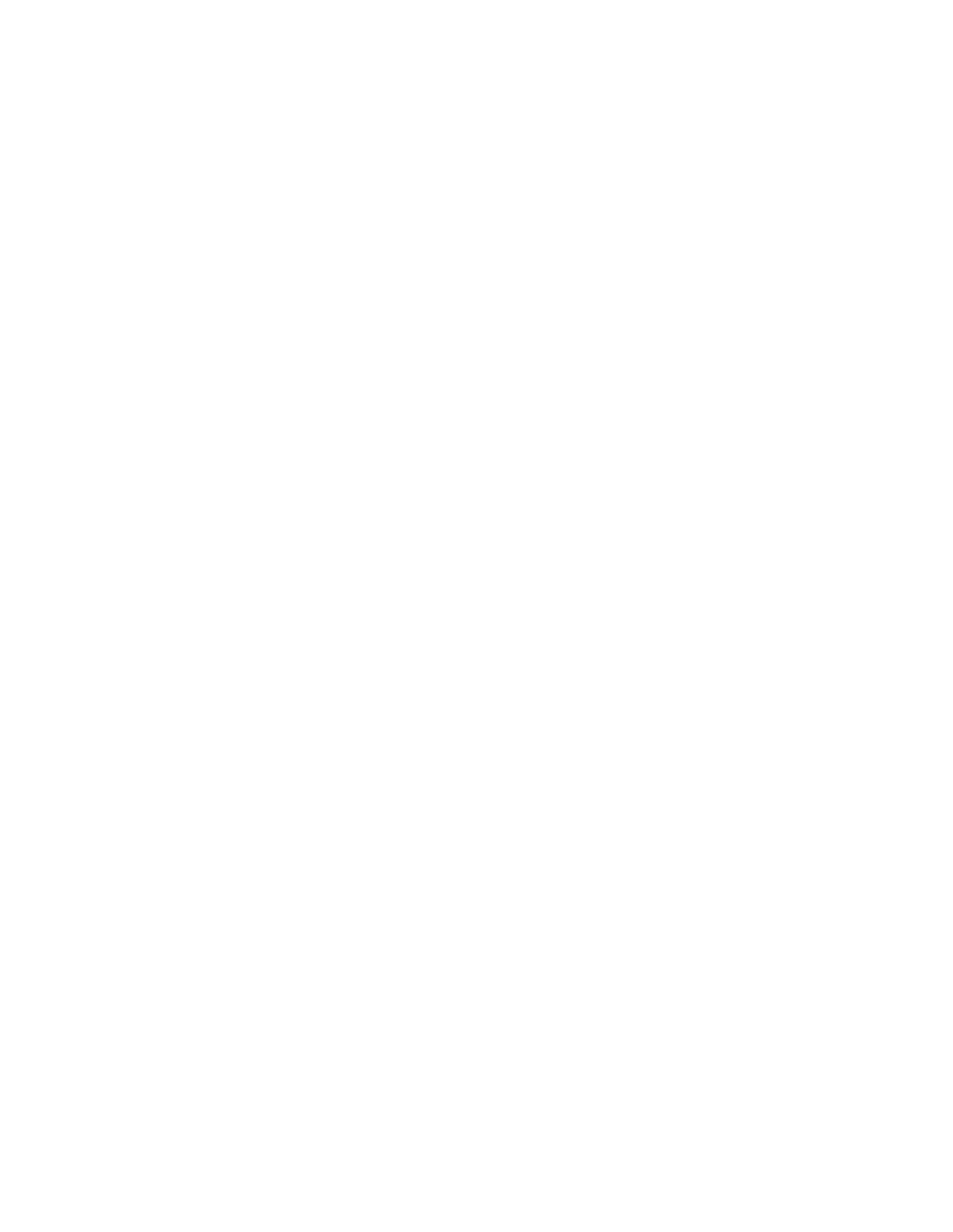#### **317:30-5-596. Coverage by category**

Payment is made for behavioral health case management services as set forth in this Section.

(1) Payment is made for services rendered to SoonerCare members as follows:

(A) **Description of behavioral health case management services.** Services under behavioral health case management are not comparable in amount, duration and scope. The target group for behavioral health case management services are persons under age 21 who are in imminent risk of out-of-home placement for psychiatric or substance abuse reasons or are in out-of-home placement due to psychiatric or substance abuse reasons and chronically and/or severely mentally ill adults who are institutionalized or are at risk of institutionalization. All behavioral health case management services will be subject to medical necessity criteria.

(i) Behavioral health case management services are provided to assist eligible individuals in gaining access to needed medical, social, educational and other services essential to meeting basic human needs. The behavioral health case manager provides assessment of case management needs, development of a case management care plan, referral, linkage, monitoring and advocacy on behalf of the member to gain access to appropriate community resources. The behavioral health case manager must monitor the progress in gaining access to services and continued appropriate utilization of necessary community resources. Behavioral case management is designed to promote recovery, maintain community tenure, and to assist individuals in accessing services for themselves following the case management guidelines established by ODMHSAS. In order to be compensable, the service must be performed utilizing the Strengths Based model of case management. This model of case management assists individuals in identifying and securing the range of resources, both environmental and personal, needed to live in a normally interdependent way in the community. The focus for the helping process is on strengths, interests, abilities, knowledge and capacities of each person, not on their diagnosis, weakness or deficits. The relationship between the service member and the behavioral health case manager is characterized by mutuality, collaboration, and partnership. Assistive activities are designed to occur primarily in the community, but may take place in the behavioral health case manager's office, if more appropriate. The community based behavioral health case

**INDIVIDUAL PROVIDERS AND SPECIALTIES REVISED 03-07-12**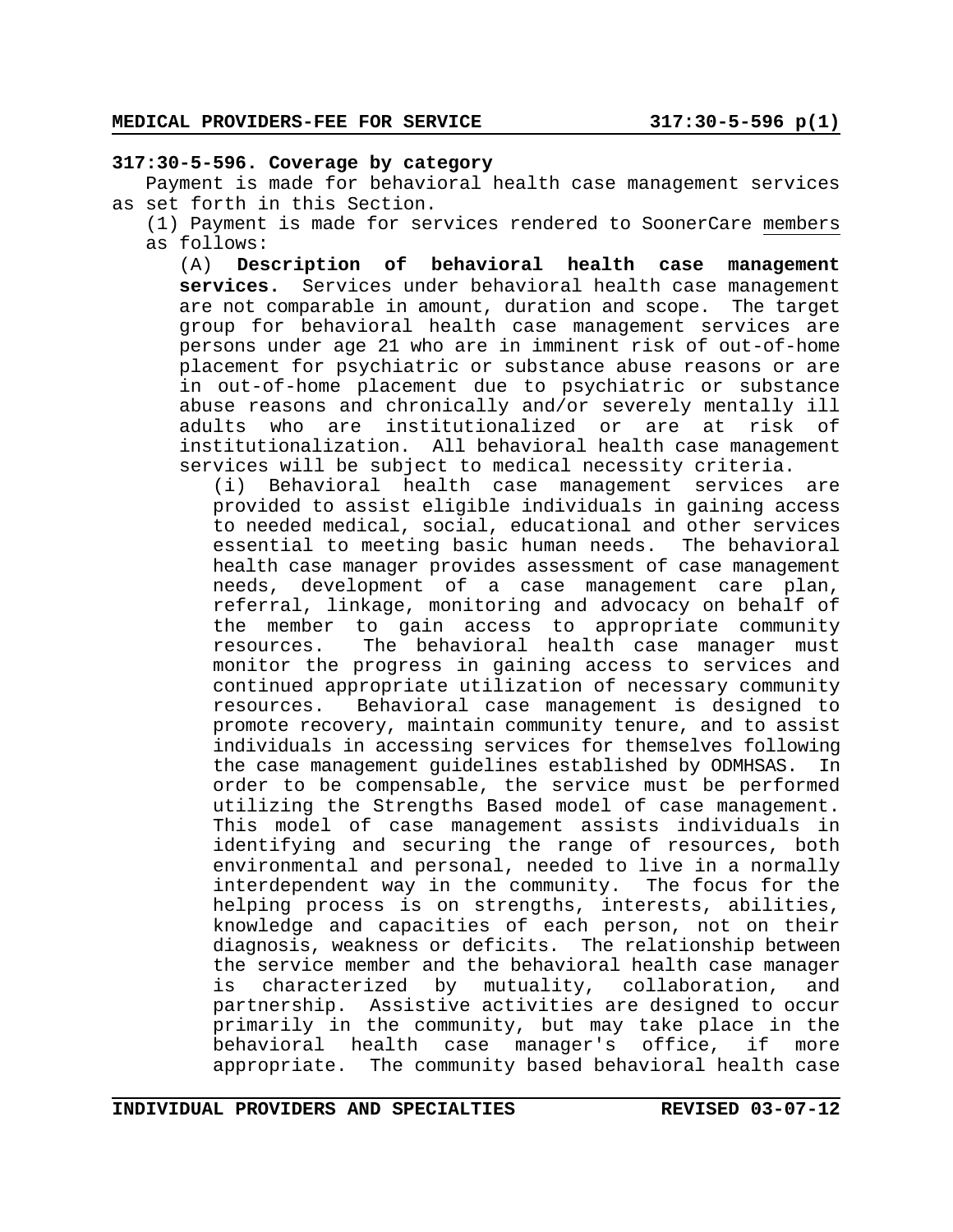#### **MEDICAL PROVIDERS-FEE FOR SERVICE 317:30-5-596 p(2)**

management agency will coordinate with the member and family (if applicable) by phone or face-to-face, to identify immediate needs for return to home/community no more than 72 hours after notification that the member/family requests case management services. For member's discharging from a higher level of care than outpatient, the higher level of care facility is responsible for scheduling an appointment with a case management agency for transition and post discharge services. The case manager will make contact with the member and family (if applicable) for transition from the higher level of care than outpatient back to the community, within 72 hours of discharge, and then conduct a follow-up appointment/contact within seven days. The case manager will provide linkage/referral to physicians/medication services, counseling services, rehabilitation and/or support services as described in the case management service plan. Case Managers may also provide crisis diversion (unanticipated, unscheduled situation requiring supportive assistance, face-to-face or telephone, to resolve immediate problems before they become overwhelming and severely impair the individual=s ability to function or maintain in the community) to assist member(s) from progression to a higher level of care. During the follow-up phase of these referrals or links, the behavioral health case manager will provide aggressive outreach if appointments or contacts are missed within two business days of the missed appointments. Community/home based case management to assess the needs for services will be scheduled as reflected in the case management service plan, but not less than one time per month. The member/parent/guardian has the right to refuse behavioral health case management and cannot be restricted from other services because of a refusal of behavioral health case management services.

(ii) An eligible member/parent/guardian will not be restricted and will have the freedom to choose a behavioral health case management provider as well as providers of other medical care.

(iii) In order to ensure that behavioral health case management services appropriately meet the needs of the member and family and are not duplicated, behavioral health case management activities will be provided in accordance with an individualized plan of care.

(iv) The individual plan of care must include general goals and objectives pertinent to the overall recovery of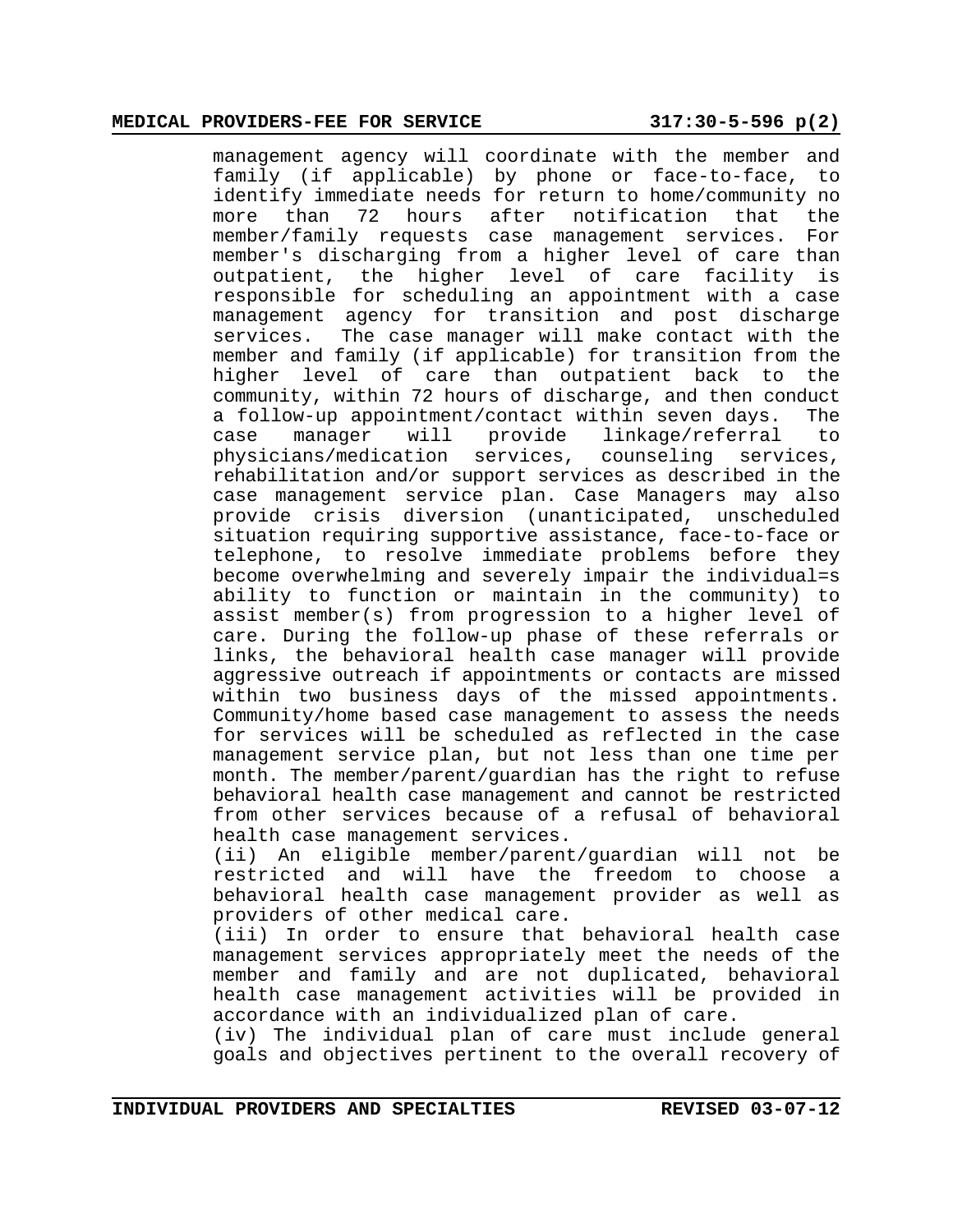#### **MEDICAL PROVIDERS-FEE FOR SERVICE 317:30-5-596 p(3)**

the member's (and family, if applicable) needs. Progress notes must relate to the individual plan of care and describe the specific activities to be performed. The individual plan of care must be developed with participation by, as well as, reviewed and signed by the member, the parent or guardian (if the member is under 18), the behavioral health case manager, and a Licensed Behavioral Health Professional as defined in OAC 317:30-5-  $240(d)$ .

(v) SoonerCare reimbursable behavioral health case management services include the following:

(I) Gathering necessary psychological, educational, medical, and social information for the purpose of individual plan of care development.

(II) Face-to-face meetings with the member and/or the parent/guardian/family member for the implementation of activities delineated in the individual plan of care. (III) Face-to-face meetings with treatment or service providers, necessary for the implementation of activities delineated in the individual plan of care. (IV) Supportive activities such as non face-to-face communication with the member and/or parent/guardian/family member.

(V) Non face-to-face communication with treatment or service providers necessary for the implementation of activities delineated in the individual plan of care. (VI) Monitoring of the individual plan of care to reassess goals and objectives and assess progress and or barriers to progress.

(VII) Crisis diversion (unanticipated, unscheduled situation requiring supportive assistance, face-to-face or telephone, to resolve immediate problems before they become overwhelming and severely impair the individual=s ability to function or maintain in the community) to assist member(s) from progression to a higher level of care.

(VIII) Transitioning from institutions to the community. Individuals (except individuals ages 22 to 64 who reside in an institution for mental diseases (IMD) or individuals who are inmates of public institutions) may be considered to be transitioning to the community during the last 60 consecutive days of a covered, long-term, institutional stay that is 180 consecutive days or longer in duration. For a covered, short term, institutional stay of less than 180 consecutive days, individuals may be considered to be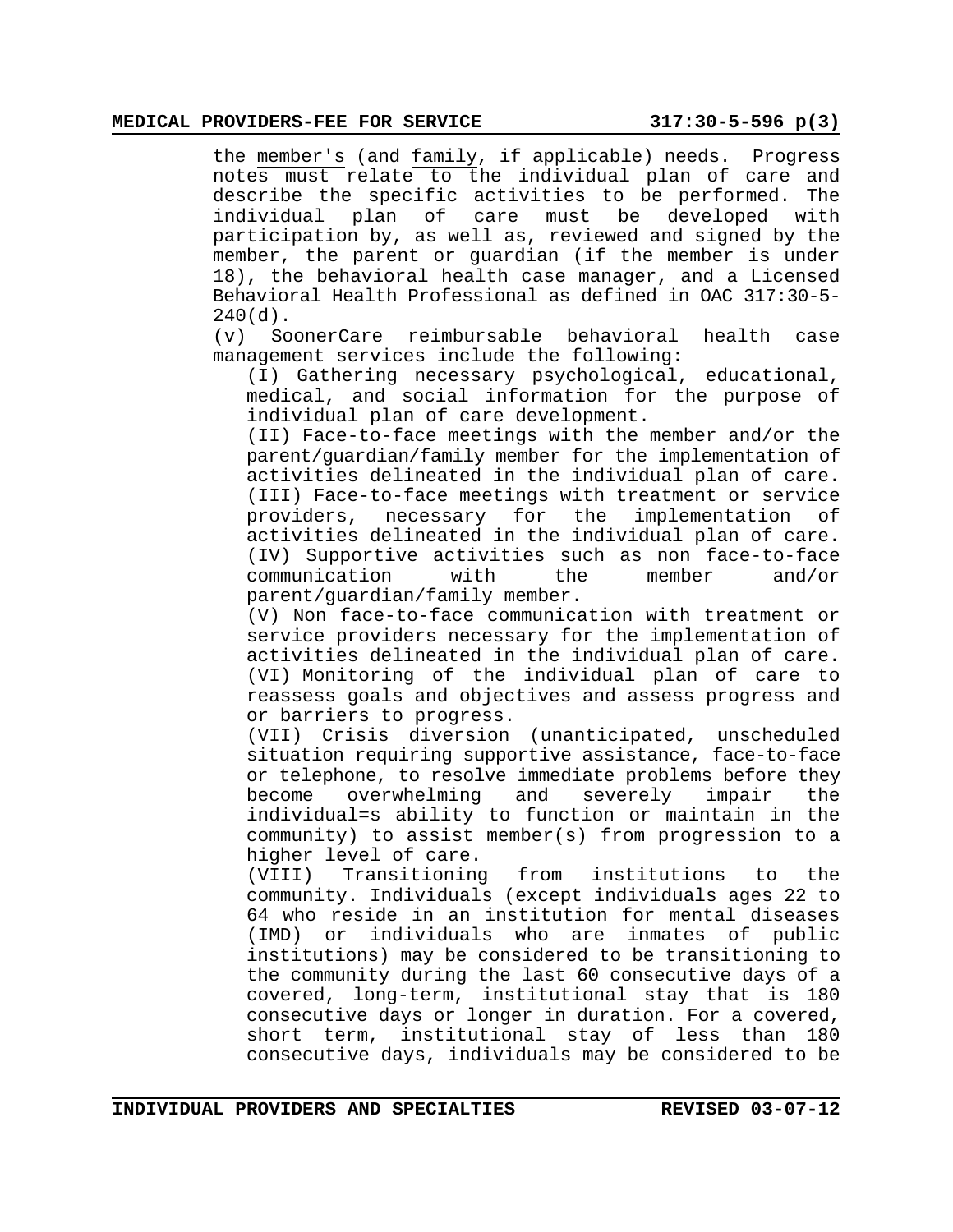transitioning to the community during the last 14 days before discharge. These time requirements are to distinguish case management services that are not within the scope of the institution's discharge planning activities from case management required for transitioning individuals with complex, chronic, medical needs to the community.

(B) Levels of Case Management

(i) Basic Case Management/Resource Coordination. Resource coordination services are targeted to adults with serious and persistent mental illness and children and adolescents with mental illness or serious emotional disturbance, and their families, who need assistance in accessing, coordination, and monitoring of resources and services. Services are provided to assess an individual's strengths and meet needs in order to achieve stability in the community. Standard managers have with caseloads of 30 B  $\frac{35 \text{ members.}}{(\text{ii}) \text{ Intern}}$ 

Intensive Case Management (ICM)/Wraparound Facilitation Case Management (WFCM).

Intensive Case Management is targeted to adults with serious and persistent mental illness (including members in PACT programs) and Wraparound Facilitation Case Management is targeted to children with serious mental illness and emotional disorders (including members in a System of Care Network) who are deemed high risk and in need of more intensive CM services. It is designed to ensure access to community agencies, services, and people whose functions are to provide the support, training and assistance required for a stable, safe, and healthy community life, and decreased need for higher levels of care. To produce a high fidelity wraparound process, a facilitator can facilitate between 8 and 10 families. To ensure that these intense needs are met, case manager caseloads are limited between 10-15 caseloads. The ICM shall be a Certified Behavioral Health Case Manager, have a minimum of 2 years Behavioral Health Case Management experience, crisis diversion experience, must have attended the ODMHSAS 6 hours ICM training, and 24 hour availability is required.

(C) **Excluded Services**. SoonerCare reimbursable behavioral health case management does not include the following activities:

(i) Physically escorting or transporting a member or family to scheduled appointments or staying with the member during an appointment; or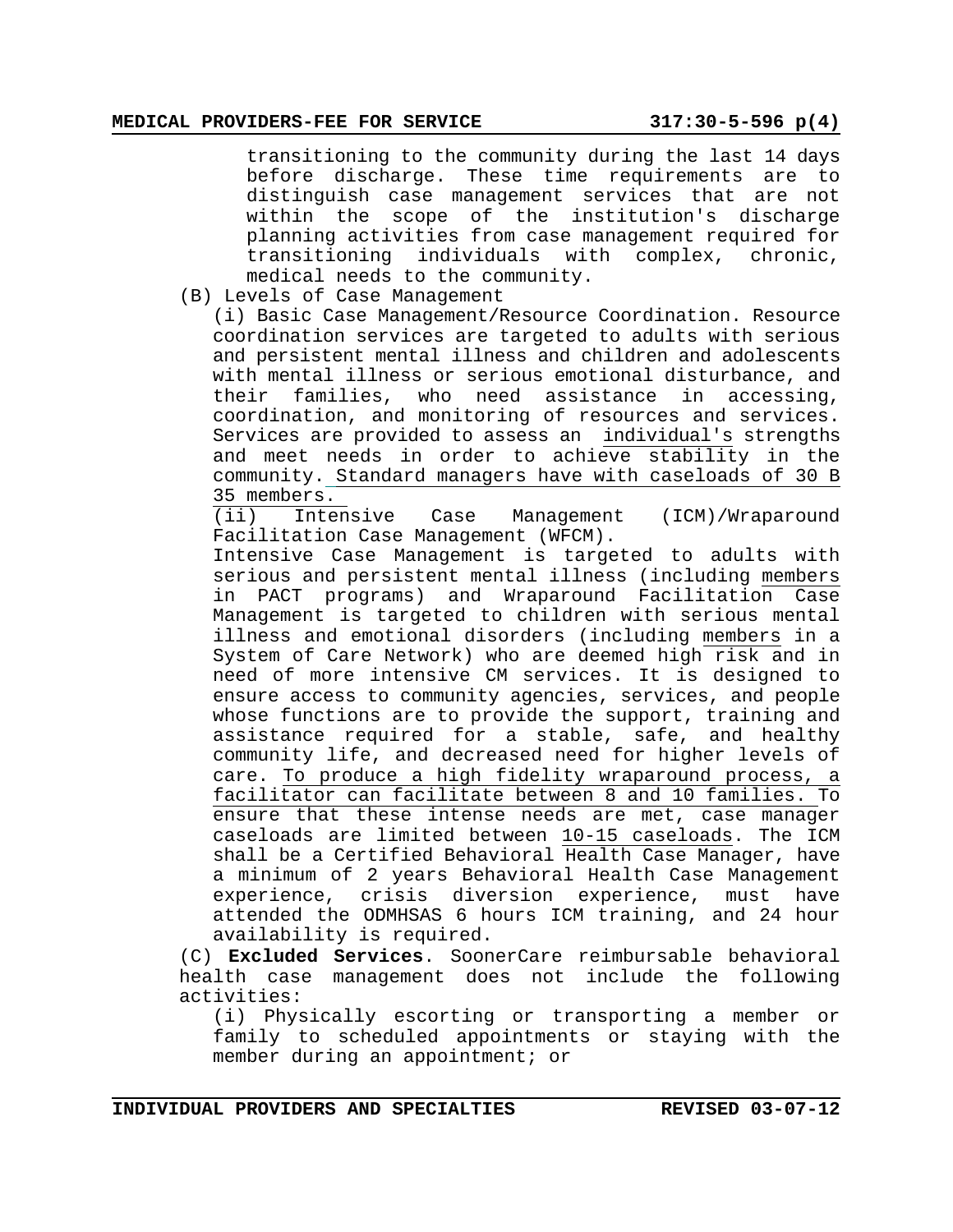(ii) Managing finances; or

(iii) Providing specific services such as shopping or paying bills; or

(iv) Delivering bus tickets, food stamps, money, etc.; or (v) Counseling, rehabilitative services, psychiatric assessment, or discharge planning; or

(vi) Filling out forms, applications, etc., on behalf of the member when the member is not present; or

(vii) Filling out SoonerCare forms, applications, etc.; (viii) Mentoring or tutoring;

(ix) Provision of behavioral health case management services to the same family by two separate behavioral health case management agencies ;

(x) Non face-to-face time spent preparing the assessment document and the service plan paperwork;

(xi) monitoring financial goals;

(xii) services to nursing home residents;

(xiii) psychotherapeutic or rehabilitative services, psychiatric assessment, or discharge; or

(xix) services to members residing in ICF/MR facilities. (D) **Excluded Individuals.** The following SoonerCare members are not eligible for behavioral health case management services:

(i) Children/families for whom behavioral health case management services are available through OKDHS/OJA staff without special arrangements with OKDHS, OJA, and OHCA;

(ii) Members receiving Residential Behavior Management Services (RBMS) in a foster care or group home setting unless transitioning into the community;

(iii) Residents of ICF/MR and nursing facilities unless transitioning into the community;

(iv) Members receiving services under a Home and Community Based services (HCBS) waiver program.

(E) Case management services provided to Medicare eligible members should be filed directly with the fiscal agent.

(F) **Documentation requirements**. The service plan must include general goals and objectives pertinent to the overall recovery needs of the member. Progress notes must relate to the service plan and describe the specific activities performed. Behavioral health case management service plan development is compensable time if the time is spent communicating with the participation by, as well as, reviewed and signed by the member, the behavioral health case manager, and a licensed behavioral health professional as defined at OAC 317:30-5-240.3(a). All behavioral health case management services rendered must be reflected by documentation in the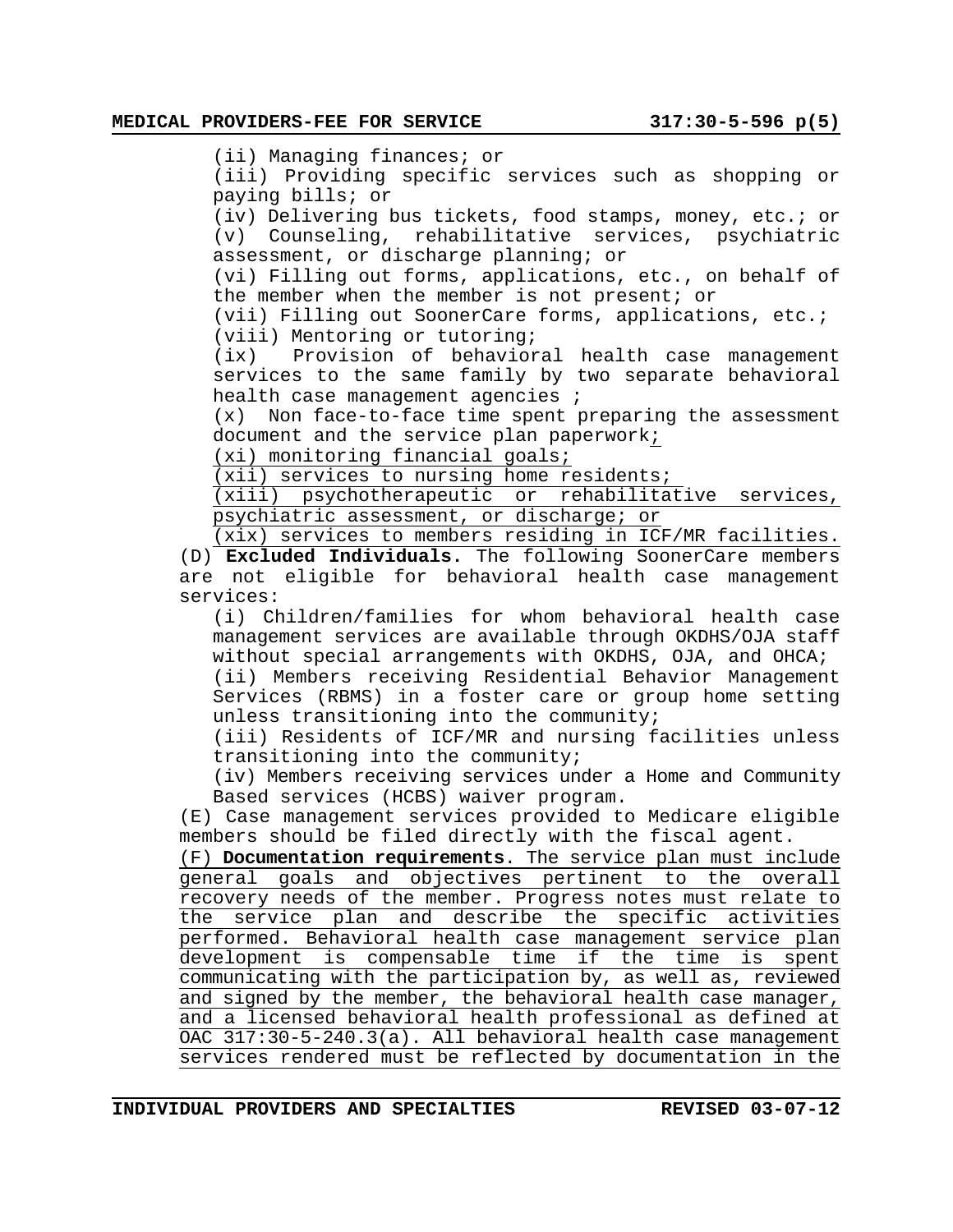records. In addition to a complete behavioral health case management service, plan documentation of each session must include but is not limited to:

(i) date;

(ii) person(s) to whom services are rendered;

(iii) start and stop times for each service;

(iv) original signature or the service provider (original signatures for faxed items must be added to the clinical file within 30 days);

(v) credentials of the service provider;

(vi) specific service plan needs, goals and/or objectives addressed;

(vii) specific activities performed by the behavioral health case manager on behalf of the child related to advocacy, linkage, referral, or monitoring used to address needs, goals and/or objectives;

(viii) progress and barriers made towards goals, and/or objectives;

(ix) member (family when applicable) response to the service;

(x) any new service plan needs, goals, and/or objectives identified during the service; and

(xi) member satisfaction with staff intervention.

(G) **Case Management Travel Time.** The rate for case management services assumes that the case manager will spend some amount of time traveling to the member for the face-to-face service. The case manager must only bill for the actual face-to-face time that they spend with the member and not bill for travel time. This would be considered duplicative billing since the rate assumes the travel component already.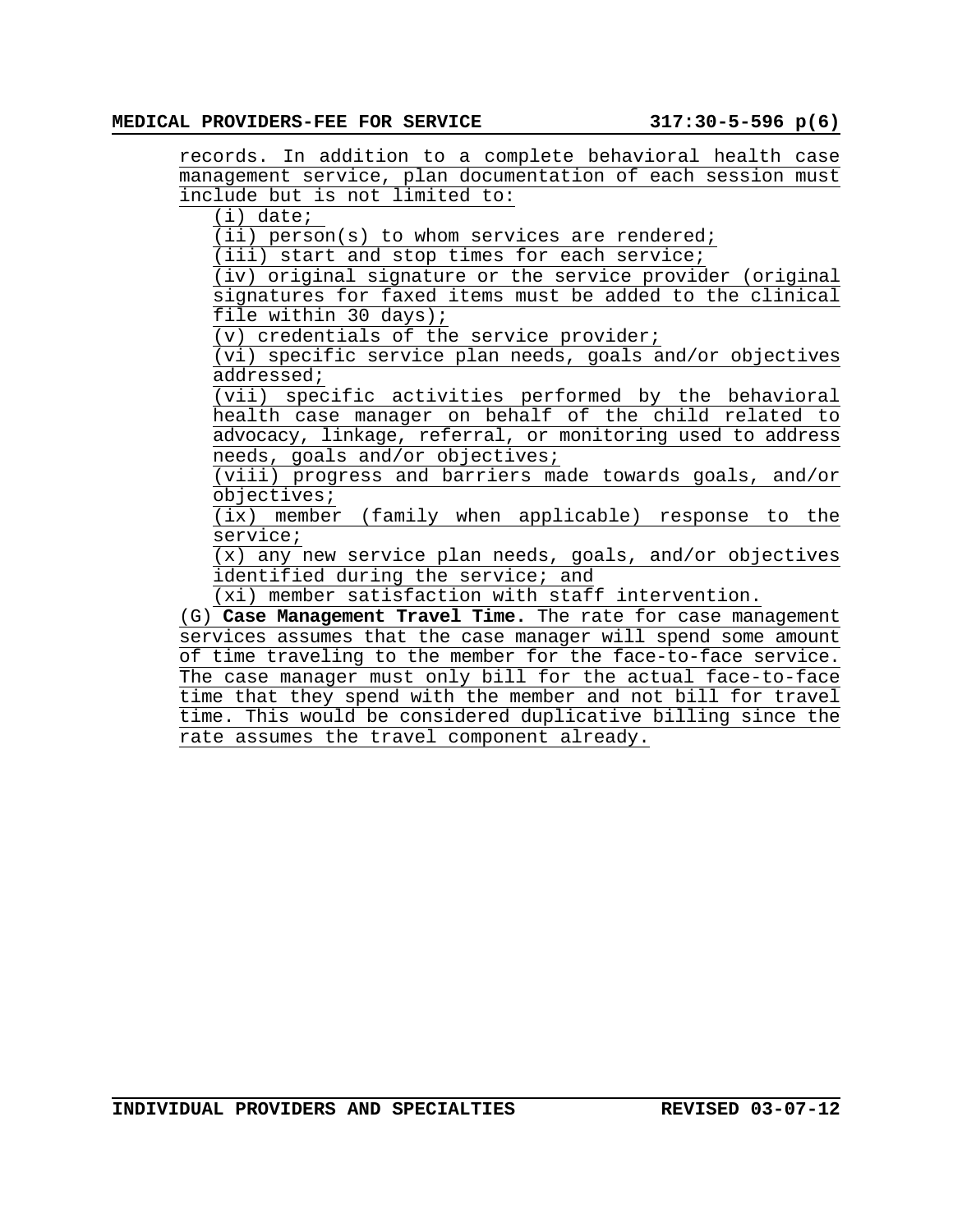## **317:30-5-596.1. Prior authorization**

(a) Prior to providing behavioral health case management services provider must submit to OHCA, or its designated agent member information which includes but is not limited to the following:

(1) Complete multi-axial DSM diagnosis with supportive

documentation and mental status examination summary;

(2) Treatment history;

(3) Current psycho social information;

(4) Psychiatric history; and

(5) Fully developed case management service plan, with goals, objectives, and time frames for services.

(b) SoonerCare members who are eligible for services will be considered for behavioral health case management services after receipt of complete and appropriate information submitted by the provider in accordance with the guidelines for behavioral health case management services developed by OHCA or its designated agent. Based on diagnosis, functional assessment, history and other SoonerCare services being received, the SoonerCare member may be eligible for case management services. SoonerCare members who reside in nursing facilities, residential behavior management services, group or foster homes, or ICF/MR's may not receive<br>SoonerCare compensable case management services unless SoonerCare compensable case management services unless transitioning from a higher level of care than outpatient. A fully developed individual plan of service is not required prior to providing the service. The provider will be given a time frame to develop the individual plan of service while working with the child and his/her family.